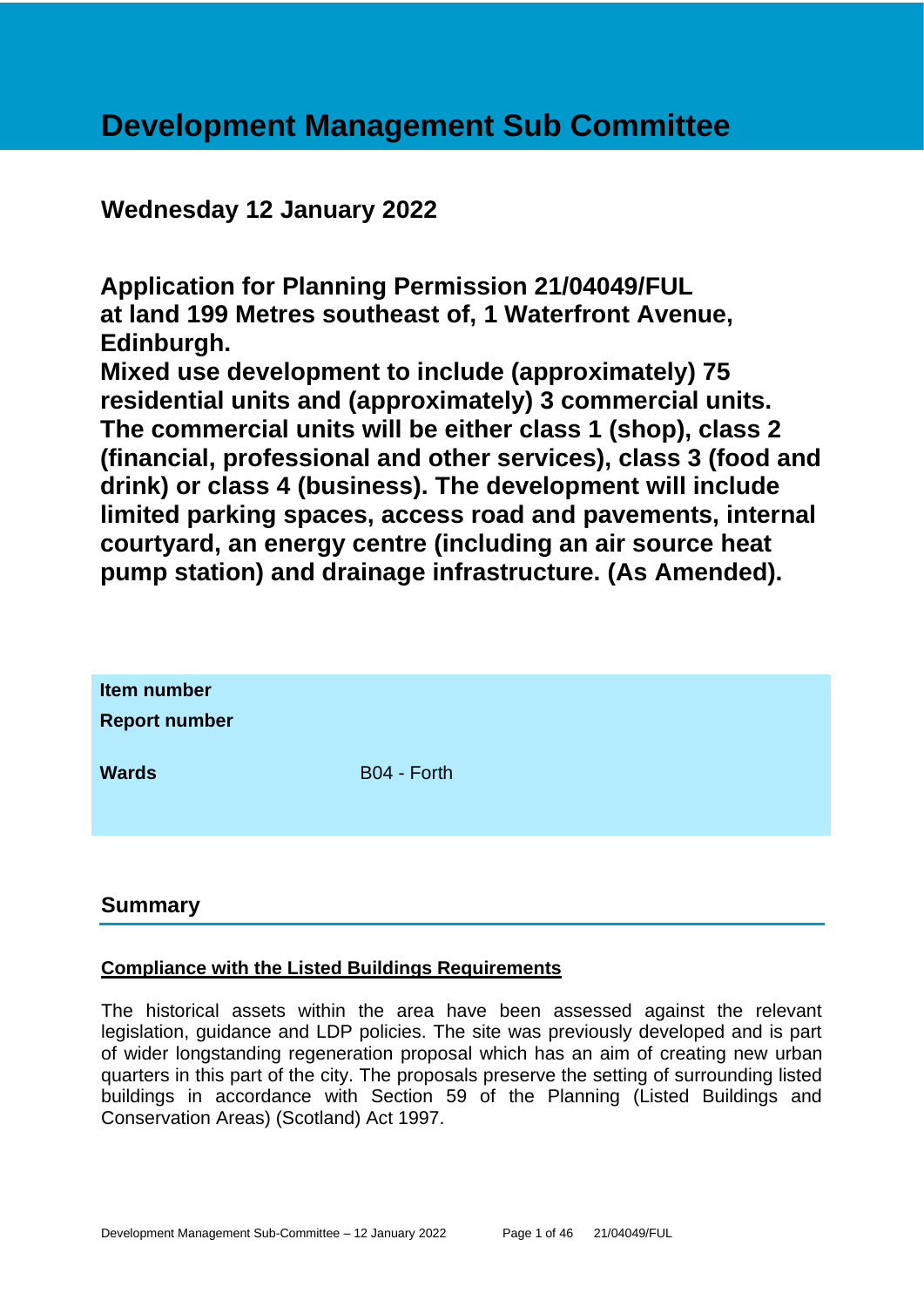#### **Compliance with the Development Plan**

The principle of housing led mixed use development is supported by Local Development Plan Policy Hou 1 (Housing Development) and Policy Del 3 (Edinburgh Waterfront).

The design and layout of the proposals complies with the Policy Des 2 (Co-ordinated Development), Policy Des 7 (Layout Design) and meets the development principles set out in the LDP for the site. The height and materials proposed acceptable for the locality in line with Policy Des 4 (Development Design - Impact on Setting). The proposed housing mix and density complies with Policy Policies Hou 2 (Housing Mix) and Hou 4 (Housing Density). The proposal also accords with the principles set out in the Granton Waterfront Development Framework. The proposals will provide an acceptable level of amenity for existing and future occupants in line with Policy Des 5 (Development Design - Amenity) There are no unacceptable issues in relation to transport measures with parking measures in accordance with Policies Tra 2 (Private Parking) and Tra 3 (Private Cycle Parking).

In all other aspects the proposal accords with the Development Plan and generally complies with the relevant Non-Statutory Guidance.

The proposal complies with the policy principles of sustainable development set out in Scottish Planning Policy (SPP). There are no other material considerations which outweigh this conclusion.

The proposal is acceptable. There are no material considerations that outweigh this conclusion.

# **Links**

| <b>Policies and guidance for</b> | LDPP, LDEL01, LDEL03, LDES01, LDES02, LDES03, |
|----------------------------------|-----------------------------------------------|
| this application                 | LDES04, LDES05, LDES06, LDES07, LDES08,       |
|                                  | LEN03, LEN09, LEN12, LEN16, LEN21, LEN22,     |
|                                  | LHOU01, LHOU02, LHOU03, LHOU04, LHOU06,       |
|                                  | LHOU10, LTRA02, LTRA03, LTRA04, LTRA08,       |
|                                  | LRS01, LRS06, NSG, NSGD02, NSHAFF, NSLBCA,    |
|                                  | SGDC, HES, HESSET,                            |
|                                  |                                               |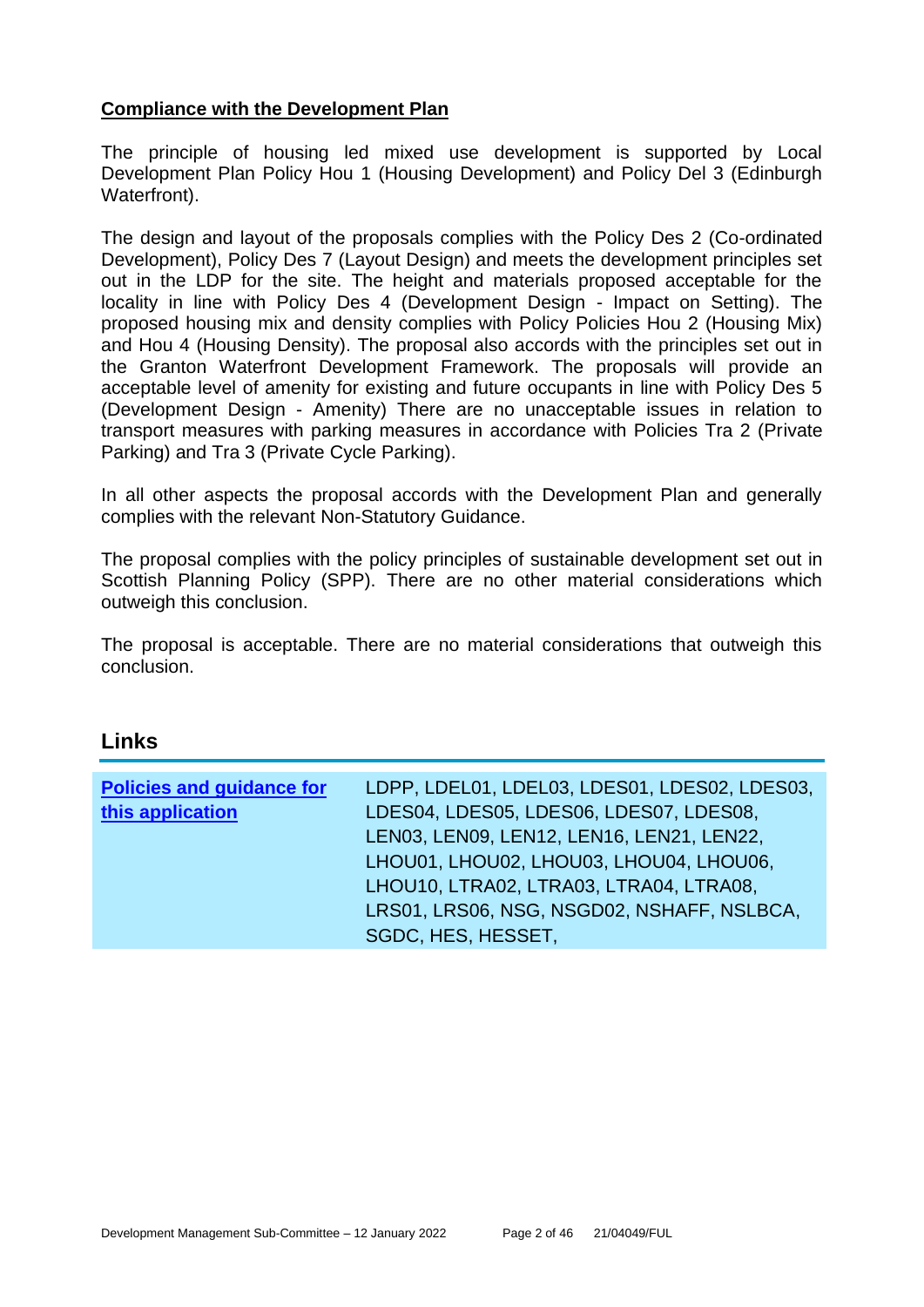# **Report**

**Application for Planning Permission 21/04049/FUL at land 199 metres southeast of, 1 Waterfront Avenue, Edinburgh. Mixed use development to include (approximately) 75** 

**residential units and (approximately) 3 commercial units. The commercial units will be either class 1 (shop), class 2 (financial, professional and other services), class 3 (food and drink) or class 4 (business). The development will include limited parking spaces, access road and pavements, internal courtyard, an energy centre (including an air source heat pump station) and drainage infrastructure. (As Amended).**

# **Recommendations**

**1.1** It is recommended that this application be Granted subject to the details below.

# **Background**

# **2.1 Site description**

The application site, covering approximately 3 hectares, is located within the Granton Waterfront Development Framework (GWDF) area and forms parts of sites D1, D2 and D4. The main part of the site is currently in use as a car park.

The site is bounded by the B listed former Granton Gasworks railway station (listed 10 November 1998, reference LB45794) to the west. To the southwest is a petrol filling station.

The eastern section of the site contains trees and scrubland. Along the eastern boundary is a foot/cycle path. The site extends northwards to cover a section of Waterfront Avenue.

Vehicular access is provided via Waterfront Avenue at the north of the site.

# **2.2 Site History**

28 February 2001 - outline planning permission granted for mixed use development (including retail, food and drink, public house, residential, education, business, leisure/assembly/hotel, open space, and associated landscaping)(as amended) This included the Fosters Masterplan, at 4 Marine Drive/11 West Shore Rd and covered part of the site western part of the site (application reference: 00/01169/OUT). Masterplan partly implemented, permission now lapsed.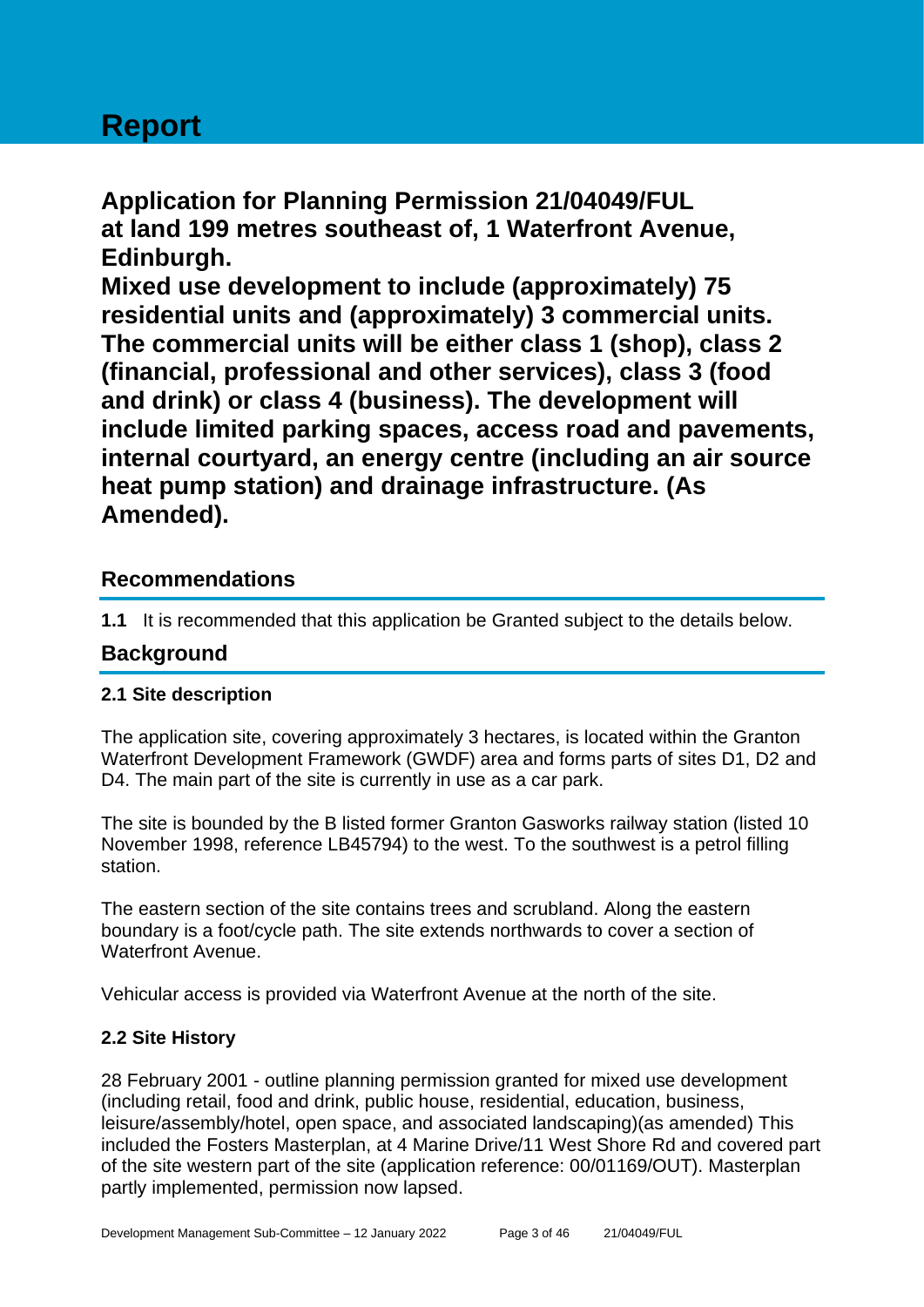27 March 2009 - renewal of previous planning permissions for a temporary commercially operated public car park on the site (application reference: 08/04243/FUL).

22 October 2020 - planning permission granted for the refurbishment of former Granton station building to include continued Class 4 Business use with ancillary service space, external removals and adaptations to the building and additional works to the surrounding site to remove structures and to provide improved access and enclosure to the west of the site (application reference: 20/02717/FUL).

22 October 2020 - listed building consent granted for the refurbishment of former Granton station building including external and internal alterations to the building and additional works to the surrounding site to remove structures and to provide improved access and enclosure to the west of the site (application reference: 20/02718/LBC).

22 April 2021 - planning permission granted for public realm works and resurfacing of pavement adjoining Waterfront Avenue in relation to the former Granton Station building (application reference 21/00713/FUL).

# **Main report**

#### **3.1 Description of the Proposal**

The proposal is a mixed-use development which includes 75 residential units and three commercial units to the south of Waterfront Avenue. The site has been identified as a pilot for the Edinburgh Home Demonstrator Programme. This aims to develop a new housing delivery model which is specifically a method of design, construction and delivery that is based on off-site construction and will deliver net zero carbon homes.

The proposal is split into two blocks set around a central landscaped courtyard with the western boundary formed by the existing station building and boundary wall.

Block 1 is at the north of the site. This is split into 18 one bedroom units, 9 two bedroom units and 10 three bedroom units. The three ground floor commercial units front onto Waterfront Avenue These units measure 76 sqm, 147 sqm and 134 sqm. The applicant has confirmed that it is applying for class 1 (shops), 2 (financial, professional and other services), 3 (food and drink) or 4 (business) for each unit. Unit 2 has been shown with the potential to be subdivided into two units.

The block fronts onto Waterfront Avenue and the new route into the site. The building is predominately six storeys in height but drops to four storeys adjacent to the station building.

Block 2 is at the south of the site split from the northern block by an entrance point into the rear courtyard. This comprises 12 one bedroom units, 17 two bedroom units and 9 three bedroom units. The northern part of the block matches the six storeys in height of block 1, before dropping to four storeys.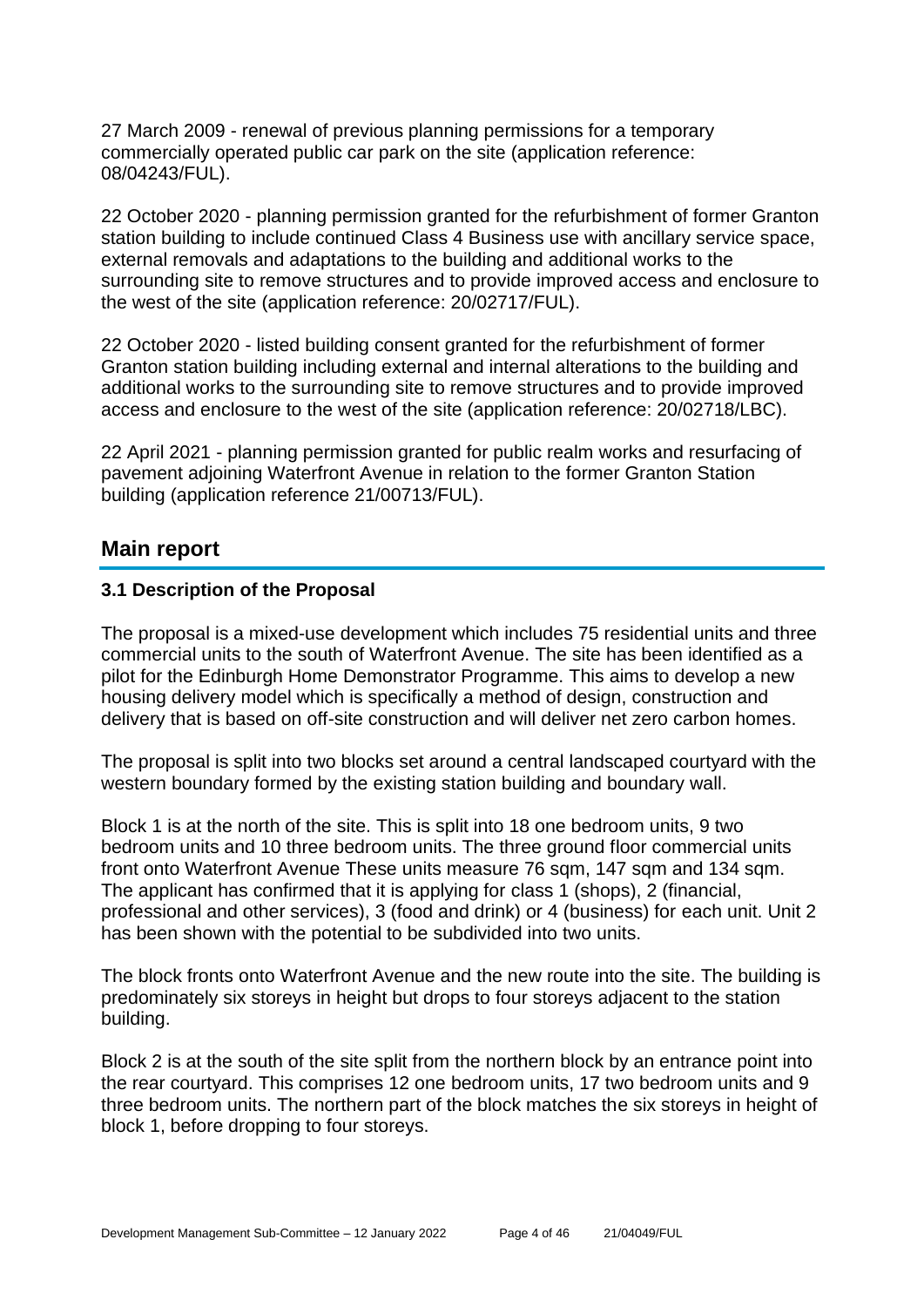Both blocks share the same general design. The primary material is red brick with recessed window panels, brick piers and red precast lintels and cills used to split up the primary elevations. A buff brick is proposed for the ground floor base course. Ordered fenestration is proposed with the windows coloured grey throughout. The shop units have glazed frontages.

The building has a hipped pitched roof that utilises concrete tiles. Photovoltaic panels are also proposed.

Access is taken from Waterfront Avenue to the north. A new route running north/south is created that terminates as a hammerhead adjacent to the proposed single storey Air Source Heat Pump building. Six car parking spaces are proposed along this new street, comprising four accessible spaces and two car club spaces. An underground waste collection system is proposed.

Cycle parking is proposed in two sections within the rear courtyard area (169 spaces). Five spaces are proposed for the commercial uses.

Path connections are proposed at the east of the site to link in with the existing cycle path. A new connection is also proposed at the southwest of the site through to the adjacent station building site.

At the northern part of the site a SUDs pond is proposed.

The redline boundary site contains an area for further development identified as Plot D4. The proposals only contain illustrative plans for this area to indicate how the site could be developed, but these are not being applied for through this application.

#### **Supporting Documents:**

The following documents were submitted in support of the application:

- − Pre-Application Consultation Report;
- − Planning Statement;
- − Design and Access Statement and Addendum;
- − Landscape Design and Access Statement;
- − Sustainability Form and Energy Statement;
- − Flood Risk Assessment and Drainage Strategy;
- − Preliminary Ecological Assessment;
- − Arboricultural Impact Assessment;
- − Transportation Statement and
- − Noise Assessments

These are available to view on the Planning and Building Standards Online Service.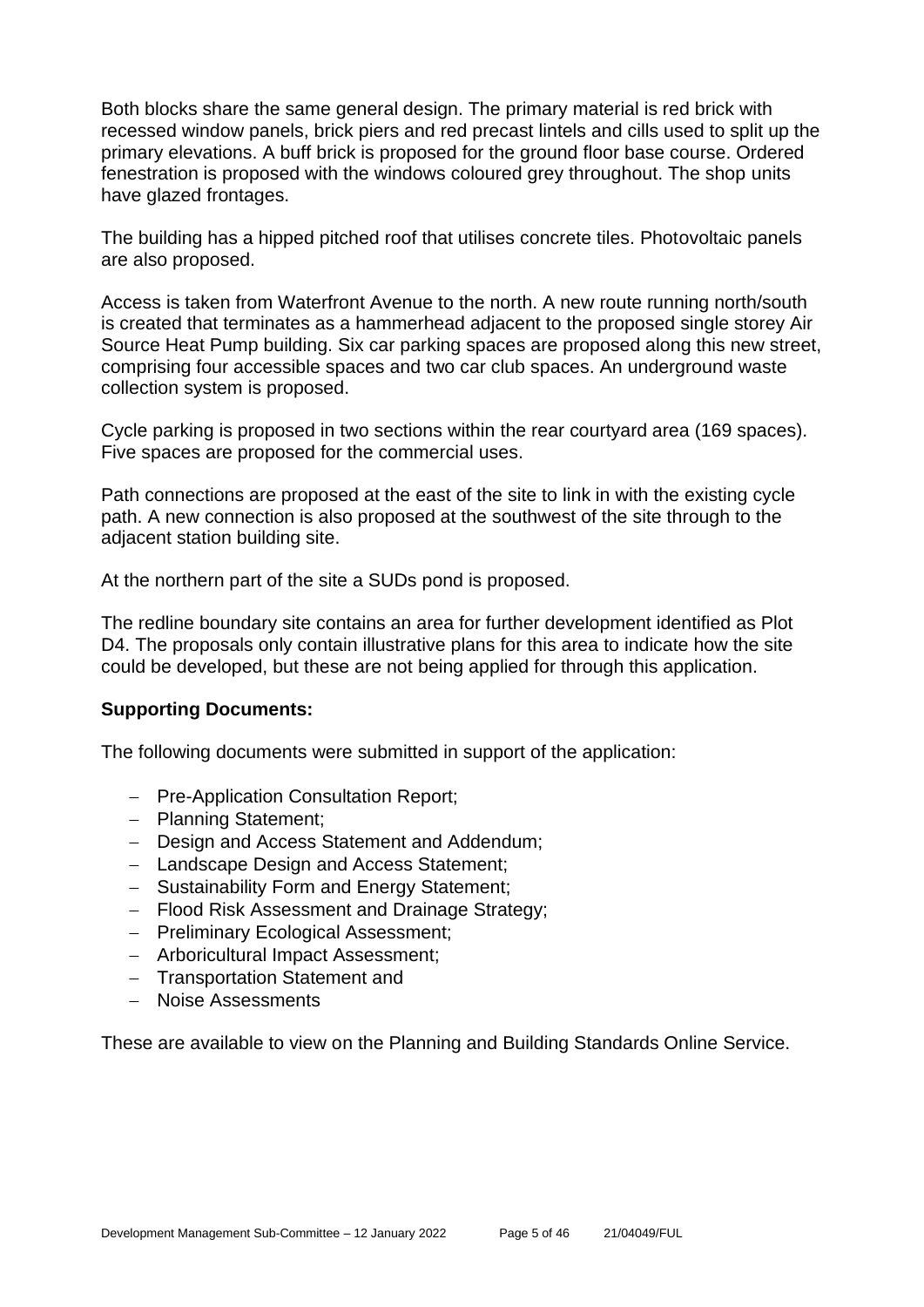#### **3.2 Determining Issues**

Section 59 of the Planning (Listed Buildings and Conservation Areas) (Scotland) Act 1997 states that in considering whether to grant planning permission for development which affects a listed building or its setting, a planning authority shall have special regard to the desirability of preserving the building or its setting or any features of special architectural or historic interest which it possesses.

This report will then consider the proposed development under Sections 25 and 37 of the Town and Country Planning (Scotland) Act 1997 (the 1997 Act):

Do the proposals comply with the development plan?

If the proposals do comply with the development plan, are there any compelling material considerations for not approving them?

If the proposals do not comply with the development plan, are there any compelling material considerations for approving them?

In the assessment of material considerations this report will consider:

- − the Scottish Planning Policy presumption in favour of sustainable development, which is a significant material due to the development plan being over 5 years old;
- − equalities and human rights;
- − public representations and
- − any other identified material considerations.

#### **3.3 Assessment**

To address these determining issues, the Committee needs to consider whether:

- a) the proposals preserve and enhance the setting of the neighbouring listed buildings;
- b) the principle of development is acceptable on this site;
- c) the proposal will not have a damaging impact upon trees;
- d) the design, scale and layout are appropriate to the site;
- e) the proposals safeguard the amenity of existing occupiers and provide a satisfactory standard of amenity for future occupiers;
- f) there are any transport issues;
- g) any other material considerations are addressed;
- h) any impacts on equalities or human rights are acceptable and
- i) representations raised have been addressed.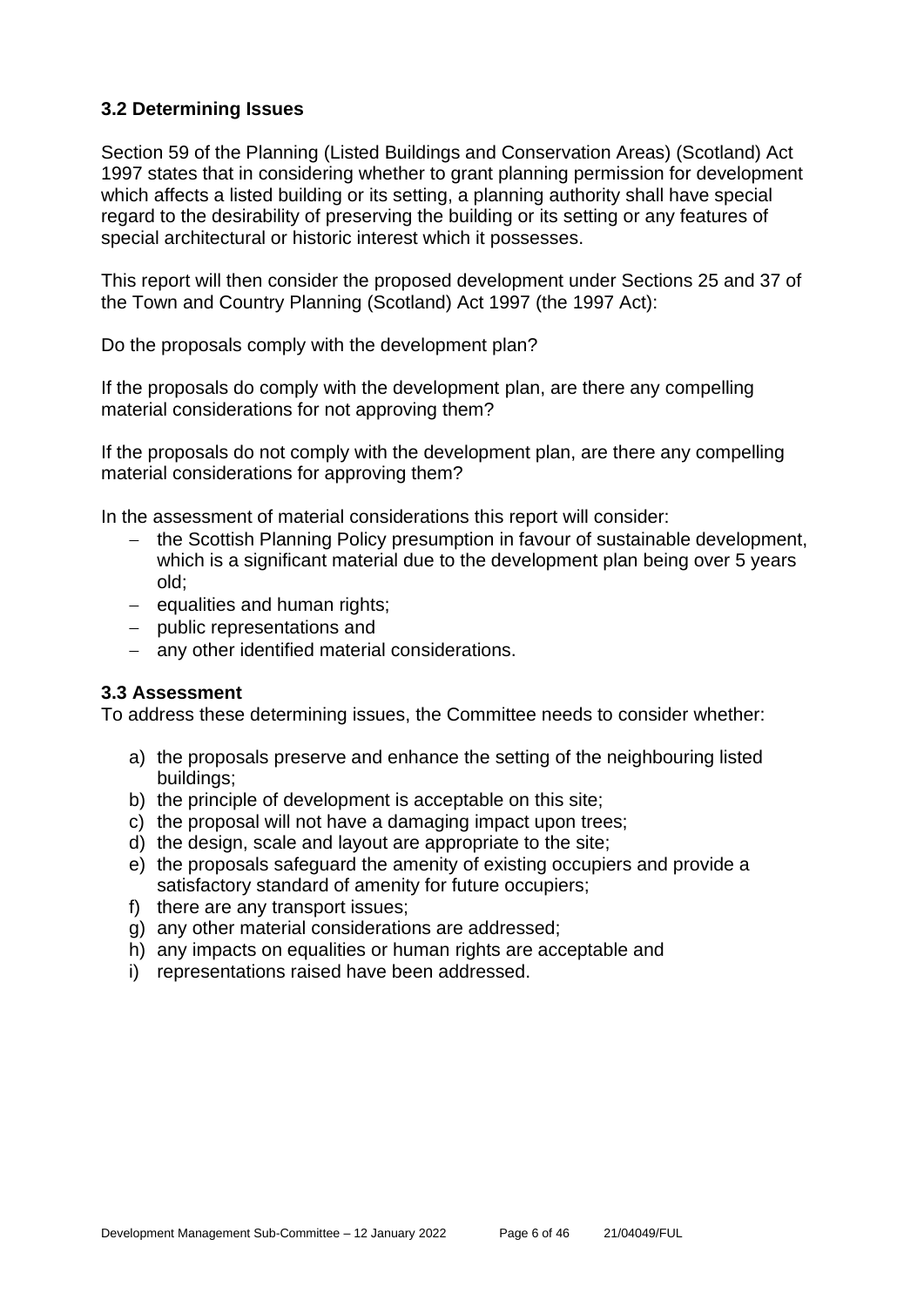#### a) Listed Buildings

Section 59 (1) and (3) of the Listed Buildings and Conservation Areas Act provides:

"(1) In considering whether to grant planning permission for development which affects a listed building or its setting, a planning authority... shall have special regard to the desirability of preserving the building or its setting or any features of special architectural or historic interest which it possesses."

(3) In this section, 'preserving', in relation to a building, means preserving it either in its existing state or subject only to such alterations or extensions as can be carried out without serious detriment to its character, and 'development' includes redevelopment."

If listed buildings or their settings are affected, it is necessary to consider whether the proposed development would adversely affect any of the listed buildings on the site, or any features of special architectural or historic interest which they possess, or the setting of any listed building outwith the site.

If it is found that the development would adversely affect any listed buildings, a strong presumption against the proposed development arises and it is necessary then to consider whether this development is an exceptional case where the presumption may be overridden in favour of development which is desirable on the ground of some other public interest.

Local Development Plan (LDP) Policy Env 3 (Listed Buildings - Setting) states that development affecting the setting of a listed building will be permitted only if not detrimental to the appearance or character of the building, or to its setting.

To the west of the site is the B listed former Granton Gasworks railway station (listed 10 November 1998, reference LB45794).

The station dates from 1898-1904 and is one of a few surviving elements of the once expansive Granton Gasworks which, contemporary with the station building, extended to the West and North of the site. Other surviving structures include the gasholder to the north and gatehouse to the west.

The building was designed by W R Herring and comprises a 2-storey, 7-bay rectangular former railway station and office block for the gasworks. Designed in the plain Edwardian classical design with Baroque pediment it is composed of red brick with contrasting yellow brick and ashlar sandstone dressings with bays divided on all sides by giant yellow brick pilasters with fluted ashlar capitals and slightly projecting red brick pedestals with ashlar coping.

The principal elevation faces west and is symmetrically arranged. Planning permission and listed building consent has recently been granted to repurpose the building alongside a permission for public realm works around the building. The new public realm and entrance to the refurbished station will reinforce the focal point on the front of the listed building.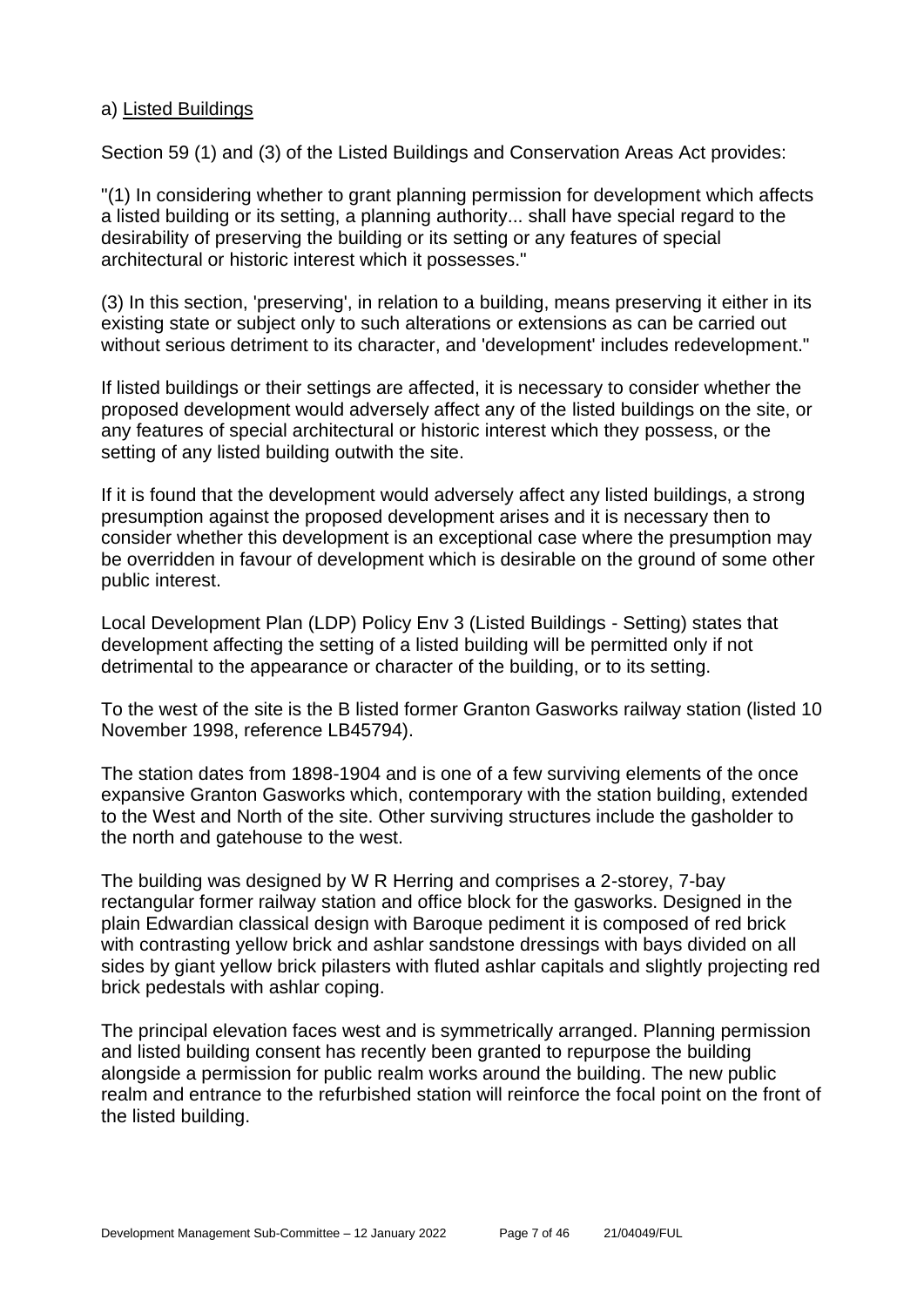Historic maps show that the area to the east of the station (the location of this current planning application) has largely remained undeveloped aside from the more recent car park.

Though the station building is multi-sided with openings on all four sides, the application site is adjacent to the rear of the building and the existing boundary wall will remain in place.

The area has been designated for development for a number of years and it is recognised that the existing immediate context is a temporary condition. The Granton Waterfront Development Framework (GWDF) designates Plot D1 for residential led mixed use development and shows an area within the development plot for creating a setting for the listed station building.

The proposals contain a central landscaped courtyard area with no blocks immediately adjacent to the building. This helps to create a buffer from the proposed new build and retains an element of openness. The gap between Block 1 and Block 2 will allow for views towards the rear of the station.

In terms of height, massing, form and detailing, the submitted Design and Access Statement (and addendum) set out the approach to development.

The height of the buildings nearest to the station is four storeys and these have been located to form a backdrop to the station building, framing it from certain views and retaining space around it. The higher elements have been located further away and provide more of a backdrop with hipped roofs to provide commonality with the existing station. The perimeter style of the buildings, providing frontages on the existing and proposed streets and general heights follow what has been set out in the GWDF.

The proposals aim to be sympathetic to the station building's design and have taken inspiration from use of materials and details. The primary material utilised is brick, with a red brick and a buff brick chosen to tie in with the listed building. Further elements include the use of brick piers and window details to provide a contemporary interpretation of the station.

Although the proposals will alter the immediate setting of the building, the layout, heights and design elements do not cause it harm and focus will still remain on the primary elevation of the building. As part of a programme of regeneration, the setting of the listed building will be preserved by bringing vacant brownfield site into use and adding value to an unkempt area of land.

The category B listed Gas Holder (reference LB45793, listed 10 November 1998) is located further north west of the site. Its environment has been altered in recent years with the demolition of the majority of the associated gas works buildings, and the ongoing re-development of the locality for a variety of uses. The Scottish Gas office building sits between the site and gas holder.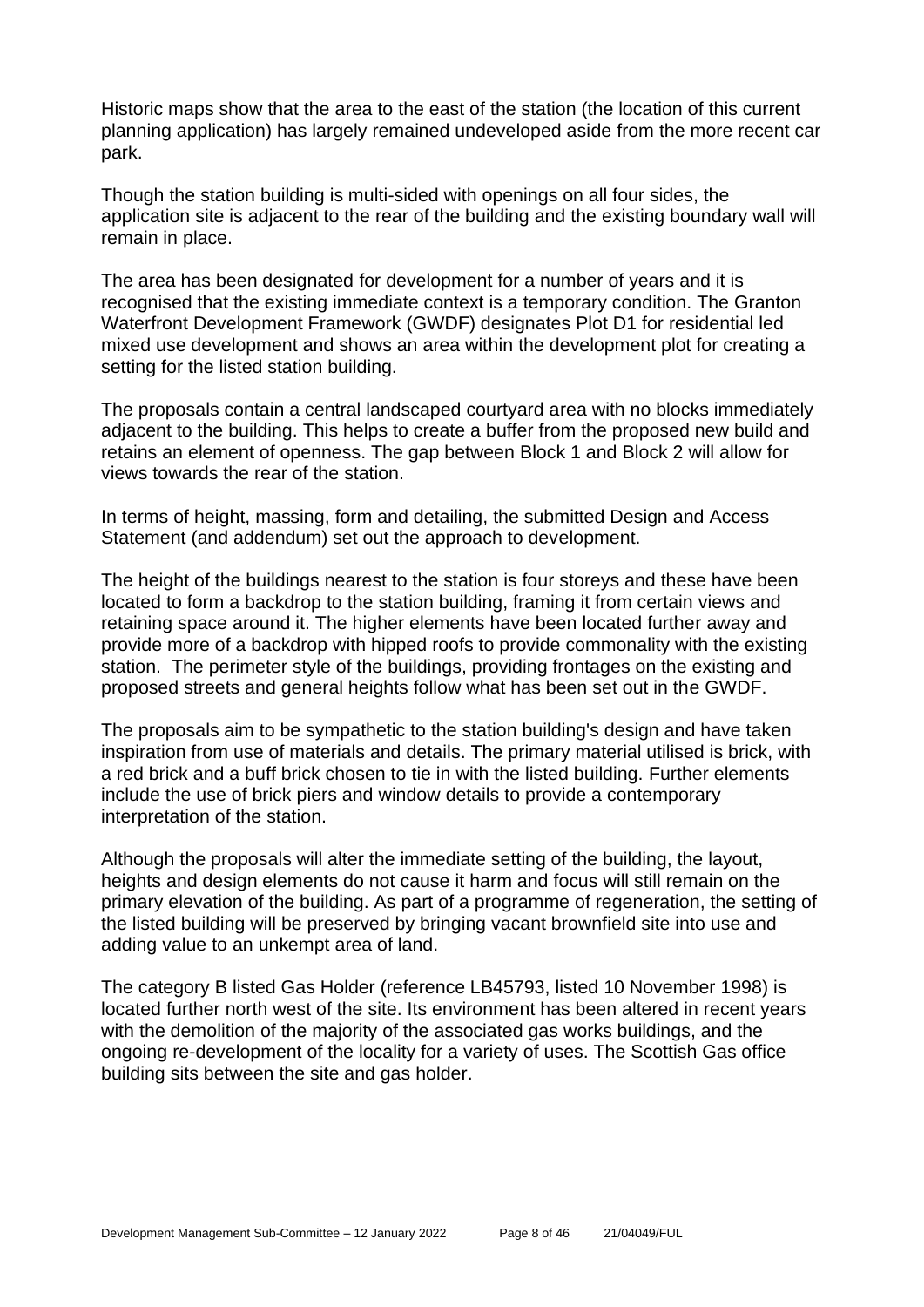The GWDF also identifies the land around the gas holder for development. Consequently, there will be future development of potentially three to five storeys between the application site and the gasholder. This will further urbanise the wider area adjacent to the development and therefore the proposed development on the application site will not have a detrimental impact on the setting of the Gas Holder.

Caroline Park House is category A listed and is located further north of the site. It sits in its own grounds and it is largely screened by existing trees. The location and design of the proposals will not harm its setting.

The historical assets within the area have been assessed against the relevant legislation, guidance and LDP policies. The site was previously developed and is part of wider longstanding regeneration proposal which has an aim of creating new urban quarters in this part of the city. The proposals preserve the setting of surrounding listed buildings in accordance with Section 59 of the Planning (Listed Buildings and Conservation Areas) (Scotland) Act 1997.

#### b) Principle

The eastern part of the site is located within Edinburgh Waterfront: Central Development Area (EW 2b) in the Edinburgh Local Development Plan (LDP). The western part of the site, which includes Plot D1 is located within the Edinburgh Waterfront: Forth Quarter (EW 2a) in the LDP.

The site is part of an identified housing proposal site for a major housing-led mixed use regeneration opportunity. The development principles for both EW 2a and 2b cover similar matters including, completing the approved street layout perimeter block urban form, providing housing-led development and a housing mix that is appropriate to the site in terms of placemaking.

LDP Policy Del 3 (Edinburgh Waterfront) sets out that planning permission will be granted for development which will contribute towards the creation of new urban quarters at Granton Waterfront. This requires (amongst other matters) comprehensively designed proposals which maximise the development potential of the area, the provision of a series of mixed use sustainable neighbourhoods, proposals for a mix of house types, sizes and affordability and transport measures such as the provision of a network of paths for pedestrians and cyclists.

LDP Policy Hou 1 (Housing Development) states that priority will be given to the delivery of housing land supply and relevant infrastructure including as part of the mixed use regeneration proposals at Edinburgh Waterfront.

The approved GWDF principles indicate that the site is for residential use with the potential for non-residential ground floor uses.

The relevant LDP policies and designations establishes the principle of housing led mixed use on the site. Residential development is therefore acceptable in principle. The commercial units will front onto Waterfront Avenue and are at the most appropriate location within the site. Having a mix of uses in a development can help both its sustainability and the sustainability of an area as a whole.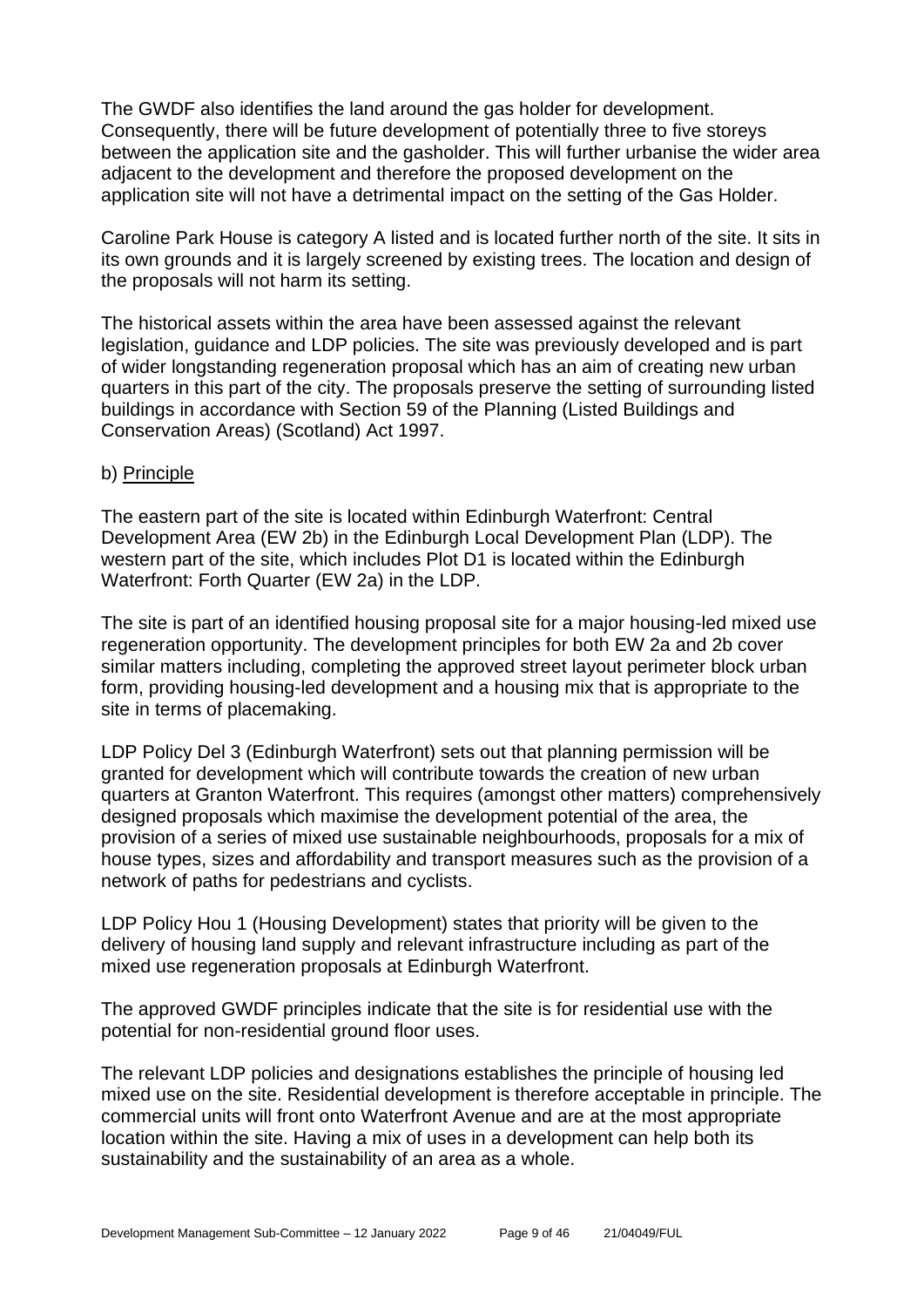The proposed ancillary uses are welcomed to provide local services and employment opportunities and create active frontages.

c) Trees

LDP Policy Env 12 (Trees) states that development will not be permitted if it is likely to have a damaging impact on these trees, unless necessary for good arboricultural reasons. Where such permission is granted, replacement planting of appropriate species and numbers will be required to offset the loss to amenity.

An Arboricultural Impact Assessment has been submitted as part of the application. This recorded one individual tree (T1), ten groups of trees (G1-G10); and two hedges (H1-H2) within influencing distance of the site. Many of which have an unkempt appearance.

To enable the development to come forward, areas of trees will need to be removed from the site. These have been identified as

G1 - mix of sycamore, alder, birch, scots pine and willow species identified as category c.

- G2 birch and willow species identified as category c.
- G4 lime species identified as category b.
- G6 mix of alder, birch, scots pine, and willow species identified as category c.
- G7 mix of alder, birch, scots pine, and willow species identified as category c.

The arboricultural study notes that across the groupings of G1, G2, G4, G6 and G7 that an area of 0.36 ha will be removed to facilitate the development. No individual trees or hedgerows are proposed to be removed.

The site is a long standing development site and has been identified for redevelopment in the Granton Waterfront Development Framework. The loss of the trees on the parts of the site identified for development is acceptable. The majority of identified groupings of trees have been identified as category c which are trees of low quality with an estimated remaining life expectancy of at least 10 years, or young trees with a stem diameter below 150mm.

The proposals include replacement planting with 144 trees proposed within the development site alongside a number of shrubs and ornamental planting areas. A wetland flower mix is also proposed for the SUDS area.

Tree protection measures for trees such as the existing street trees along Waterfront Avenue and the groupings of trees on the adjacent Plot D4 are proposed. A condition in relation to these measures is recommended.

#### d) Design, Scale and Layout

LDP Policies Des 1 - Des 8 set a requirement for proposals to be based on an overall design concept which draws on the positive characteristics of the surrounding area with the need for a high quality of design which is appropriate in terms of height, scale and form, layout, and materials. The design of any future application will be considered against these policies.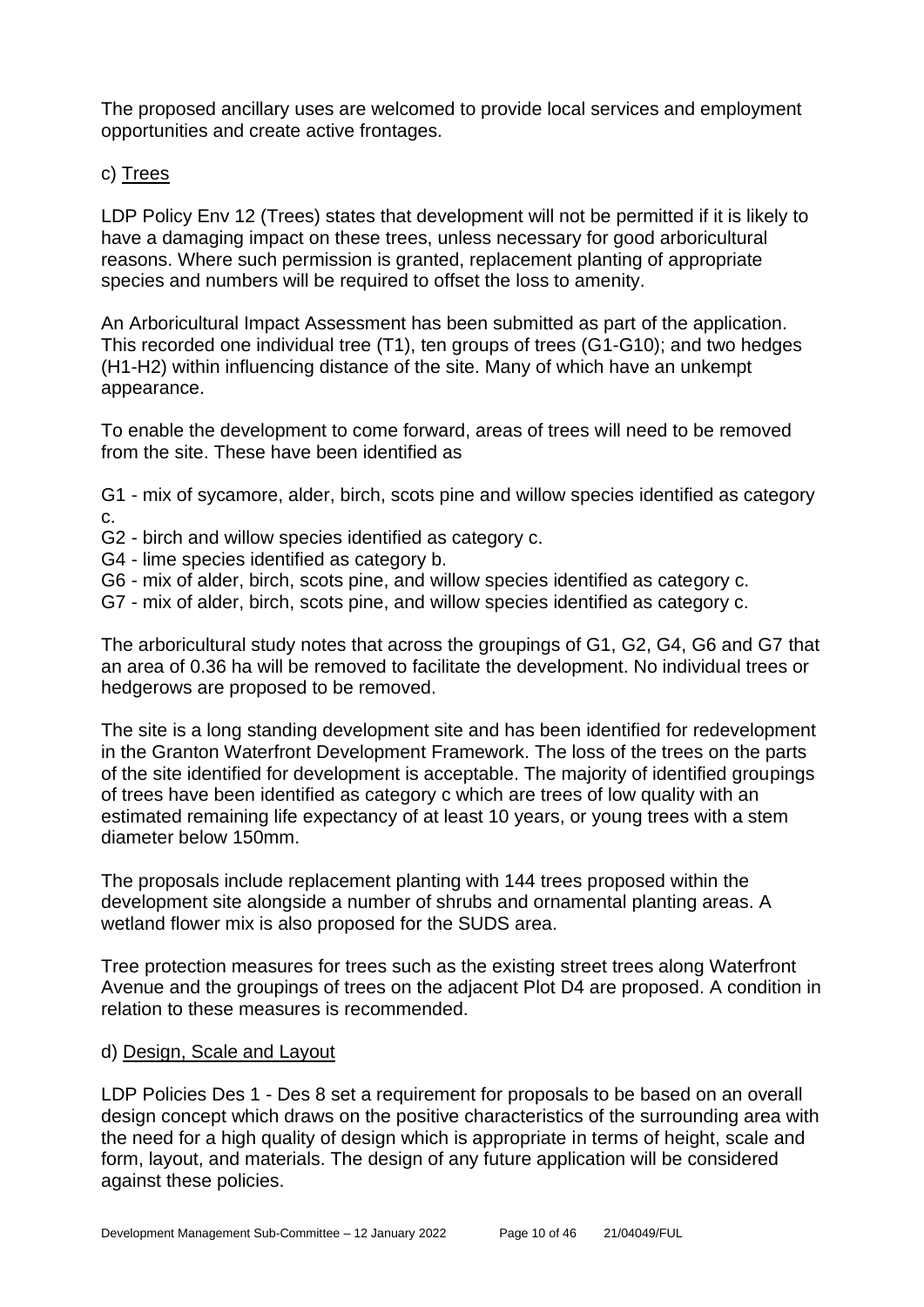Proposals should accord with the approved Granton Waterfront Development Framework principles (February 2020), which state that the site is identified for housing-led mixed-use development.

#### **Design and Layout:**

Policy Des 2 (Co-ordinated Development) states that planning permission will be granted for development which will not compromise: a) the effective development of adjacent land; or b) the comprehensive development and regeneration of a wider area as provided for in a master plan, strategy or development brief approved by the Council.

The proposal follows the illustrative layout contained within the GWDF and provides an active frontage onto Waterfront Avenue. Information has been provided to demonstrate how the adjacent land at plot D4 can come forward in line with Policy Des 2 (Coordinated Development).

The proposal establishes a perimeter block urban form, as set out in the LDP development principles. This has a primary frontage to the north, with a secondary frontage onto the new street created into the site. There is a gap between the blocks which is required for refuse collection. The location of the blocks ensures that spaces will be overlooked. A number of ground floor flats have front door access, which will aid in providing activity to the streets.

Car parking has been kept to a minimum and is provided on-street meaning it does not dominate the proposals.

The elevational design is influenced by the nearby listed station and seeks to incorporate some of its features in a contemporary manner. This includes brick piers to emphasise the verticality of the elevations, window surround detail with pre-cast lintels and mullions, windows set in recessed panels to provide interest and depth and also a string course running along the elevations.

At the rear of the property effort has also been made to continue the detailing with soldier courses and ordered fenestration windows

The general design is acceptable and proposes a form of development that will help create a sense of place through the design of the buildings. The layout will link in with the adjacent areas.

#### **Materials:**

The GWDF sets out that a palette of robust, natural materials, which are appropriate for the waterfront conditions, should be developed. The material palette should provide coherency across character areas but allow for variety to be incorporated in terms of colour, tone, texture and mixed materials. Materials should be durable and suitable for the marine climate, e.g., brick, stone, metal panels.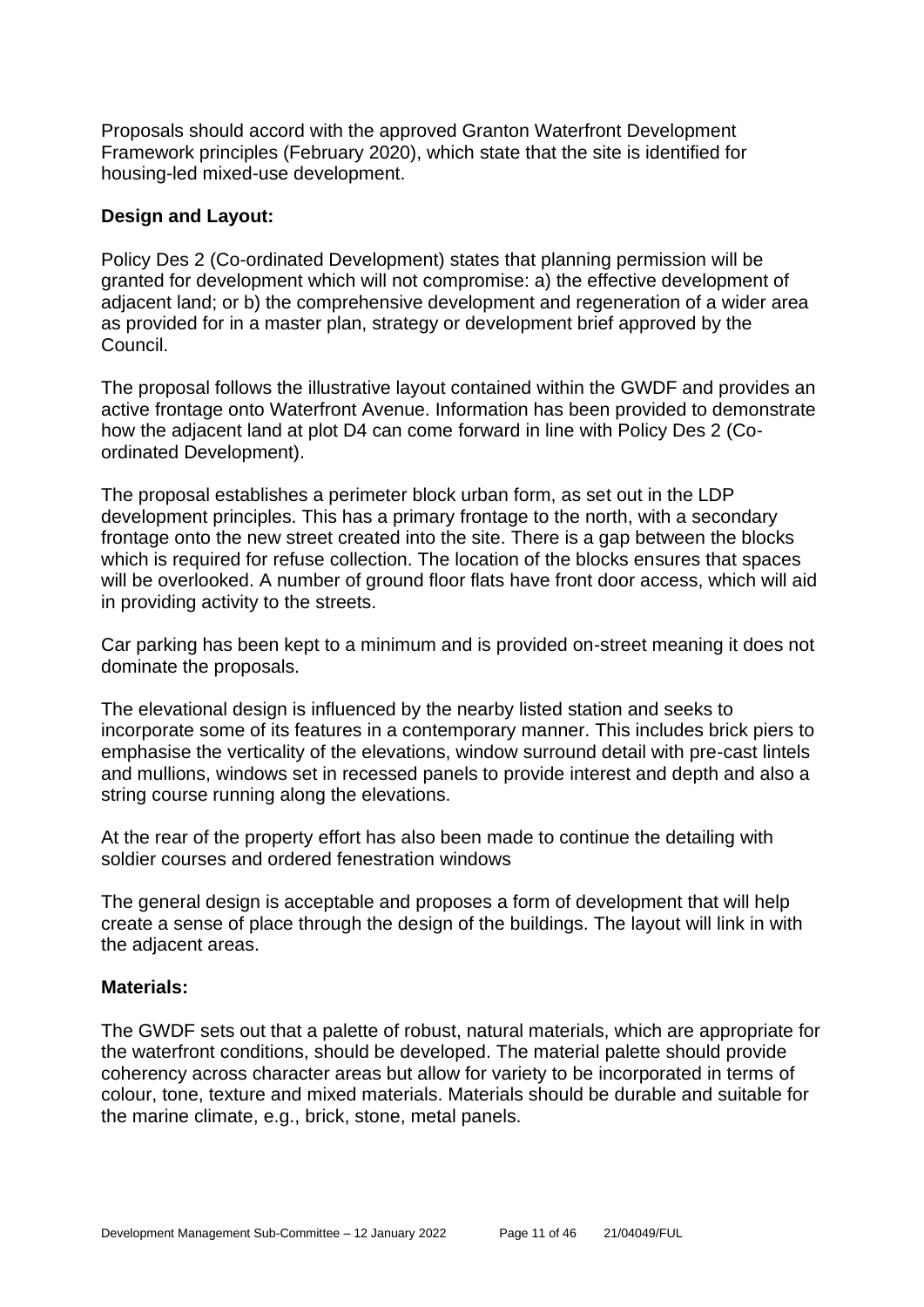The materials and detailing have been selected in reference to the adjacent station and take account of the GWDF. The main materials are a red and a buff brick for the elevations. Precast lintels, mullions and cills in a dark red to match the brick. Dark grey windows, concrete roof tiles and standing steam zinc.

Subject to a condition which requires details to be submitted and agreed, materials are acceptable.

## **Height:**

The LDP sets out, amongst other matters, that development at Edinburgh Waterfront should create distinctive, high density urban quarters.

The GWDF sets out that the majority of the site should have a height range from 3-5 storey blocks (four storey average) with some six storey blocks at key locations.

The proposed development fits in with the heights advocated within the GWDF. The proposals contain four and six storey elements. The six storey sections have been proposed along the north eastern part of the site and along the eastern elevation of Block 1 and the adjacent northern section of Block 2. The lower elements are located closest the listed station building and further into the site away from Waterfront Avenue.

Waterfront Avenue can be considered a key location as an entrance point into this part of the Granton. It also provides some definition by enclosing the wide street between the Scottish Gas office building.

The heights proposed are acceptable.

# **Density:**

LDP Policy Hou 4 (Housing Density) states that the Council will seek an appropriate density on sites giving regard to the characteristics of the surrounding area, the need to create an attractive residential environmental, accessibility and need to encouraging local services.

The density of the proposal is 83 dwellings per hectare (dph). This excludes the area within the site boundary shown as future development for Plot D4. It also does not take account of the ground floor commercial units.

The GWDF states that the proposed density and massing of development should ensure Granton has an urban feel, pleasant streets, well-lit back courts and people centred spaces.

#### **Housing Mix and Sizes:**

LDP Policy Hou 2 (Housing Mix) seeks the provision of a mix of house types and sizes where practical.

A range of one-, two- and three-bedroom units are proposed across the site. A total of 19 units (25%) contains three or more bedrooms designed for growing families, which meets the requirements of the Edinburgh Design guidance.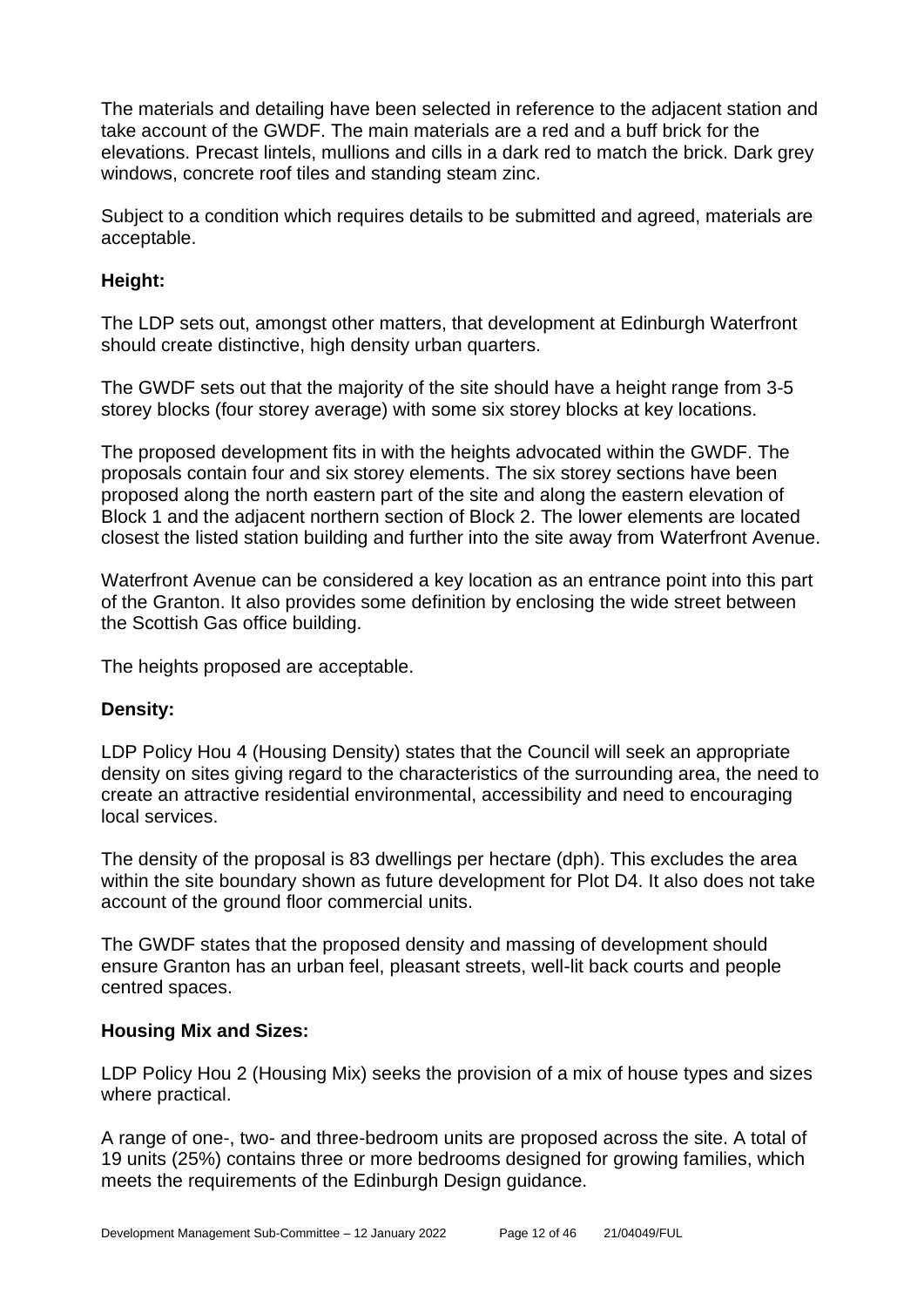The Edinburgh Design Guidance includes recommended internal floor areas for flat sizes. The proposal complies with these recommended minimum sizes.

The Design and Access statement states that 10% of the social rented properties will be provisioned for those who are physically disabled or wheelchair users.

The Edinburgh Design Guidance states that single aspect dwellings should not make up more than 50% of the overall dwelling numbers. All the properties are dual aspect.

Overall, the design, scale and layout are acceptable. The design and layout of the proposals complies with the Policy Des 2 (Co-ordinated Development), Policy Des 7 (Layout Design) and meets the development principles set out in the LDP for the site. The height and materials proposed acceptable for the locality in line with Policy Des 4 (Development Design - Impact on Setting). The proposed housing mix and density complies with Policy Policies Hou 2 (Housing Mix) and Hou 4 (Housing Density). The proposal also accords with the principles set out in the Granton Waterfront Development Framework.

#### e) Amenity

LDP Policy Des 5 (Development Design - Amenity) seeks to ensure that the amenity of neighbouring residents is not adversely affected by development and that future occupiers of residential properties have acceptable levels of amenity.

#### **Noise and Odour:**

Noise assessments have been provided in relation to the potential impact from the proposed air source heat pump plant, the proposed commercial units and the proposed commercial units in the nearby station building.

In relation to the ASHP building the noise assessment states that the predicted noise levels will be below NR25 inside the nearest dwellings. The applicant has also confirmed that the ASHP will be controlled by way of a factor allowing any noise issues going forward to be addressed.

In relation to the commercial elements, an assessment of noise ingress to the residential units is provided alongside recommendations on sound insulation and plant noise attenuation. It is recommended that a condition is used to ensure that the noise mitigation measures in relation to separating walls and floors, plant louvres and ventilation extraction are carried out.

The applicant has applied for potential class 3 use in all of the commercial units. Ventilation provision has been made with flues that terminate at the roof level for two of the units. A condition is recommended in relation to ventilation for any class 3 uses that may be taken up. The third commercial unit does not contain ventilation details, therefore a condition is recommended to restrict the cooking equipment in this unit.

Environmental Protection does not object to the application, subject to the use of conditions.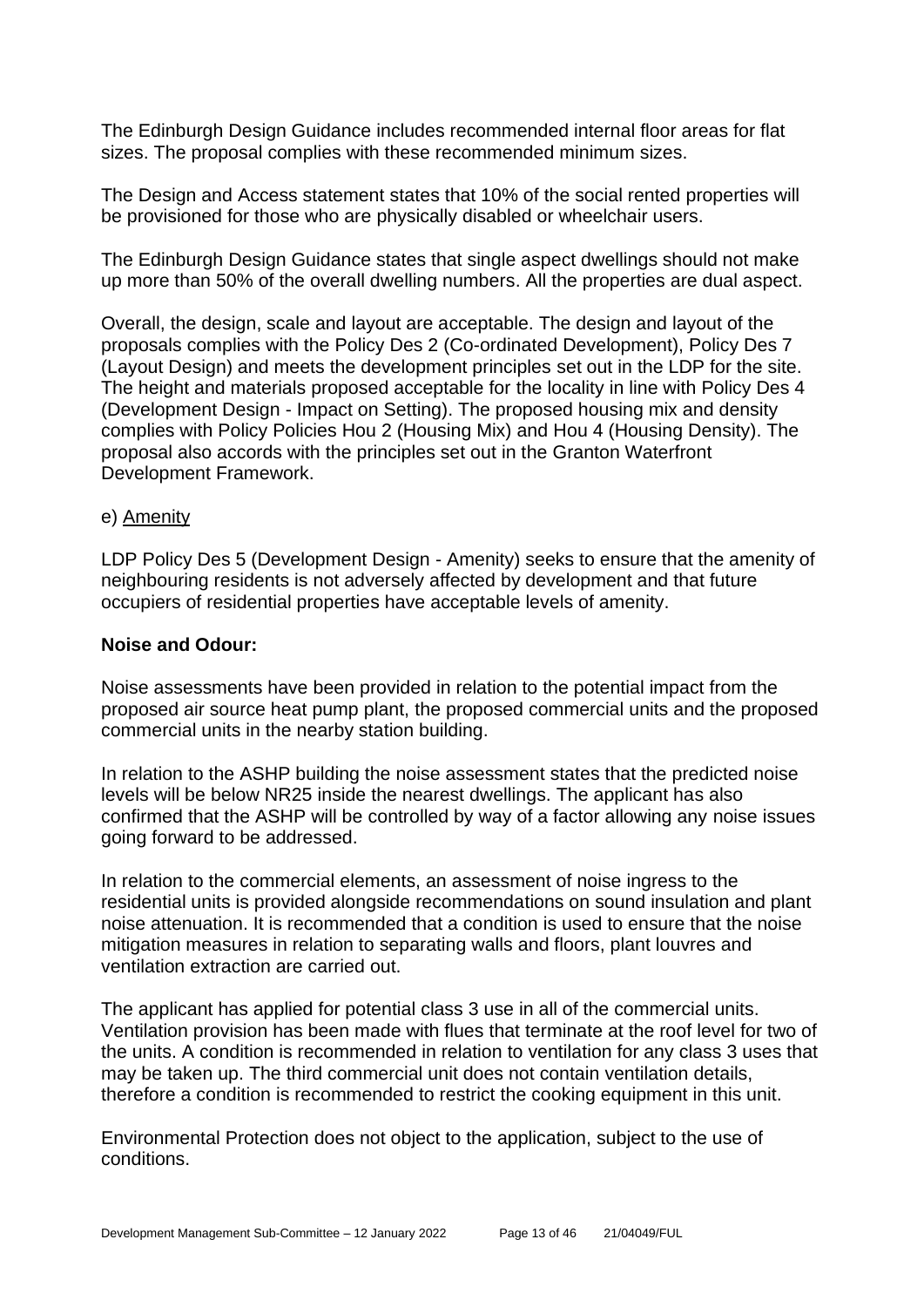Accordingly, with the use of conditions the proposals will not have a detrimental impact on residential amenity.

#### **Privacy:**

Privacy distances have been taken into account when setting out the position and orientation of the proposed buildings within the site.

The window-to-window distances across the rear courtyard between Block 1 is approximately 24 metres.

The gap between Block 1 and Block 2 is approximately 13 metres, though there are limited windows in the gable of Block 1.

Where Block 2 returns on itself there will be a distance of seven metres but the angles of the elevation will limit direct overlooking.

The information supplied for the potential development on the adjacent plot D4 means that there will be no overlooking issues due to the width of the street.

The privacy distances are acceptable.

#### **Daylighting:**

The submitted Daylighting Study analyses 224 windows proposed within the development. It shows that 12 windows in the gable end of Block 2 do not meet the Vertical Sky Component (VSC) method of measuring daylight.

The windows are at the ground, first and second floors and predominately relate to open plan kitchen/living rooms which are also dual aspect. In this instance impacts on daylighting are minimal.

As the site and surrounding area is largely vacant, daylighting analysis has been provided to demonstrate any potential impact by using a notional development for the adjacent Plot D4. The information shows that Plot D4 has a negligible influence on the windows on Block 1 and 2 of the Plot D1 development. As the details for Plot D4 are shown as indicative, this will need to be assessed fully when development proposals come forward.

The proposed daylighting impacts are acceptable.

#### **Overshadowing:**

The Edinburgh Design Guidance sets out that new amenity areas should receive two hours of sunlight to at least 50% of their area at the Spring Equinox (March 21).

Shadow path analysis has been provided to demonstrate that the proposed garden areas meet this requirement.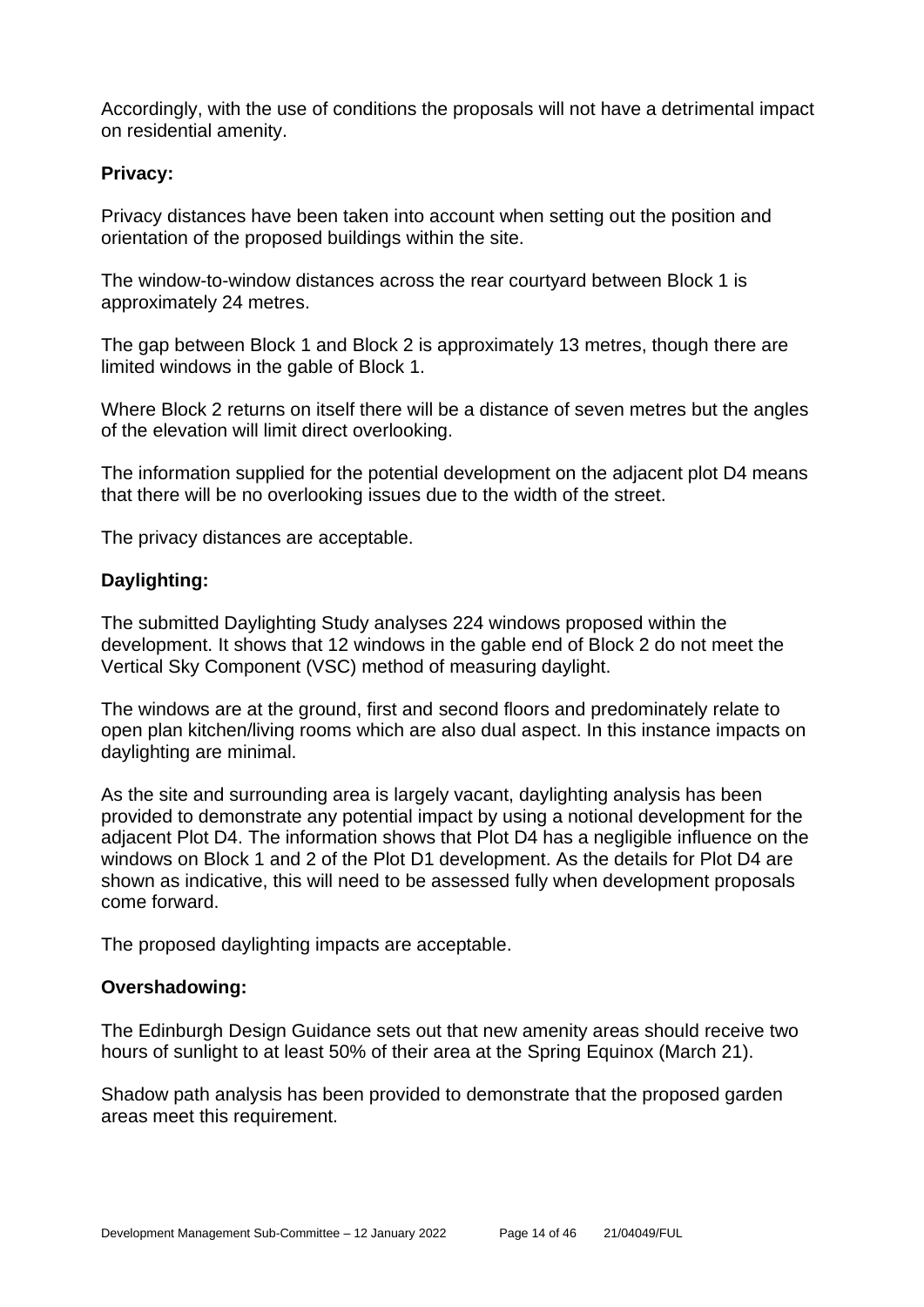#### **Open space:**

LDP Policy Hou 3 (Private Green Space) sets out that for flatted developments there should be 10 sqm of open space provision per flat except where private space is provided. A minimum of 20% of the site should be greenspace.

Private and communal gardens should be designed for use by residents for a range of functions, including space for play, seating, food growing, tree planting and drying laundry.

The central courtyard area comprises an area of 2496 sqm of private open space for the 75 flats which exceeds the 10 sqm per flat requirement.

The courtyard area has been designed to include community gardens, areas of seating, space for growing and also drying facilities. An area within the central section is proposed as a parkland garden with areas of woodland planting and natural play features. The landscaping plans also incorporate rain garden features.

There are also areas of public open space providing a further 935 sqm of open space. Taking plot D1 by itself approximately 38% of the side is open space.

The proposals meet the requirements of Policy Hou 3 (Private Green Space).

In summary, the development will provide an acceptable level of residential amenity in accordance with LDP Policy Des 5 (Development Design - Amenity). The proposal also meets the requirements of Hou 3 (Private Green Space).

#### f) Transport

The transport objectives set out in the Local Development Plan (page 126) state that development should:

- Minimise the distances people need to travel;
- Promote and prioritise travel by sustainable means, i.e. walking, cycling and by public transport; and
- Minimise the detrimental effects of traffic and parking on communities and the environment.

#### **Access and Traffic Generation:**

A Transport Statement has been provided. This provides an assessment of the transport considerations associated with the proposal. The Roads Authority has no objection to the application.

Vehicular access is proposed from Waterfront Avenue to the north, with limited car parking proposed the Transport Statement anticipates a low number of traffic movements which will not have a significant effect on the road network.

The site is an accessible location close to a number of bus stops on Waterfront Avenue, Waterfront Broadway and also West Granton Road to the south.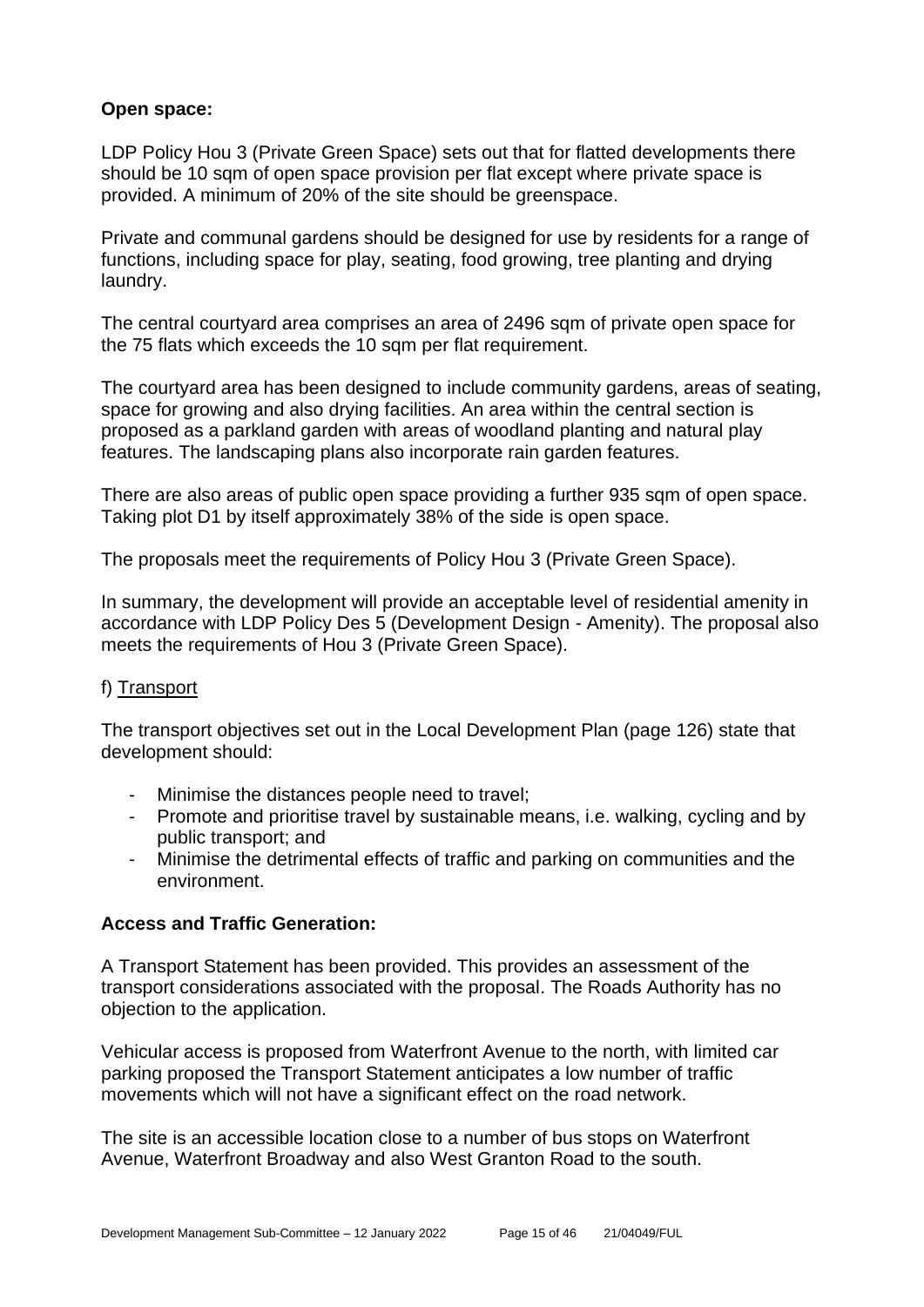There are also a number of footpath/cycle paths in the locality, with the proposals linking into the cycle path to the east and also forming a new path access through to the west. The site is also close to the existing Waterfront Broadway local centre.

# **Parking:**

LDP Policy Tra 2 (Private Parking) requires that developments make provision for car parking levels that comply with and do not exceed the parking levels set out in the nonstatutory guidance. The supporting text to Policy Tra 2 sets out that a purpose of the policy is to generally fulfil the wider strategy of encouraging sustainable, non-car modes.

The parking standards contain no minimum amounts for car parking. The standards for zone 2 allow for a maximum of one car parking space per unit. The proposed six parking spaces (four disabled, two car club) are within the Council's standards and acceptable for the proposed 75 flats.

LDP Policy Tra 3 (Private Cycle Parking) requires that cycle parking and storage within the development complies with Council guidance. A total of 169 cycle parking spaces are proposed and split into two bike stores to serve each of the blocks. It is provided as two tier racks. This complies with the Council's minimum standards.

An informative has been added in relation to the applicant considering the provision of alternative solutions to cycle parking for different types of cycles. A condition is also recommended in relation to the details of the five cycle spaces proposed for the commercial elements of the proposal.

The Roads Authority has no objection to the proposed level of parking proposed.

In summary, the site is within an accessible location with good access to public transport and walking distance to a number of local services. The access to the site is acceptable and the level of parking proposed is within the standards.

#### g) Other Material Considerations

#### **SPP - Sustainable development:**

Due to the development plan being over 5 years old the Scottish Planning Policy presumption in favour of sustainable development is a significant material consideration.

To determine whether the proposals are sustainable development they require to be assessed against the sustainability principles as set out in Scottish Planning Policy. The sustainability principles are considered below.

(i) Do the Proposals Comply with Sustainability Principle 1 of giving due weight to net economic benefit?

The development would create economic benefits in terms of construction and employment. Ground floor commercial units are proposed which will provide the opportunity for ongoing opportunities outwith the construction stage.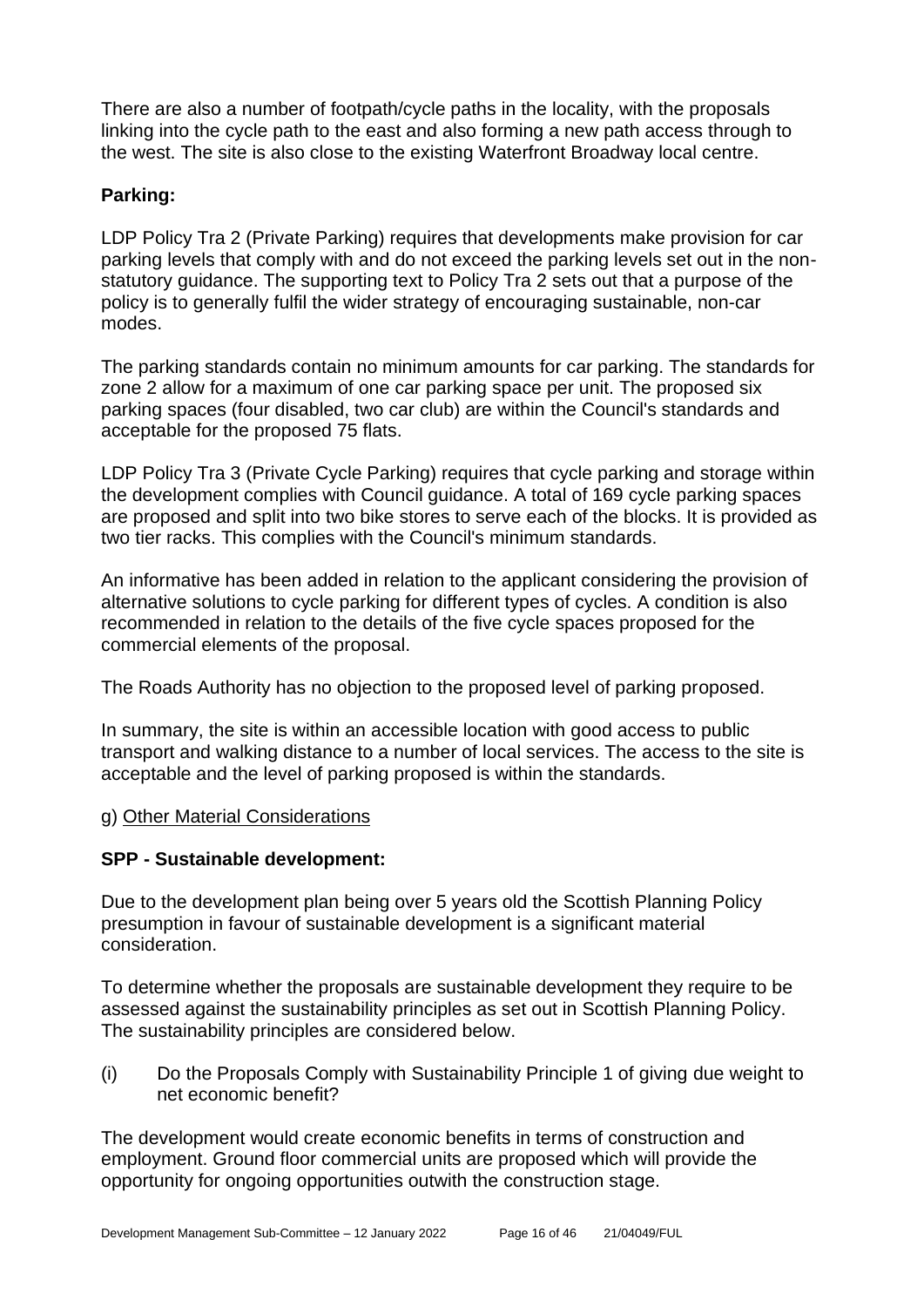(ii) Do the Proposals Comply with Sustainability Principle 2 by responding to economic issues, challenges and opportunities, as outlined in local economic strategies?

The development will deliver affordable housing above the Councils 25% requirement.

Part of the Council's 2018 Economic Strategy is to support Edinburgh's transition to a low carbon economy. The emerging strategy includes an action to transform Edinburgh's Waterfront into one of the city's landmarks, building new affordable and low carbon homes, and enhance the economic value of Port infrastructure. This references the wider development at Granton.

The Design and Access Statement sets out that the proposal is a pilot for the Edinburgh Home Demonstrator Programme. This aims to develop a new housing delivery model which is specifically a method of design, construction and delivery that is based on off -site construction and will deliver net zero carbon homes. The programme aims to streamline housing design and construction for both the benefit of the Council's house building programme, as well as those of the Edinburgh and South East Scotland City Region Deal partners.

(iii) Do the Proposals Comply with Sustainability Principle 3 of supporting good design and the six qualities of successful places?

The development will be integrated into the wider area and proposals support good design and achieve qualities of successful places - distinctive, safe and pleasant, easy to move around, welcoming, adaptable and resource efficient.

(iv) Do the Proposals Comply with Sustainability Principle 4 of making efficient use of existing capacities of land, buildings and infrastructure including supporting town centre and regeneration priorities?

The proposal represents the regeneration of a vacant site as part of a wider masterplan area. It is located close to an existing identified local centre.

(v) Do the Proposals Comply with Sustainability Principle 5 by supporting delivery of accessible housing, business, retailing and leisure development?

Mixed use development comprising housing and affordable housing with a mix of sizes. Ground floor uses with the potential for Class 1, 2, 3 or 4 uses to be created.

(vi) Do the Proposals Comply with Sustainability Principle 6 by supporting delivery of infrastructure, for example transport, education, energy, digital and water?

Financial contributions are required towards education and healthcare.

(vii) Do the Proposals Comply with Sustainability Principle 7 by supporting climate change mitigation and adaptation including taking account of flood risk?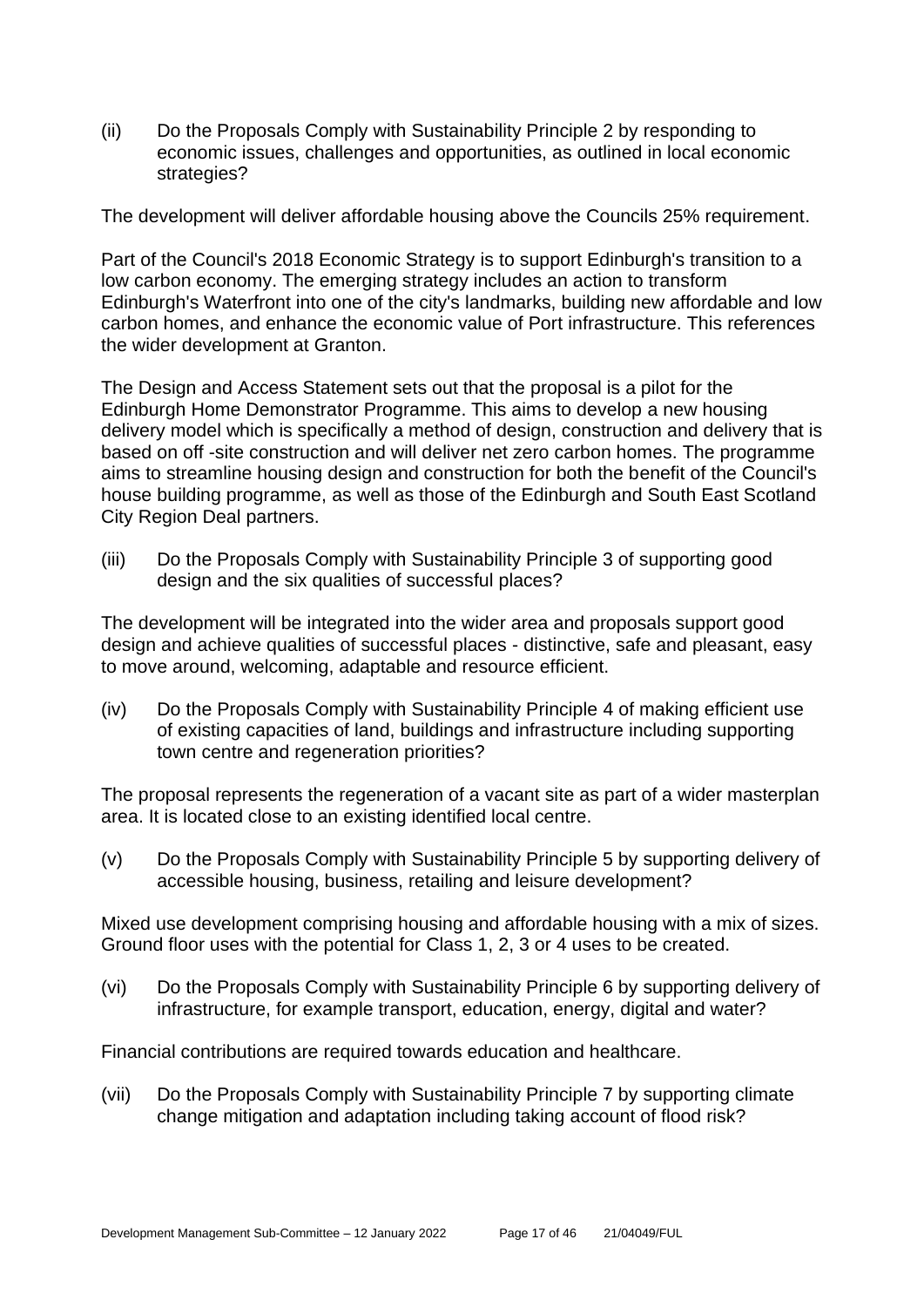Flooding information provided and integrated SUDs proposed.

(viii) Do the Proposals Comply with Sustainability Principle 8 of improving health and well-being by offering opportunities for social interaction and physical activity, including sport and recreation?

New housing provided as part of a wider area of regeneration. There will be opportunities for play and social interaction within the courtyard area. The site is close to Forthquarter Park.

(ix) Do the Proposals Comply with Sustainability Principle 9 by having regard to the principles for sustainable land use set out in the Land Use Strategy?

The site is currently vacant land and the proposals will provide a mixed-use development close to a local centre and transport links (existing and safeguarded for the future). It forms part of a wider masterplan area.

It also to be a demonstrator site in terms of off-site construction methods.

(x) Do the Proposals Comply with Sustainability Principle 10 of protecting, enhancing and promoting access to cultural heritage, including the historic environment?

The application has been assessed against the potential impact on nearby listed buildings. This concludes that proposals preserve the setting of surrounding listed buildings.

(xi) Do the Proposals Comply with Sustainability Principle 11 by protecting, enhancing and promoting access to natural heritage, including green infrastructure, landscape and the wider environment?

The development will result in the loss of some trees. Cycle links are proposed with the wider area. The Preliminary Ecological Assessment (PEA) did not identify any significant constraints in relation to the development of this site. The recommendations within the PEA for protecting and enhancing biodiversity on the site are to be carried through into the development.

(xii) Do the Proposals Comply with Sustainability Principle 12 of reducing waste, facilitating its management and promoting resource recovery?

The proposals seek to use a new underground bin system, with waste collection measures agreed in principle with Waste Services. The proposals will make use of existing available infrastructure.

(xiii) Do the Proposals Comply with Sustainability Principle 13 of avoiding overdevelopment, protecting the amenity of new and existing development and considering the implications of development for water, air and soil quality?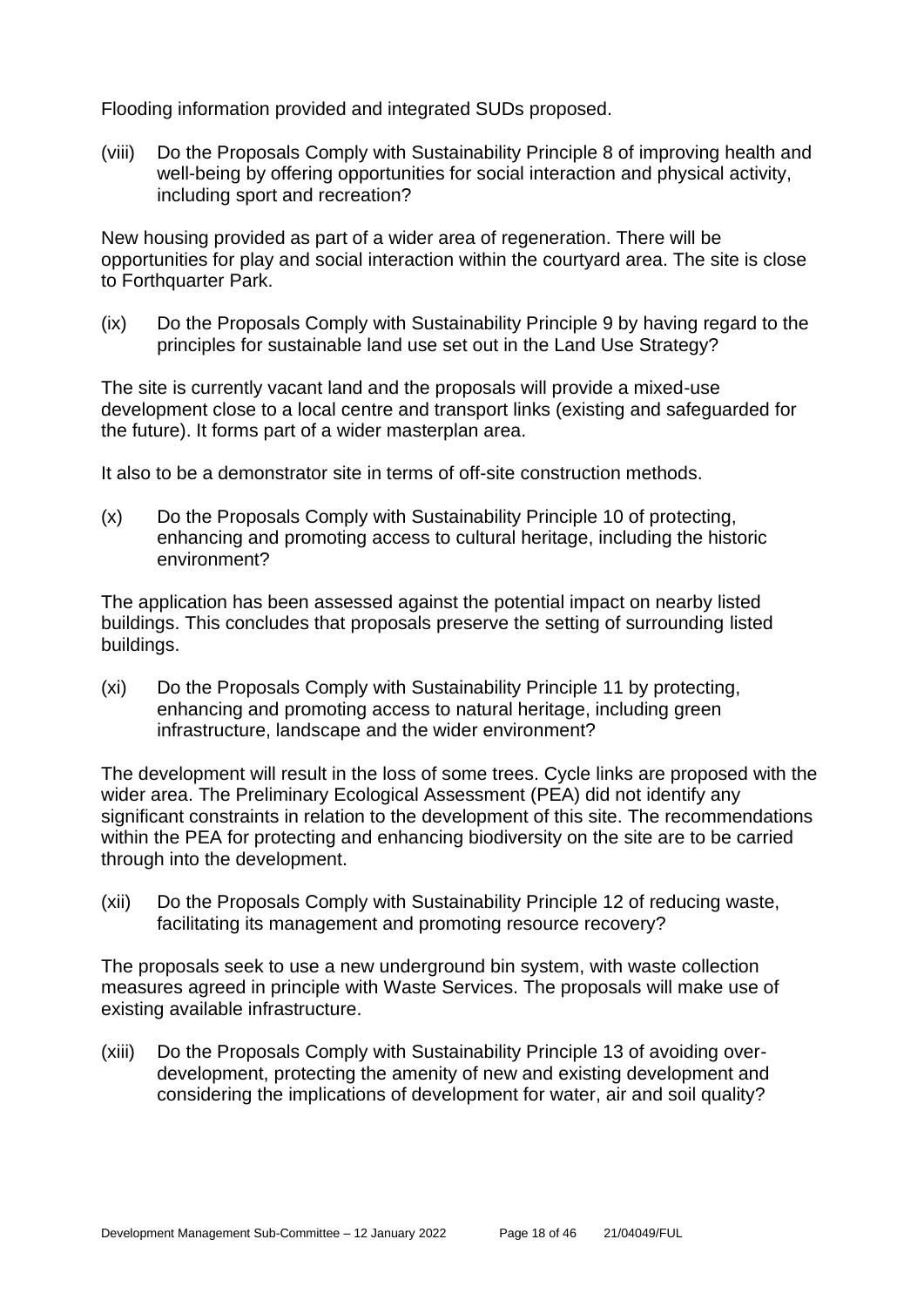The detail design of the proposals is acceptable in amenity terms and the density of the proposal does not represent an over-development of the site. There are no issues raised in relation to air quality and a condition is recommended in relation to site investigation due to the previously developed status of the land.

Overall, the development would meet the sustainability principles as it is a mixed use proposal of an acceptable design and scale on previously developed land within a wider regeneration area. There are no significant adverse impacts that would override the significant presumption in Scottish Planning Policy in favour of development that contributes to sustainable development.

#### **Emerging Policy Context:**

NPF 4 - Draft National Planning Framework 4 is being consulted on at present. As such, it has not yet been adopted. Therefore, little weight can be attached to it as a material consideration in the determination of this application.

City Plan 2030 - While the proposed City Plan is the settled will of the Council, it has not yet been submitted to Scottish Ministers for examination. As such, little weight can be attached to it as a material consideration in the determination of this application.

#### **Archaeology:**

LDP Policy Env 8 (Protection of Important Remains) seeks to protect archaeological remains from being adversely impacted from development.

The Archaeology Officer notes that the site occurs within the limits of the early 18th century designed landscape associated with Caroline Park House and to the south of the site of the medieval Granton Castle, an area of archaeological potential.

The construction impacts may have the potential of disturbing significant remains. Accordingly, a condition requiring a suitable programme of archaeological works prior to development is recommended.

#### **Ecology:**

Policy Env 13 (Sites of International Importance) states that development likely to have a significant effect on a 'Natura 2000 site' will be permitted only, amongst other matters, if the development will not adversely affect the integrity of the area.

Policy Env 16 (Species Protection) sets out that planning permission will not be granted for development that would have an adverse impact on species protected under European or UK law, unless for a limited number of reasons.

As part of the Granton Waterfront Development Framework a Habitat Regulations Assessment (HRA) which included appropriate assessment has been carried out. This concluded that with mitigation measures there will be no likely significant effects on the Firth of Forth Special Protection Area (SPA) (a Natura 2000 site located further north of the application site), with ecology effects considered as development phases come forward.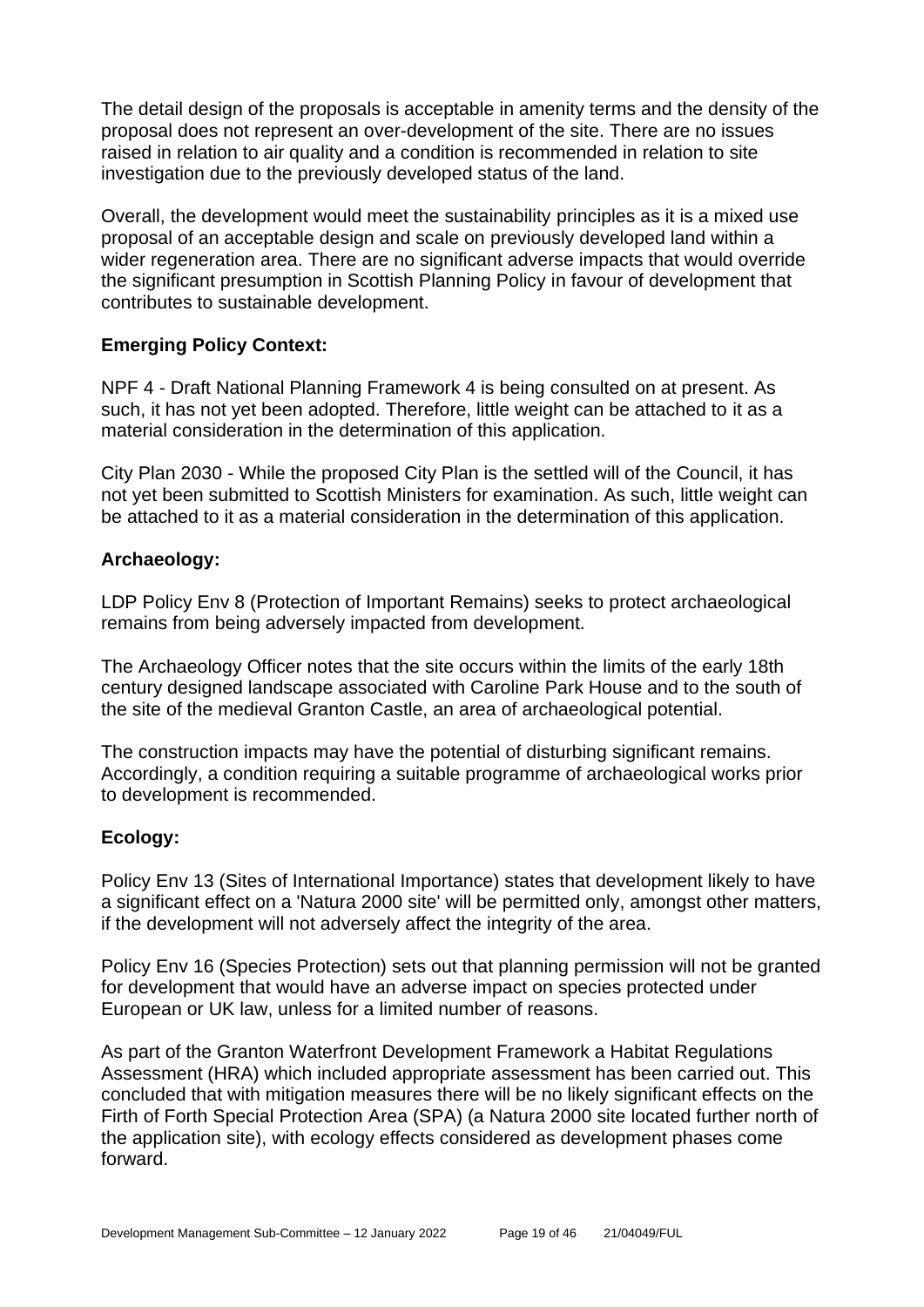The submitted Preliminary Ecological Assessment in support of the application did not identify any significant constraints to the development of this site. The report makes a number of recommendations for protecting and enhancing biodiversity on the site. These include maters such as the inclusion of swift boxes, gaps below fencing to allow the movement of hedges, the use of sedum roofs on the bike stores and planting to provide habitat or avoiding berry bearing trees to avoid flocking birds congregating. The applicant has provided a document setting out how these measures will be incorporated.

Nature Scot have no comments to make on the application.

The proposals will not have a damaging effect on the Firth of Forth SPA which is located further north of the site in accordance with Policy Env 13 (Sites of International Importance) and it will not have an adverse impact on the protected species in accordance with LDP Policy Env 16 (Species Protection).

#### **Flooding and Drainage**

Policy Env 21 (Flood Prevention) states that planning permission will not be granted for development that would increase a flood risk or be at risk of flooding itself, impede the flow of flood water or prejudice existing or planning flood defence systems.

The applicant has provided the relevant flood risk assessment and surface water management information for the site as part of the self-certification (with third party verification) process.

Flood Prevention has confirmed the acceptability of the details, but require a study to confirm the condition of a culvert. This matter has been conditioned.

Scottish Water has not objected to the application.

#### **Sustainability**

LDP Policy Des 6 (Sustainable Buildings) requires that developments can demonstrate that the current carbon dioxide emission reduction targets are met (including at least half of the target being met through the use of low and zero carbon generating technologies) and that other sustainable features are included in the proposals. This can include measures to promote water conservation, SUDS, and sustainable transport measures.

The applicant has submitted the sustainability form in support of the application. The standards are to be met through the provision of a district heating system using a central air source heat pump building and photovoltaic panels.

The proposal is a major development and has been assessed against Part B of the standards. The proposal meets the essential criteria with additional desirable measures including and the use sustainable timber.

The proposal meets the current standards set out in the sustainability form.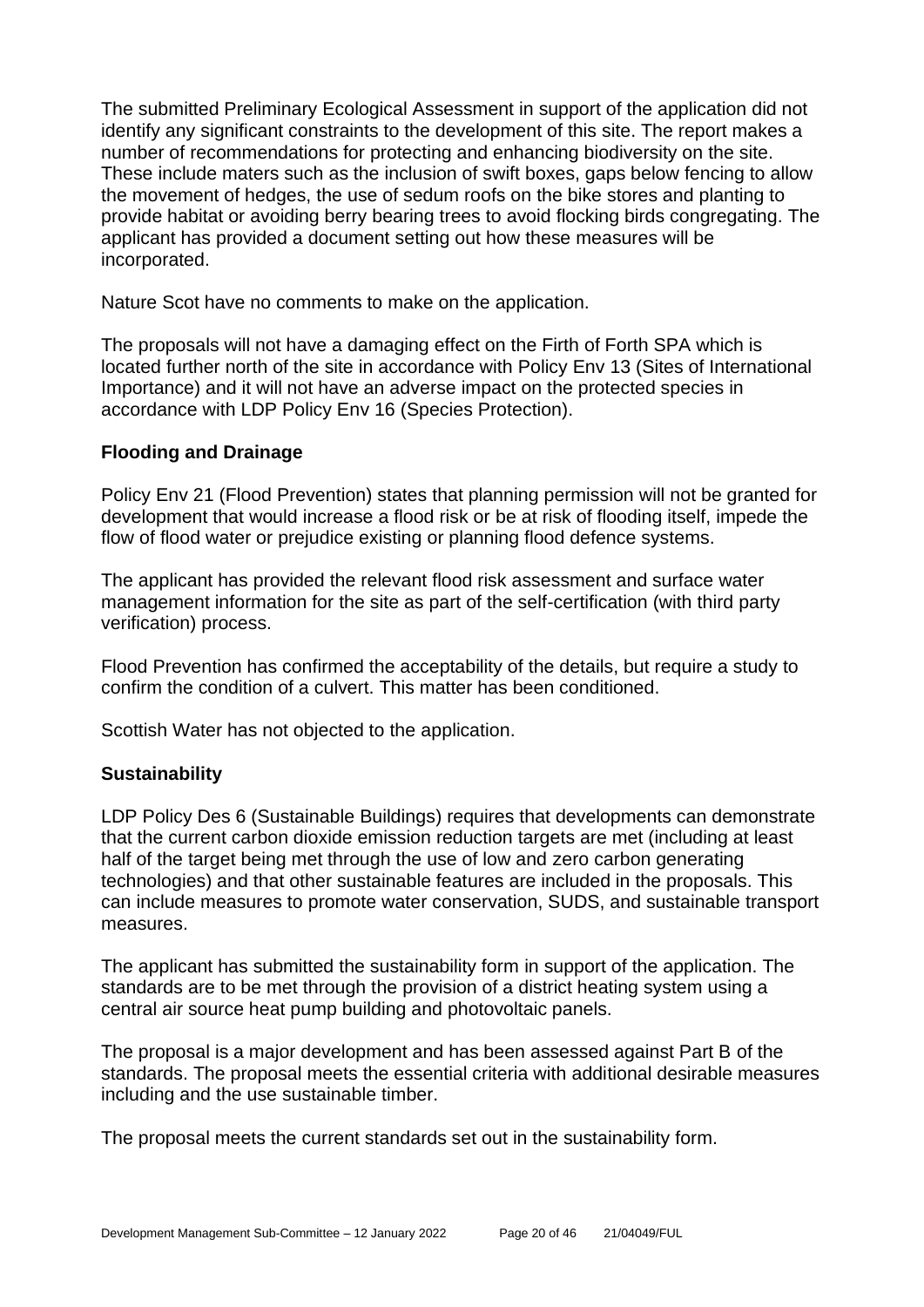#### **Waste:**

The proposed development is to be served by an underground refuse system. Underground systems are promoted by the Granton Waterfront Development Framework.

Waste Services has confirmed acceptability of the proposals.

#### **Ground Conditions:**

Due to the previously developed nature of the site, a condition is required to ensure the appropriate investigation and mitigation is undertaken.

The site is within an area identified by the Coal Authority as a development low risk area. The Coal Authority standing advice has been added as an informative.

#### **Developer Contributions and Affordable Housing:**

LDP Policy Del 1 (Developer Contributions and Infrastructure Delivery) requires that development proposals contribute towards infrastructure provision where relevant and necessary to mitigate any negative additional impact of development. The finalised Developer Contributions and Infrastructure Delivery Supplementary Guidance August 2018 sets out the Council's approach for contributions.

A suitable memorandum of agreement will be required to secure the obligations set out below:

#### **Affordable Housing:**

LDP Policy Hou 6 (Affordable Housing) states that planning permission for residential development, including conversions, consisting of 12 or more units should include provision for affordable housing amounting to 25% of the total number of units proposed.

There is a requirement for 18 affordable homes to be provided.

Affordable housing will account for 63 out of the total 75 units proposed. The applicant has confirmed that 48 of the units will be for social rent and 15 of the units will be for mid-market rent. The affordable housing comprises of 1, 2 and 3 bed homes, which produce a representative mix of the site as a whole.

The City of Edinburgh Council will be the landlord for the social rented homes and Edinburgh Living will be the landlord for the mid-market rented homes. The affordable homes have been designed to be tenure blind.

The level of affordable housing proposed is supported. The Memorandum of Agreement will need to secure 25% affordable housing.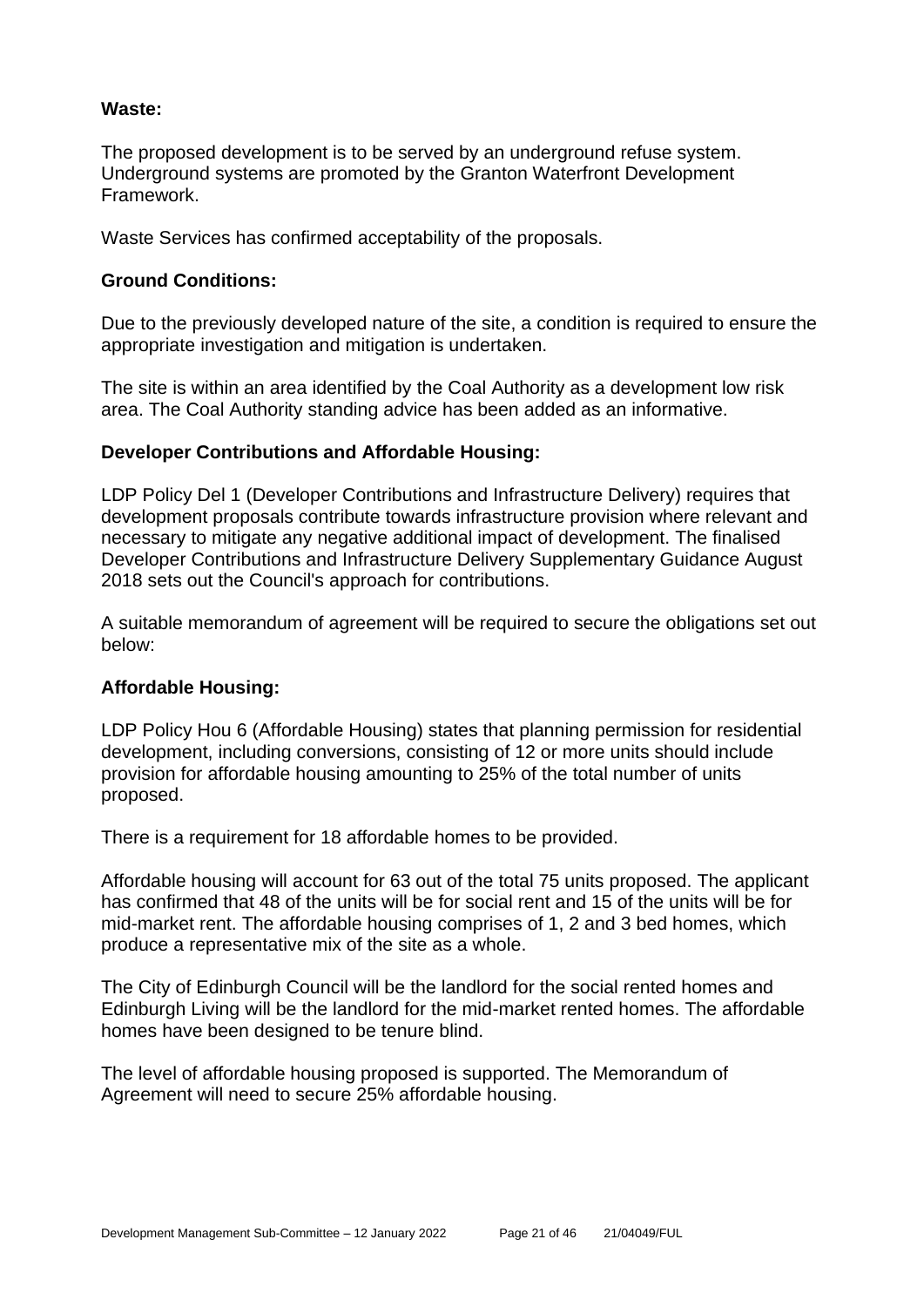# **Education:**

Education contributions will be applied in accordance with the methodology set out in the finalised Developer Contributions and Infrastructure Delivery supplementary guidance and the figures set out in the Edinburgh Local Development Plan Action Programme of December 2021.

Communities and Families are seeking a sum of £266,625 (£265,200 index-linked based on the increase in the BCIS Forecast All-in Tender Price Index from Q4 2017 to the date of payment; and £1,425 for land, not indexed) based on a pro rata rate for all the flats in the development.

Contributions will not be sought for one bedroom flats or flats where there would not be a child living there. The finalised sum will be agreed between Communities and Families and the Chief Planning Officer prior to the memorandum of understanding being agreed.

#### **Healthcare:**

The site is within the Granton Waterfront Contribution Zone in the Finalised Supplementary Guidance. This identifies a cost of £945 per dwelling towards a new practice.

#### **Transport:**

The Roads Authority response identifies an optional payment towards the car club. As the applicant is proposing two car club spaces then a contribution of £12,500 (£1,500 per order plus £5,500 per car) should be provided.

Subject to the above matters being secured through a memorandum of agreement the proposals are acceptable in relation to Policies Del 1 (Developer Contributions and Infrastructure Delivery) and Hou 6 (Affordable Housing).

#### h) Equalities

The application has been considered in terms of equalities and human rights and there are no significant impacts that require action. The affordable housing has been designed to comply with the Housing for Varying Needs standards and to The City of Edinburgh Council housing design requirements.

#### i) Public Comments

#### **Material Representations - Objection:**

- − loss of existing trees on the site assessed in section 3.3c)
- − angle of the path linking to the site to the cycle path to the existing cycle path two points of access proposed.

# **Material Representations - General Comment:**

− swift blocks should be incorporated - swift bricks to be provided.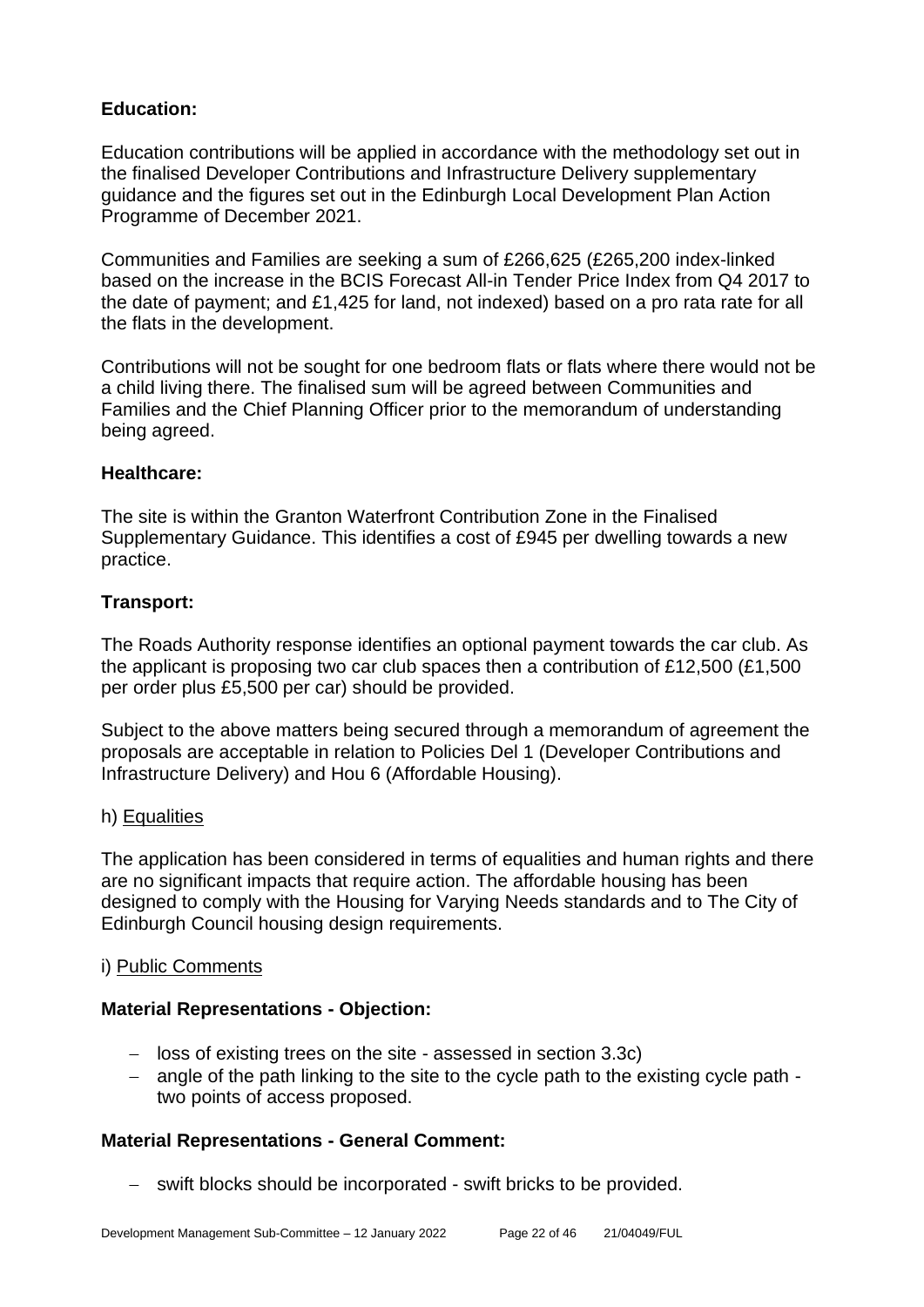# **Community Council Comments**

No comments received.

## **CONCLUSION**

## **Compliance with the Listed Buildings Requirements**

The historical assets within the area have been assessed against the relevant legislation, guidance and LDP policies. The site was previously developed and is part of wider longstanding regeneration proposal which has an aim of creating new urban quarters in this part of the city. The proposals preserve the setting of surrounding listed buildings in accordance with Section 59 of the Planning (Listed Buildings and Conservation Areas) (Scotland) Act 1997.

#### **Compliance with the Development Plan**

The principle of housing led mixed use development is supported by Local Development Plan Policy Hou 1 (Housing Development) and Policy Del 3 (Edinburgh Waterfront).

The design and layout of the proposals complies with the Policy Des 2 (Co-ordinated Development), Policy Des 7 (Layout Design) and meets the development principles set out in the LDP for the site. The height and materials proposed acceptable for the locality in line with Policy Des 4 (Development Design - Impact on Setting). The proposed housing mix and density complies with Policy Policies Hou 2 (Housing Mix) and Hou 4 (Housing Density). The proposal also accords with the principles set out in the Granton Waterfront Development Framework. The proposals will provide an acceptable level of amenity for existing and future occupants in line with Policy Des 5 (Development Design - Amenity) There are no unacceptable issues in relation to transport measures with parking measures in accordance with Policies Tra 2 (Private Parking) and Tra 3 (Private Cycle Parking).

In all other aspects the proposal accords with the Development Plan and generally complies with the relevant Non Statutory Guidance.

The proposal complies with the policy principles of sustainable development set out in Scottish Planning Policy (SPP). There are no other material considerations which outweigh this conclusion.

The proposal is acceptable. There are no material considerations that outweigh this conclusion.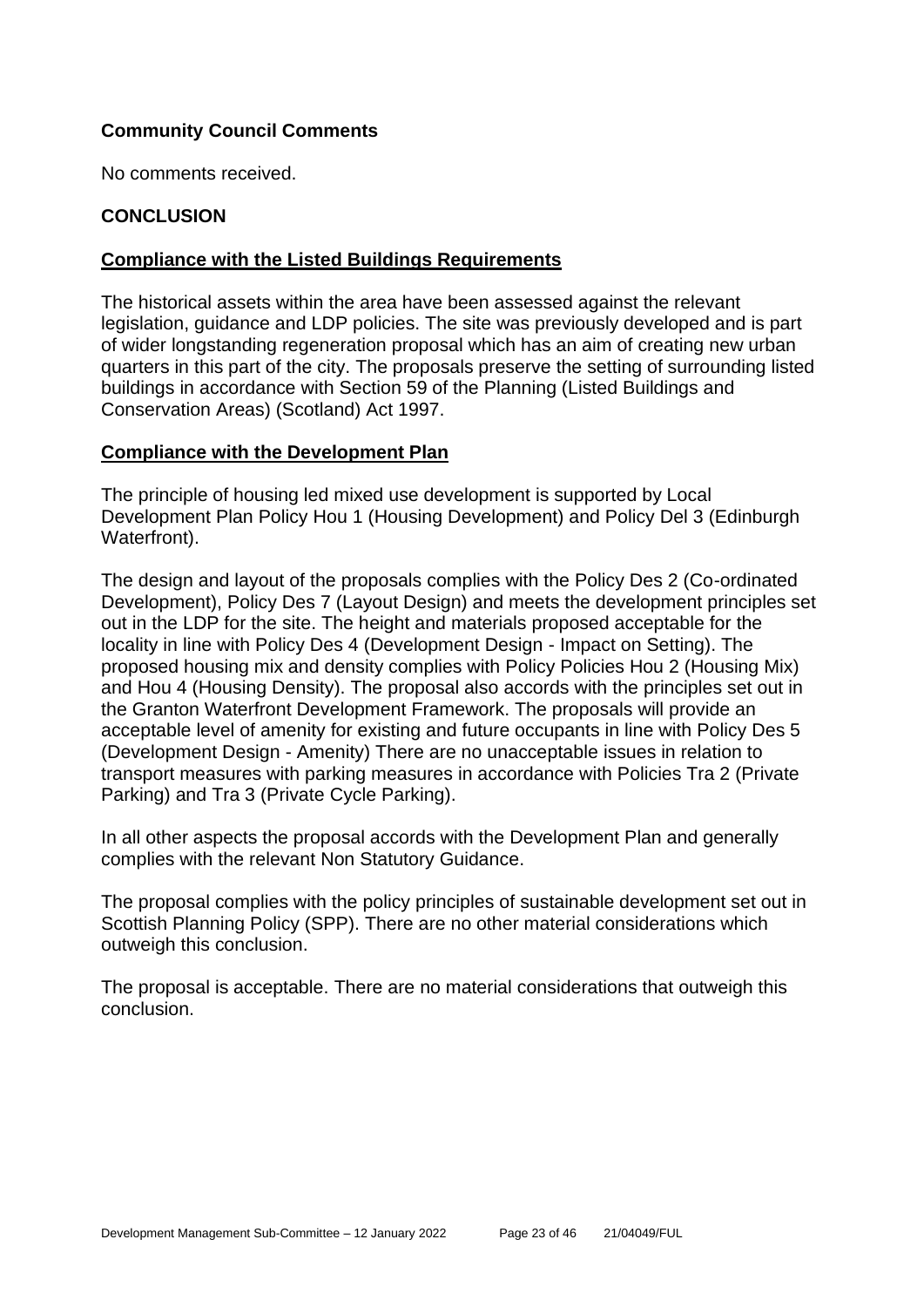It is recommended that this application be Granted subject to the details below.

#### **3.4 Conditions/reasons/informatives**

#### **Conditions** :-

- 1. Notwithstanding what is shown on the drawings hereby granted, the proposed residential blocks notionally shown and located on the area of land referred to as Plot D4 are not consented.
- 2. i) Prior to the commencement of construction works on site:

a) A site survey (including intrusive investigation where necessary) must be carried out to establish, either that the level of risk posed to human health and the wider environment by contaminants in, on or under the land is acceptable, or that remedial and/or protective measures could be undertaken to bring the risks to an acceptable level in relation to the development; and b) Where necessary, a detailed schedule of any required remedial and/or protective measures, including their programming, must be submitted to and approved in writing by the Planning Authority.

ii) Any required remedial and/or protective measures shall be implemented in accordance with the approved schedule and documentary evidence to certify those works shall be provided for the approval of the Planning Authority.

- 3. No development shall take place on the site until the applicant has secured the implementation of a programme of archaeological work (excavation, analysis & reporting) in accordance with a written scheme of investigation which has been submitted by the applicant and approved by the Planning Authority.
- 4. The development shall be carried out in accordance with the approved landscaping scheme. Any trees or plants which within a period of five years from the completion of the development die, are removed or become seriously damaged or diseased shall be replaced with others of a size and species similar to those originally required to be planted, or in accordance with such other scheme as may be submitted to and approved in writing by the Planning Authority.
- 5. Prior to the commencement of development a Tree Protection Plan in accordance with BS5837:2012 "Trees in relation to design, demolition and construction" to demonstrate how trees to be retained on and adjacent to the site will be protected, including the location of tree protection fences, must be submitted to and approved by the Planning Authority.
- 6. Prior to the commencement of development, the tree protection measures as approved in condition 5 must be implemented in full.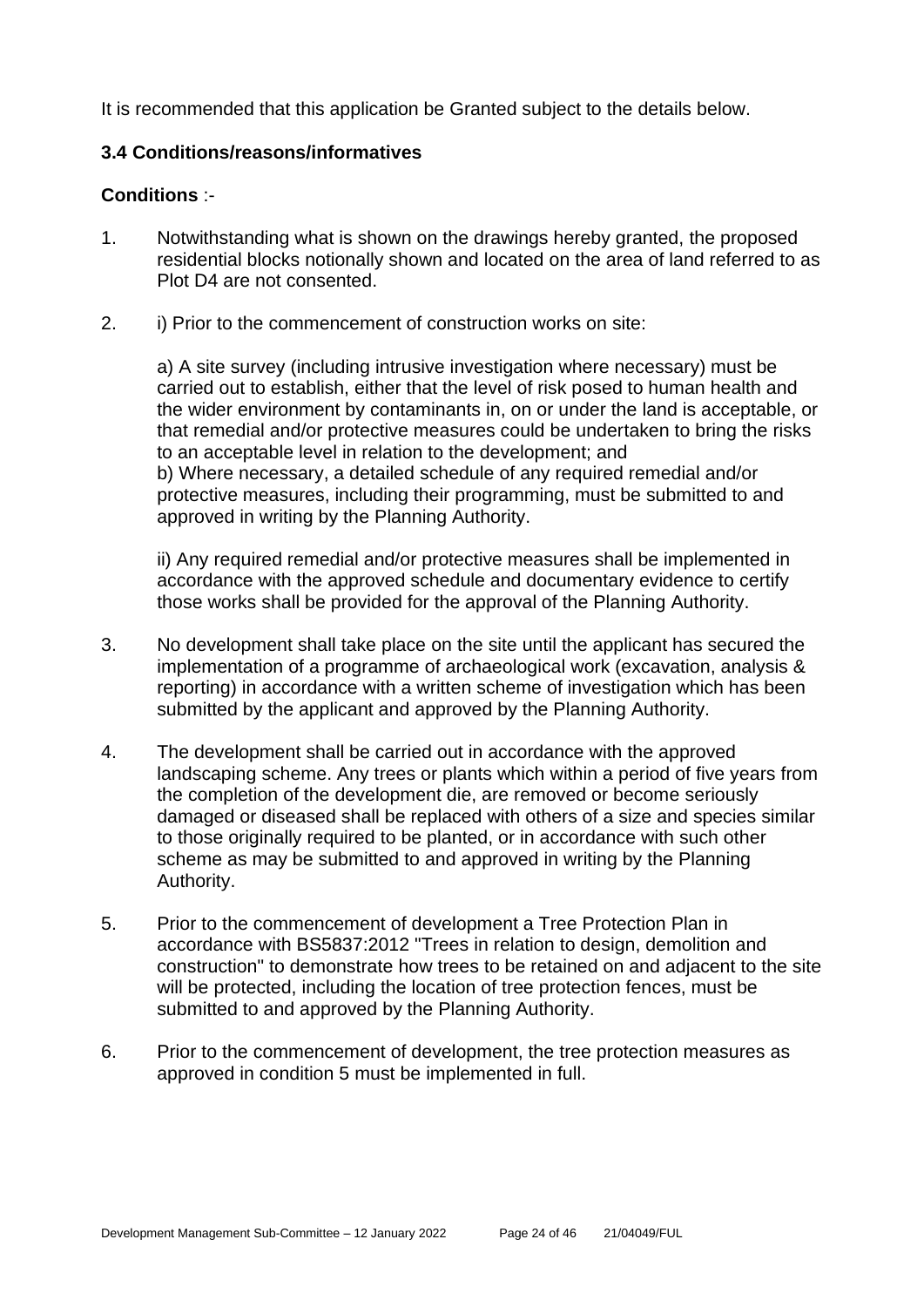- 7. Notwithstanding the information on the submitted drawings a detailed specification, including trade names where appropriate, of all the proposed external materials shall be submitted to and approved in writing for each development block by the Planning Authority before work is commenced that block.
- 8. Prior to the commencement of the construction of the superstructure or above ground works for each development block, sample panels, to be no less than 1.5m x 1.5m, shall be produced, demonstrating each proposed external material accurately indicating the quality and consistency of future workmanship for that bock and submitted for written approval by the Planning Authority.
- 9. The noise mitigation measures (relating to separating walls and floors, plant louvres and ventilation extraction) as shown on drawing ABC-XX-XX-DR-A-0010 and dated 17.11.21 should be installed and operational prior to occupation of the development.
- 10. Noise from the kitchen extracts should attain a maximum noise level of 60dB as measured 1 metre from the cooking ventilation termination point.
- 11. Prior to any commercial units taken up as Use Class 3 (full cooking) (those units adjacent to close 1) must have ventilation which will attain a minimum of 30 air changes per hour and utilise a flue reaching 1 metre above all residential windows within a 30-metre radius.
- 12. Any commercial units taken up as Use Class 3 units but without suitable ventilation (i.e., able to attain a minimum of 30 air changes per hour and extracts to chimney pot height 1 metre above all surrounding windows within a 30metre radius) should have cooking odour producing equipment restricted to one microwave, one Panini machine and one toaster only. No odours shall be exhausted into any neighbouring premises.
- 13. No development shall take place on the site until a culvert survey confirming that the condition of the culvert (as shown on drawing 51) is sufficient to accommodate the proposed surface water discharge rate is submitted to and approved by the Planning Authority.
- 14. Prior to the commencement of development, details of the proposed cycle parking regarding location, specification and design for the commercial units is to be submitted to the Planning Authority for approval in writing. Thereafter prior to the commercial units being brought into use, the approved cycle parking shall be completed and available for use.

#### **Reasons**:-

- 1. In order to define the consent hereby permitted.
- 2. In order to ensure the site is safe and suitable for the development.
- 3. In order to safeguard the interests of archaeological heritage.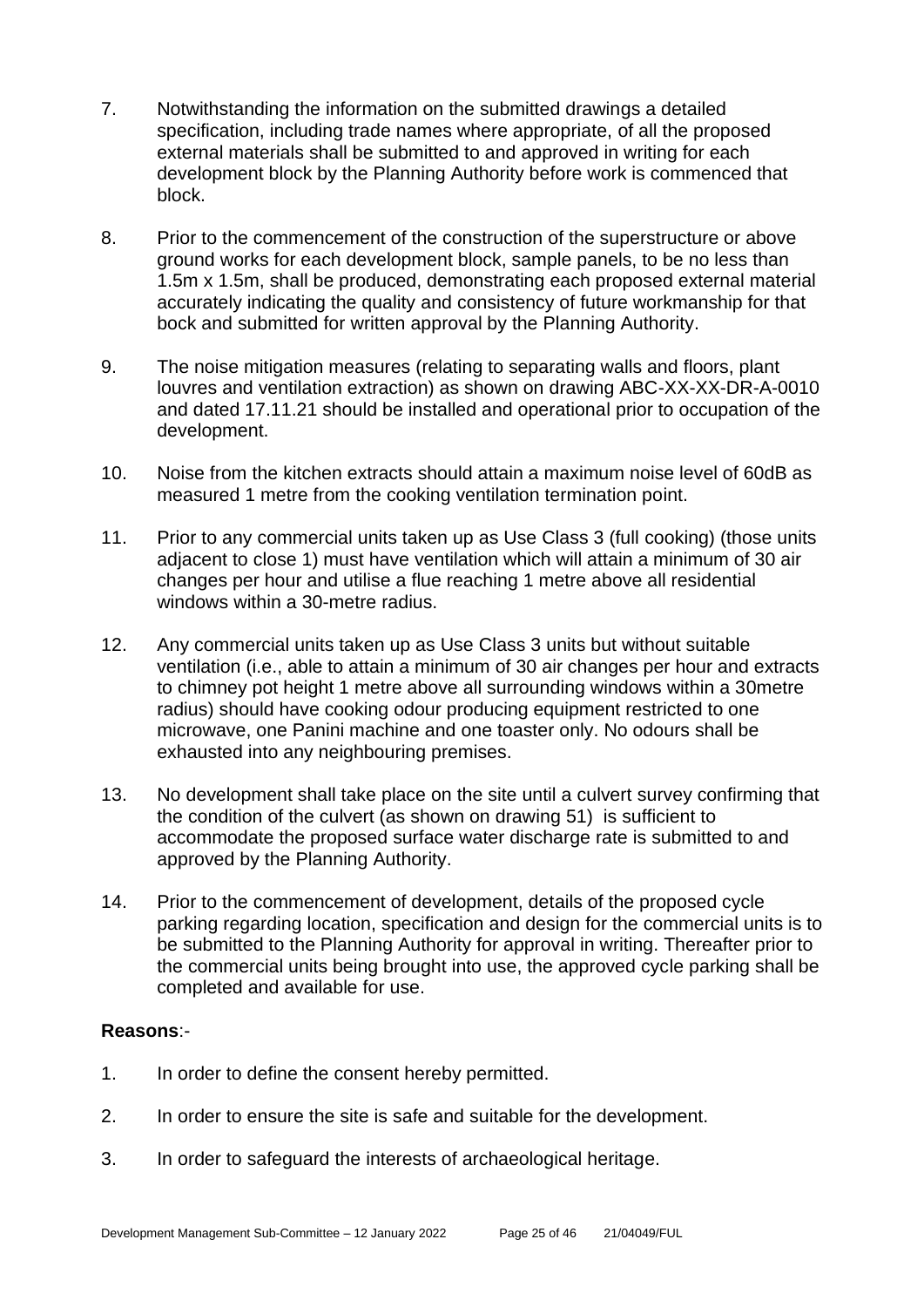- 4. In order to ensure that the approved landscaping works are properly established on site.
- 5. In order to safeguard trees.
- 6. In order to safeguard trees.
- 7. In order to enable the planning authority to consider this/these matter/s in detail.
- 8. In order to enable the planning authority to consider this/these matter/s in detail.
- 9. In order to safeguard the amenity of neighbouring residents and other occupiers.
- 10. In order to safeguard the amenity of neighbouring residents and other occupiers.
- 11. In order to safeguard the amenity of neighbouring residents and other occupiers.
- 12. In order to safeguard the amenity of neighbouring residents and other occupiers.
- 13. In order to enable the planning authority to consider this/these matter/s in detail.
- 14. In order to ensure the adequacy of facilities for cyclists.

#### **Informatives**

It should be noted that:

1. A suitable memorandum of understanding will be required to cover the following matters:

# Affordable Housing:

25% of the residential units (18) to be of an agreed affordable tenure. Affordable housing will account for 63 out of the total 75 units proposed. The applicant has confirmed that 48 of the units will be for social rent and 15 of the units will be for midmarket rent. The affordable housing comprises of 1, 2 and 3 bed homes, which produce a representative mix of the site as a whole.

# Education:

To be agreed.

Healthcare:

A sum of £945 per dwelling towards the Granton Waterfront Contribution Zone.

#### Transport:

Optional payment for the two car club spaces identified in the proposals of £12,500 (£1,500 per order plus £5,500 per car).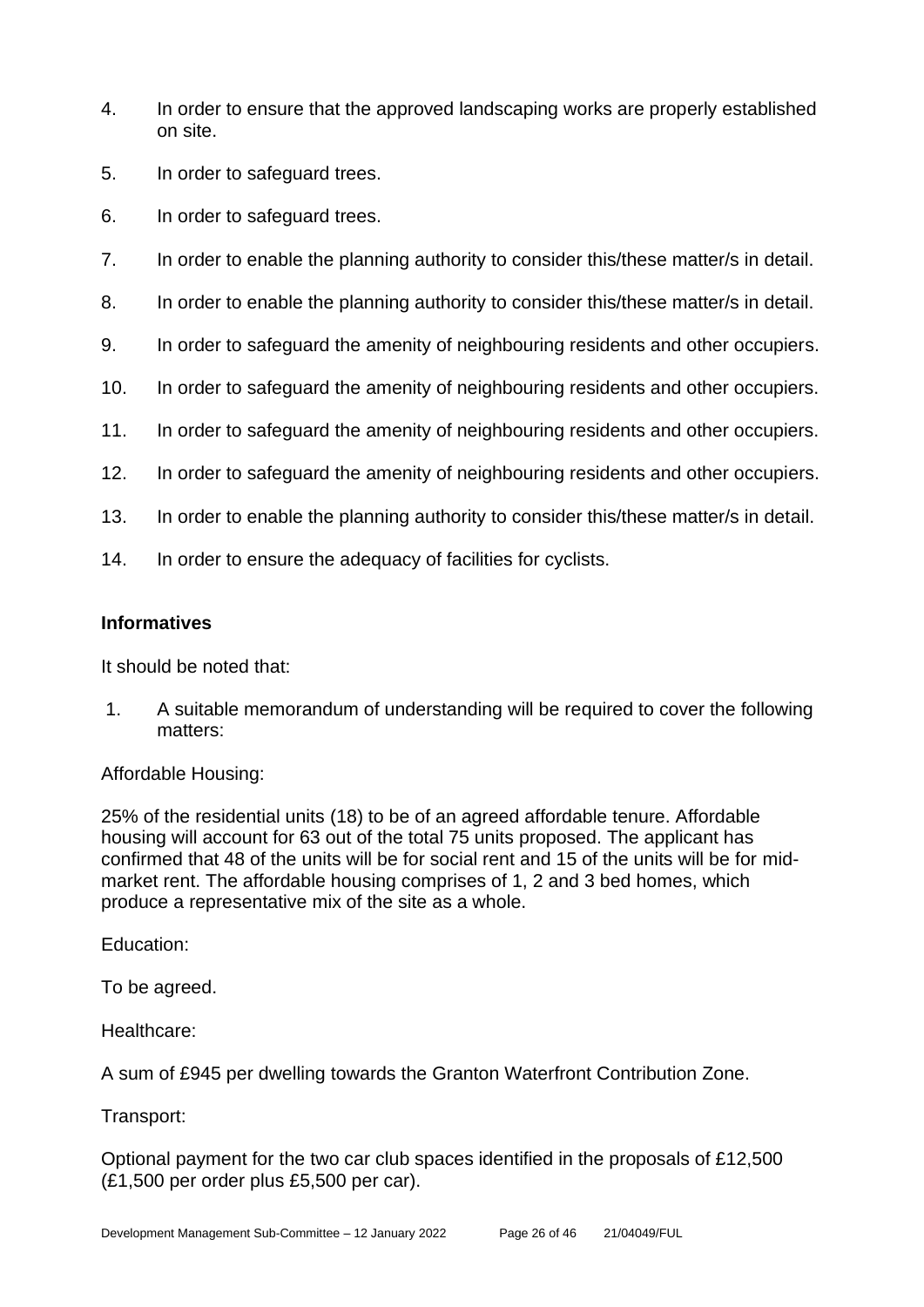- 2. The development hereby permitted shall be commenced no later than the expiration of three years from the date of this consent.
- 3. No development shall take place on the site until a 'Notice of Initiation of Development' has been submitted to the Council stating the intended date on which the development is to commence. Failure to do so constitutes a breach of planning control, under Section 123(1) of the Town and Country Planning (Scotland) Act 1997.
- 4. For the duration of development, between the commencement of development on the site until its completion, a notice shall be: displayed in a prominent place at or in the vicinity of the site of the development; readily visible to the public; and printed on durable material.
- 5. As soon as practicable upon the completion of the development of the site, as authorised in the associated grant of permission, a 'Notice of Completion of Development' must be given, in writing to the Council.
- 6. Coal Authority Standing Advice Development Low Risk Area

The proposed development lies within a coal mining area which may contain unrecorded coal mining related hazards. If any coal mining feature is encountered during development, this should be reported immediately to the Coal Authority on 0345 762 6848.

Further information is also available on the Coal Authority website.

- 7. All accesses must be open for use by the public in terms of the statutory definition of 'road' and require to be the subject of applications for road construction consent. The extent of adoptable roads, including footways, footpaths, accesses, cycle tracks, verges and service strips to be agreed. The applicant should note that this will include details of lighting, drainage, Sustainable Urban Drainage, materials, structures, layout, car and cycle parking numbers including location, design and specification. Particular attention must be paid to ensuring that refuse collection vehicles are able to service the site. The applicant is recommended to contact the Council's waste management team to agree details;
- 8. A Quality Audit, as set out in Designing Streets, to be / has been submitted prior to the grant of Road Construction Consent;
- 9. The applicant should consider developing a Travel Plan including provision of pedal cycles (inc. electric cycles), public transport travel passes, a Welcome Pack, a high-quality map of the neighbourhood (showing cycling, walking and public transport routes to key local facilities), timetables for local public transport;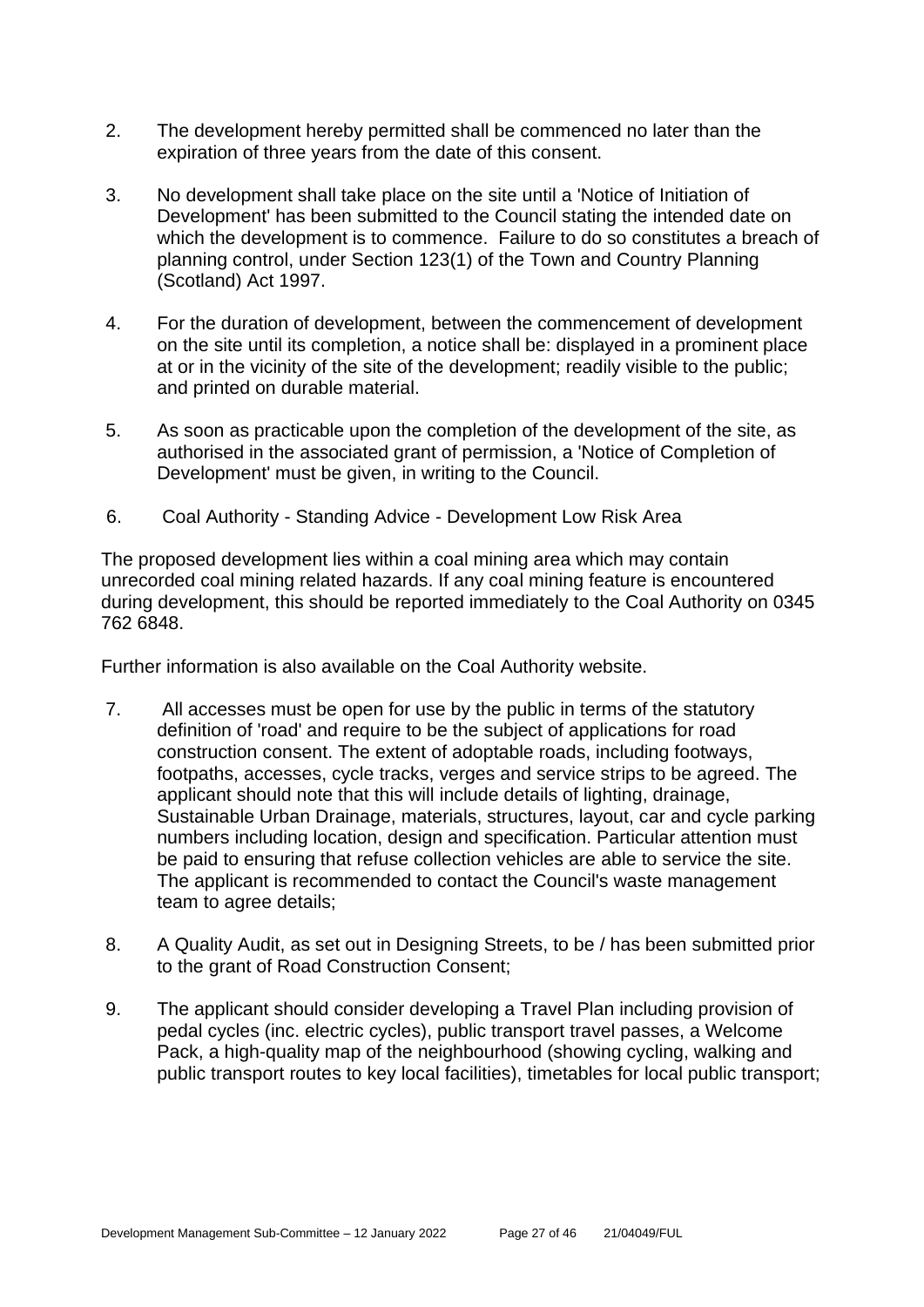- 10. Any parking spaces adjacent to the carriageway will normally be expected to form part of any road construction consent. The applicant must be informed that any such proposed parking spaces cannot be allocated to individual properties, nor can they be the subject of sale or rent. The spaces will form part of the road and as such will be available to all road users. Private enforcement is illegal and only the Council as roads authority has the legal right to control on-street spaces, whether the road has been adopted or not. The developer is expected to make this clear to prospective residents as part of any sale of land or property.
- 11. All disabled persons parking places should comply with Disabled Persons Parking Places (Scotland) Act 2009. The Act places a duty on the local authority to promote proper use of parking places for disabled persons' vehicles. The applicant should therefore advise the Council if he wishes the bays to be enforced under this legislation. A contribution of £2,000 will be required to progress the necessary traffic order but this does not require to be included in any legal agreement. All disabled persons parking places must comply with Traffic Signs Regulations and General Directions 2016 regulations or British Standard 8300:2009 as approved.
- 12. The applicant should consider the provision of spaces for alternative types of cycles.
- 13. The Scottish Water consultee response to the application contains a number of items that the applicant should be made aware of.

# **Financial impact**

#### **4.1 The financial impact has been assessed as follows:**

The application is subject to a Memorandum of Understanding for developer contributions.

# **Risk, Policy, compliance and governance impact**

**5.1** Provided planning applications are determined in accordance with statutory legislation, the level of risk is low.

# **Equalities impact**

#### **6.1 The equalities impact has been assessed as follows:**

This application was assessed in terms of equalities and human rights. The impacts are identified in the Assessment section of the main report.

# **Sustainability impact**

#### **7.1 The sustainability impact has been assessed as follows:**

This application meets the sustainability requirements of the Edinburgh Design Guidance.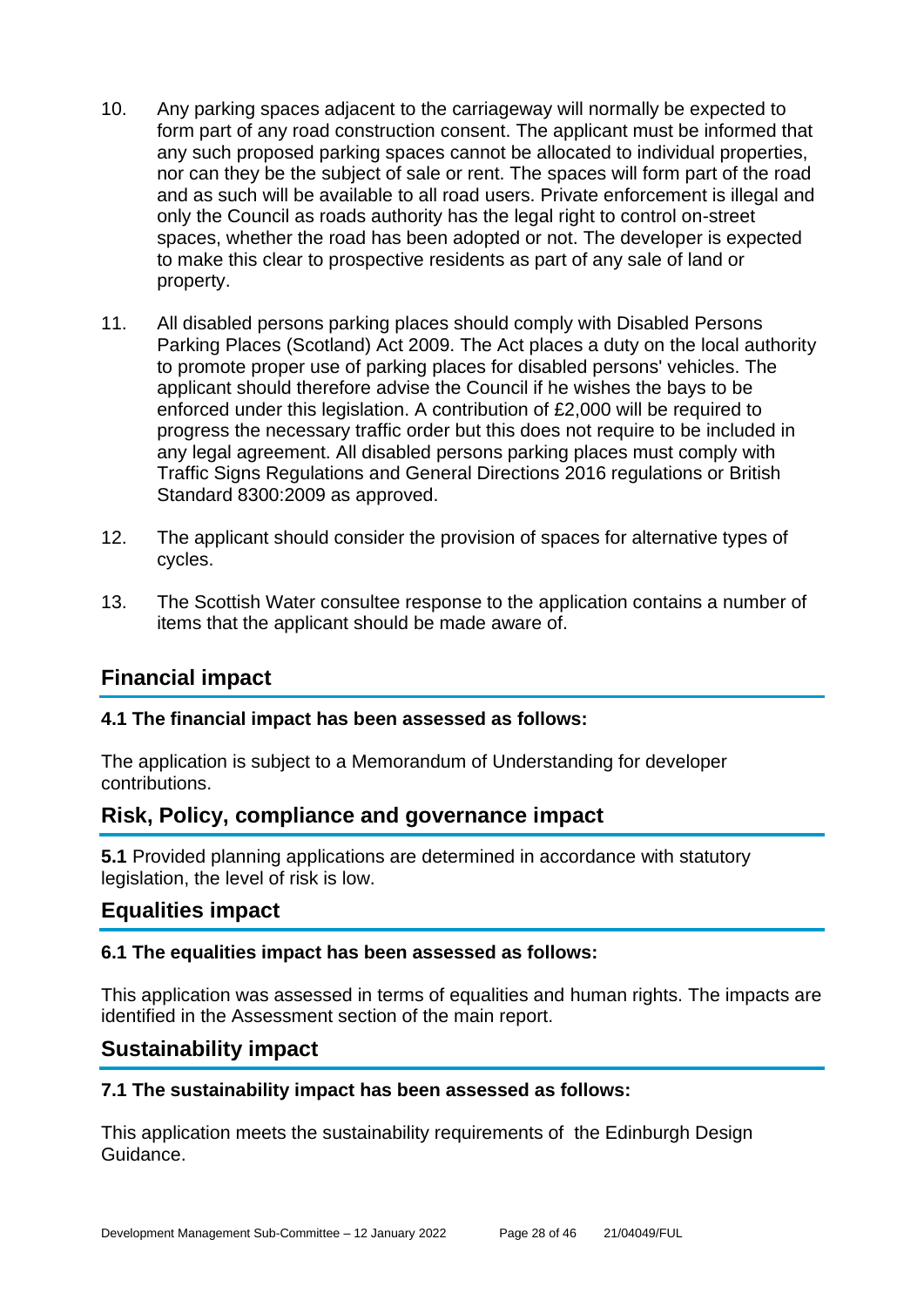# **Consultation and engagement**

#### **8.1 Pre-Application Process**

In accordance with the provisions of the Town and Country Planning (Scotland) Act 1997, as amended, a Proposal of Application Notice (application number 21/02412/PAN) was submitted on 30 April 2021.

Copies of the notice were also issued to the Granton and District Community Council, West Pilton/West Granton Community Council and local ward councillors.

An online consultation event with presentation and question and answer session was held on 27 May 2021 between 2pm and 5pm.

Full details can be found in the Pre-Application Consultation Report, which sets out the findings from the community consultation. This is available to view on the Planning and Building Standards Online services.

A pre-application report on the proposal was presented to the Development Management Sub-Committee on 16 June 2021.

#### **8.2 Publicity summary of representations and Community Council comments**

The application was advertised on 20 August 2021 and attracted two representations. One objection and one representation.

The community council did not comment on the application.

A full assessment of the representations can be found in the main report in the Assessment Section.

# **Background reading/external references**

- To view details of the application, go to
- [Planning and Building Standards online services](https://citydev-portal.edinburgh.gov.uk/idoxpa-web/search.do?action=simple&searchType=Application)
- [Planning guidelines](http://www.edinburgh.gov.uk/planningguidelines)
- [Conservation Area Character Appraisals](http://www.edinburgh.gov.uk/characterappraisals)
- [Edinburgh Local Development Plan](http://www.edinburgh.gov.uk/localdevelopmentplan)
- [Scottish Planning Policy](http://www.scotland.gov.uk/Topics/Built-Environment/planning/Policy)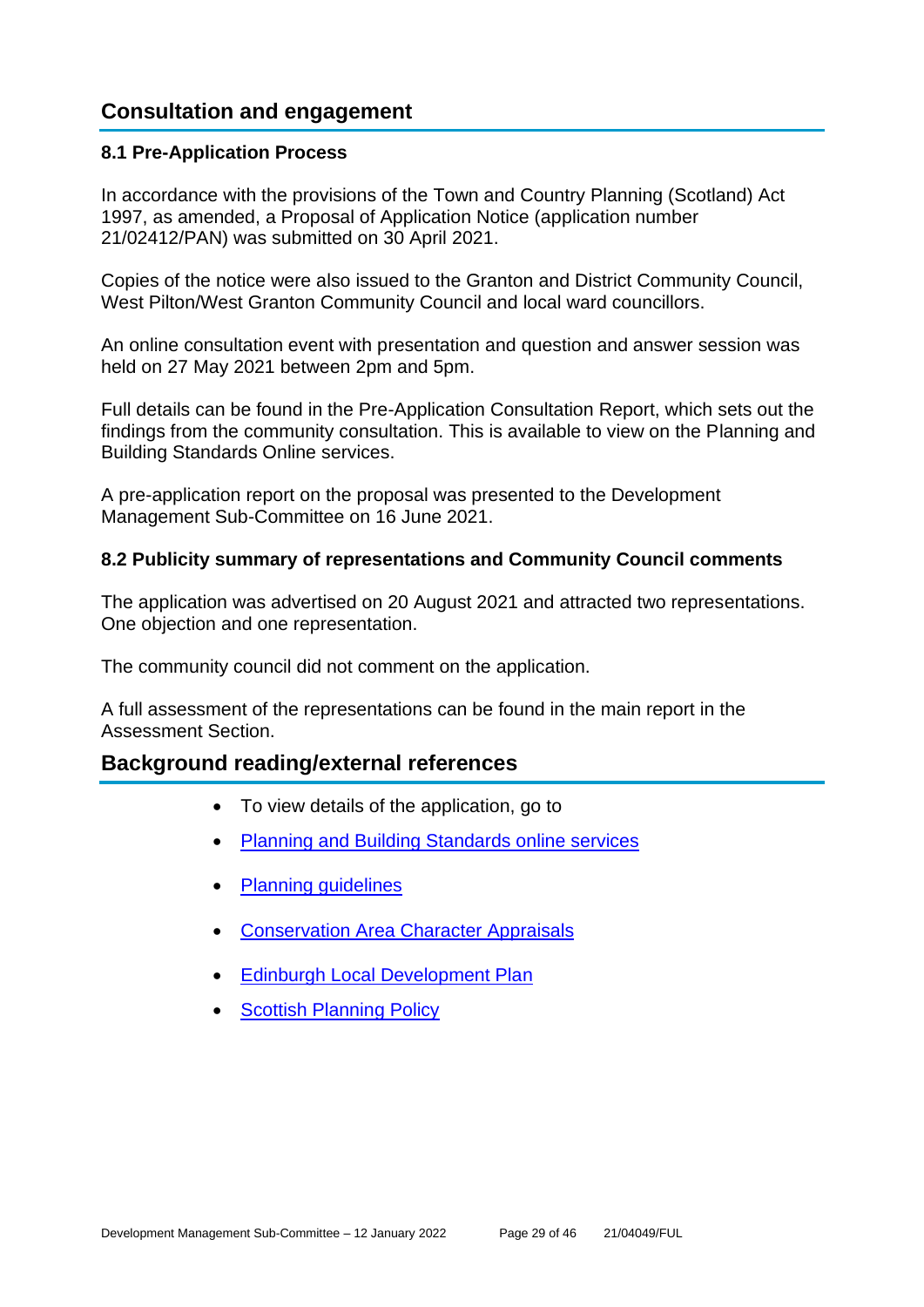| <b>Statutory Development</b><br><b>Plan Provision</b> | The site is located within the Urban Area as shown on<br>the Local Development Plan proposals map.<br>The eastern part of the site is located within Edinburgh<br>Waterfront: Central Development Area (EW 2b) in the<br>Edinburgh Local Development Plan (LDP). The western<br>part of the site is located within the Edinburgh<br>Waterfront: Forth Quarter (EW 2a) in the LDP. This is<br>part of an identified housing proposal site for a major<br>housing-led mixed use regeneration opportunity. The<br>LDP Development Principles for both EW 2a and 2b<br>cover similar matters. |
|-------------------------------------------------------|-------------------------------------------------------------------------------------------------------------------------------------------------------------------------------------------------------------------------------------------------------------------------------------------------------------------------------------------------------------------------------------------------------------------------------------------------------------------------------------------------------------------------------------------------------------------------------------------|
| Date registered                                       | 28 July 2021                                                                                                                                                                                                                                                                                                                                                                                                                                                                                                                                                                              |
| <b>Drawing numbers/Scheme</b>                         | 01,02,03A,04A,05,06,07A,08-16,17A,18,19A,20-<br>52,53A,54-62,                                                                                                                                                                                                                                                                                                                                                                                                                                                                                                                             |
|                                                       | Scheme 1                                                                                                                                                                                                                                                                                                                                                                                                                                                                                                                                                                                  |

**David Givan** Chief Planning Officer PLACE The City of Edinburgh Council

Contact: Kenneth Bowes, Senior Planning officer E-mail:kenneth.bowes@edinburgh.gov.uk

# **Links - Policies**

# **Relevant Policies:**

**Relevant policies of the Local Development Plan.**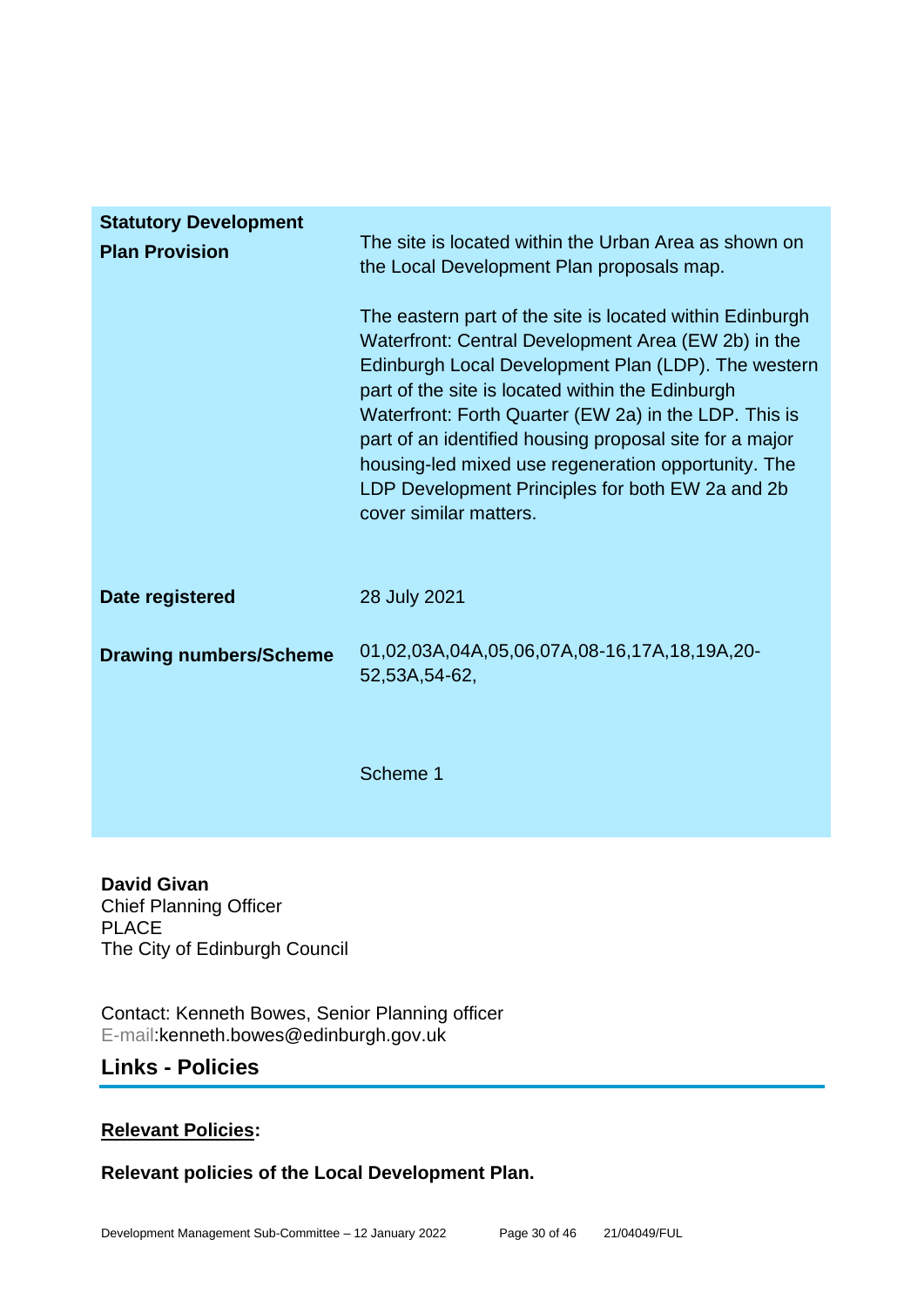LDP Policy Del 1 (Developer Contributions and Infrastructure Delivery) identifies the circumstances in which developer contributions will be required.

LDP Policy Del 3 (Edinburgh Waterfront) sets criteria for assessing development in Granton Waterfront and Leith Waterfront.

LDP Policy Des 1 (Design Quality and Context) sets general criteria for assessing design quality and requires an overall design concept to be demonstrated.

LDP Policy Des 2 (Co-ordinated Development) establishes a presumption against proposals which might compromise the effect development of adjacent land or the wider area.

LDP Policy Des 3 (Development Design - Incorporating and Enhancing Existing and Potential Features) supports development where it is demonstrated that existing and potential features have been incorporated into the design.

LDP Policy Des 4 (Development Design - Impact on Setting) sets criteria for assessing the impact of development design against its setting.

LDP Policy Des 5 (Development Design - Amenity) sets criteria for assessing amenity.

LDP Policy Des 6 (Sustainable Buildings) sets criteria for assessing the sustainability of new development.

LDP Policy Des 7 (Layout design) sets criteria for assessing layout design.

LDP Policy Des 8 (Public Realm and Landscape Design) sets criteria for assessing public realm and landscape design.

LDP Policy Env 3 (Listed Buildings - Setting) identifies the circumstances in which development within the curtilage or affecting the setting of a listed building will be permitted.

LDP Policy Env 9 (Development of Sites of Archaeological Significance) sets out the circumstances in which development affecting sites of known or suspected archaeological significance will be permitted.

LDP Policy Env 12 (Trees) sets out tree protection requirements for new development.

LDP Policy Env 16 (Species Protection) sets out species protection requirements for new development.

LDP Policy Env 21 (Flood Protection) sets criteria for assessing the impact of development on flood protection.

LDP Policy Env 22 (Pollution and Air, Water and Soil Quality) sets criteria for assessing the impact of development on air, water and soil quality.

LDP Policy Hou 1 (Housing Development) sets criteria for assessing the principle of housing proposals.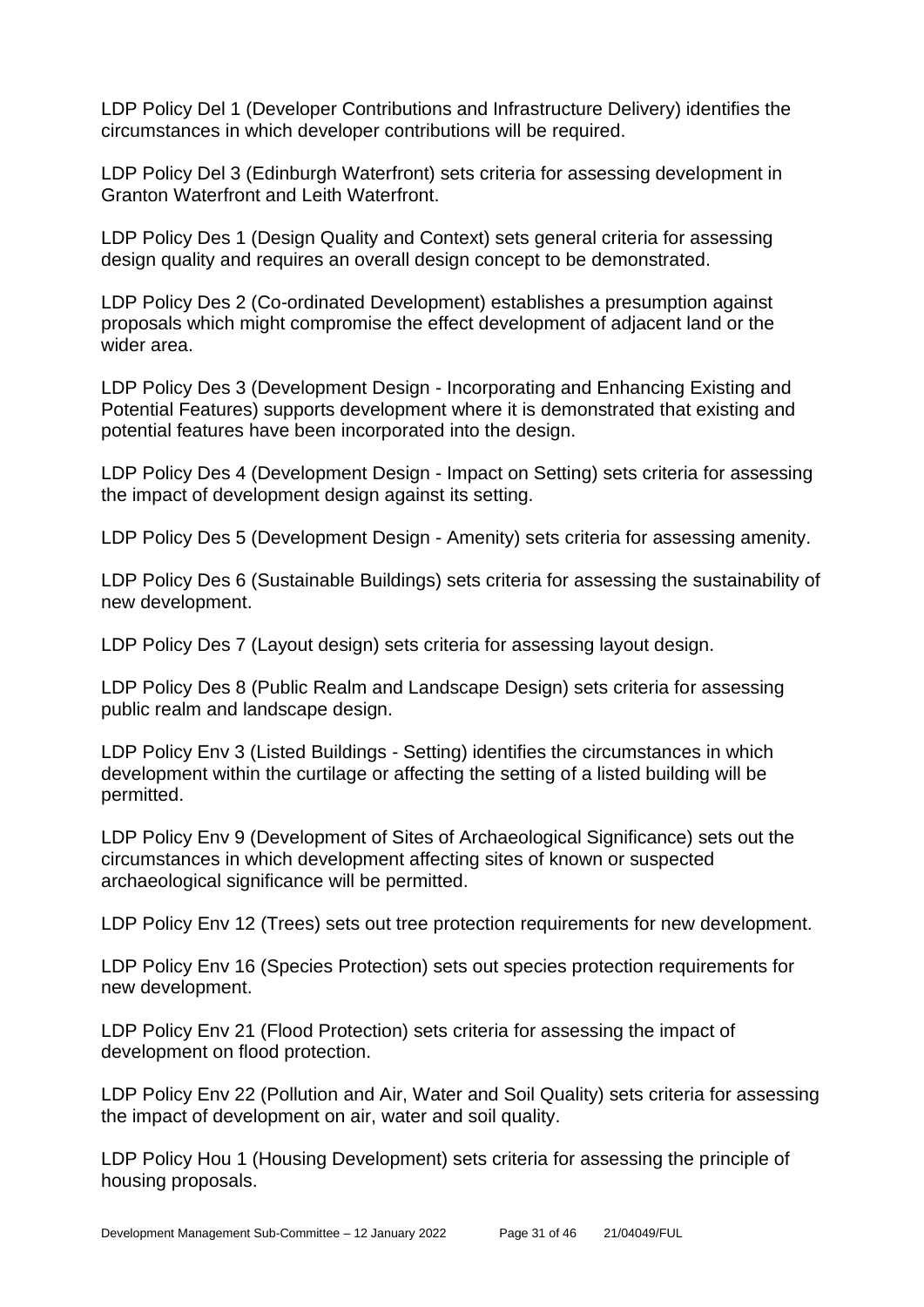LDP Policy Hou 2 (Housing Mix) requires provision of a mix of house types and sizes in new housing developments to meet a range of housing needs.

LDP Policy Hou 3 (Private Green Space in Housing Development) sets out the requirements for the provision of private green space in housing development.

LDP Policy Hou 4 (Housing Density) sets out the factors to be taken into account in assessing density levels in new development.

LDP Policy Hou 6 (Affordable Housing) requires 25% affordable housing provision in residential development of twelve or more units.

LDP Policy Hou 10 (Community Facilities) requires housing developments to provide the necessary provision of health and other community facilities and protects against valuable health or community facilities.

LDP Policy Tra 2 (Private Car Parking) requires private car parking provision to comply with the parking levels set out in Council guidance, and sets criteria for assessing lower provision.

LDP Policy Tra 3 (Private Cycle Parking) requires cycle parking provision in accordance with standards set out in Council guidance.

LDP Policy Tra 4 (Design of Off-Street Car and Cycle Parking) sets criteria for assessing design of off-street car and cycle parking.

LDP Policy Tra 8 (Provision of Transport Infrastructure) sets out requirements for assessment and mitigation of transport impacts of new development.

LDP Policy RS 1 (Sustainable Energy) sets criteria for assessing proposals for environmentally sustainable forms of energy systems.

LDP Policy RS 6 (Water and Drainage) sets a presumption against development where the water supply and sewerage is inadequate.

#### **Relevant Non-Statutory Guidelines**

**Non-Statutory guidelines** Edinburgh Design Guidance supports development of the highest design quality and that integrates well with the existing city. It sets out the Council's expectations for the design of new development, including buildings, parking, streets and landscape, in Edinburgh.

**Non-statutory guidelines** - on affordable housing gives guidance on the situations where developers will be required to provide affordable housing.

**Non-statutory guidelines** 'LISTED BUILDINGS AND CONSERVATION AREAS' provides guidance on repairing, altering or extending listed buildings and unlisted buildings in conservation areas.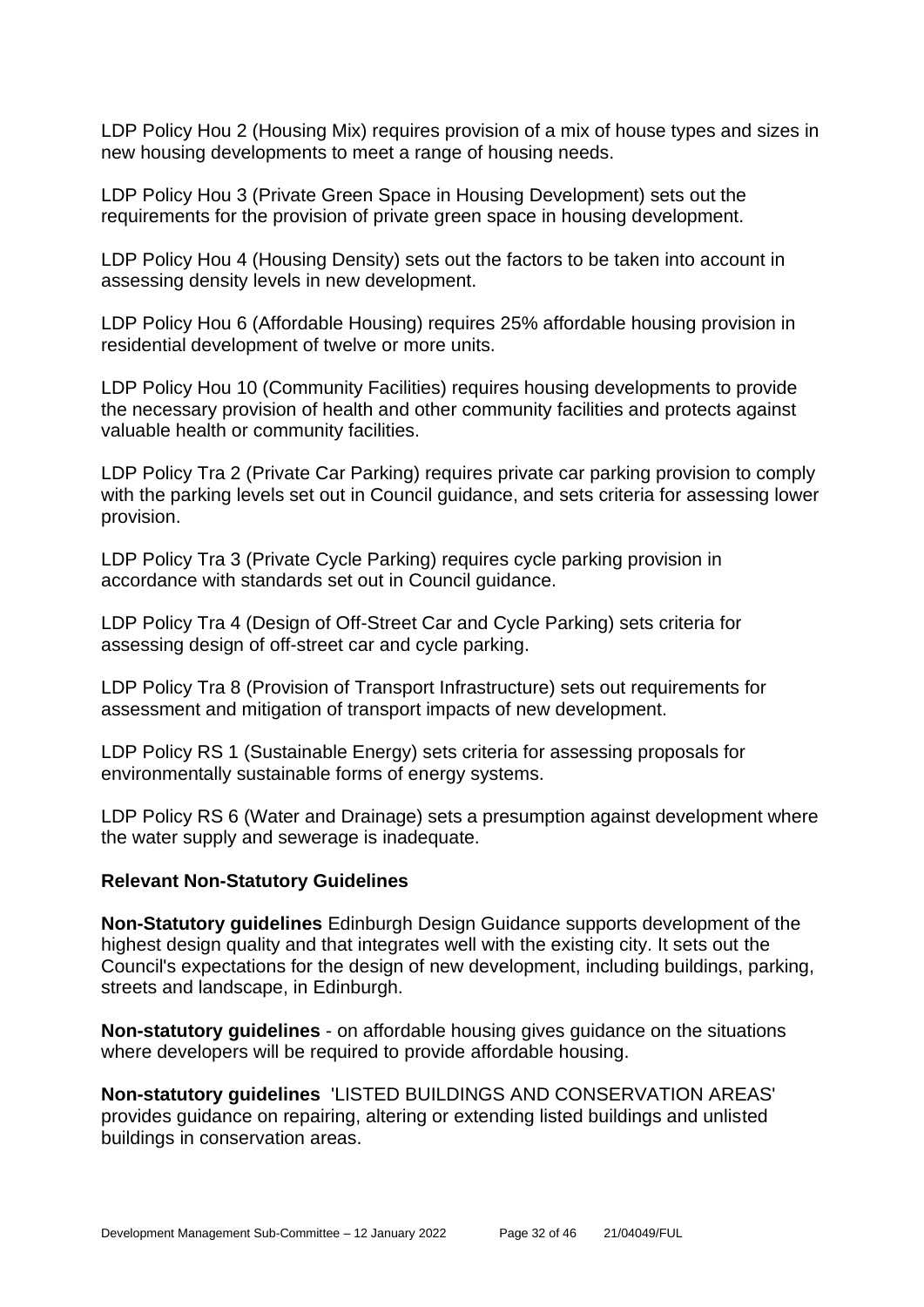Draft Developer Contributions and Infrastructure Delivery SG sets out the approach to infrastructure provision and improvements associated with development.

#### **Relevant Government Guidance on Historic Environment.**

Managing Change in the Historic Environment: Setting sets out Government guidance on the principles that apply to developments affecting the setting of historic assets or places.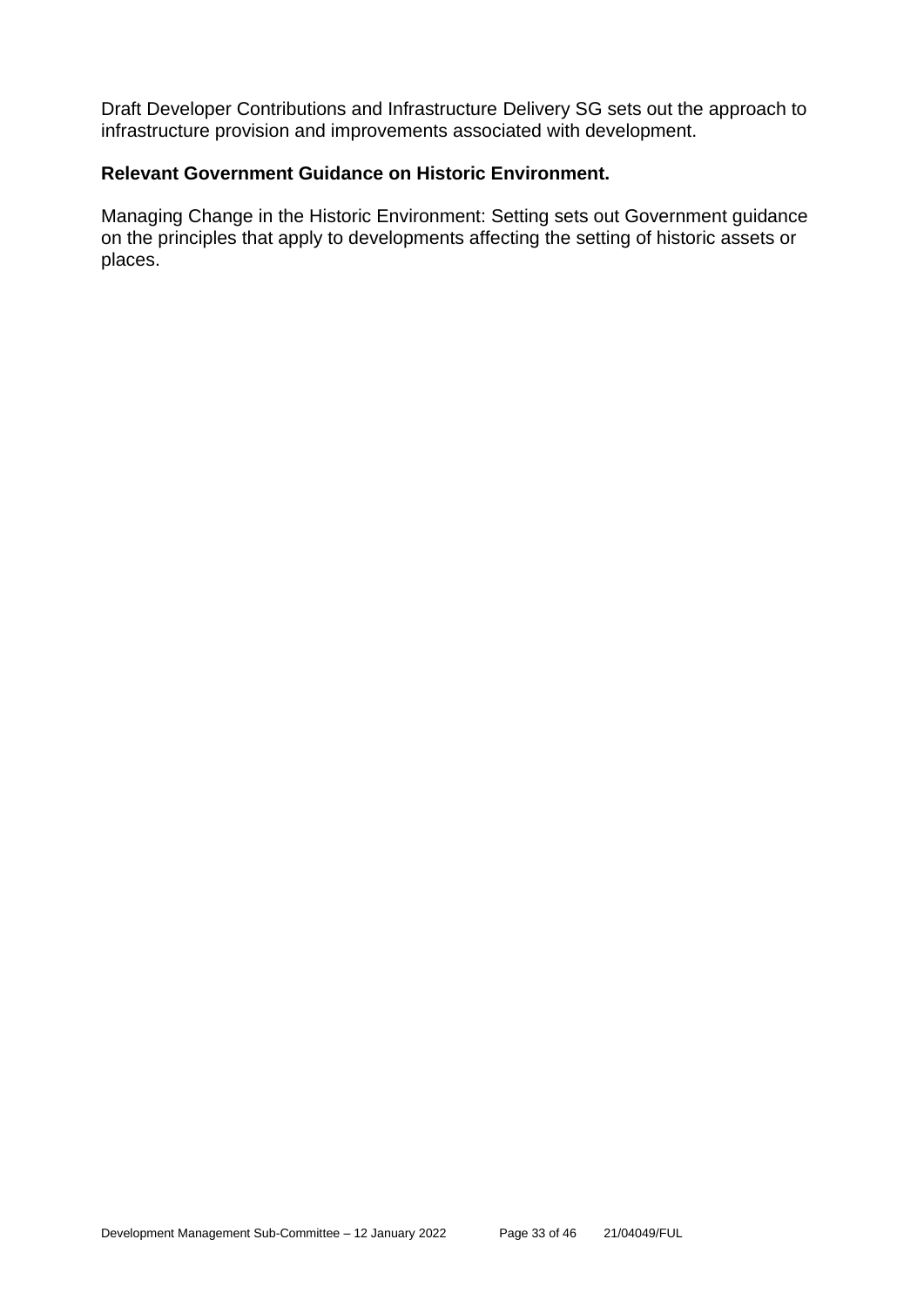# **Appendix 1**

**Application for Planning Permission 21/04049/FUL At Land 199 Metres Southeast Of , 1 Waterfront Avenue, Edinburgh Mixed use development to include (approximately) 75 residential units and (approximately) 3 commercial units. The commercial units will be either class 1 (shop), class 2 (financial, professional and other services), class 3 (food and drink) or class 4 (business). The development will include limited parking spaces, access road and pavements, internal courtyard, an energy centre (including an air source heat pump station) and drainage infrastructure. (As Amended).**

# **Consultations**

#### **Housing Management and Development response - dated 28 October 2021**

#### *1. Introduction*

*I refer to the consultation request from the Planning Department about this planning application.*

*Housing Management and Development are the consultee for Affordable Housing. Housing provision is assessed to ensure it meets the requirements of the city's Affordable Housing Policy (AHP).*

*- Policy Hou 6 Affordable Housing in the Edinburgh Local Development Plan states that planning permission for residential development, including conversions, consisting of 12 or more units should include provision for affordable housing.* 

*- 25% of the total number of units proposed should be affordable housing.* 

*- The Council has published Affordable Housing Guidance which sets out the requirements of the AHP, and the guidance can be downloaded here:*

*https://www.edinburgh.gov.uk/affordable-homes/affordable-housing-policy/1*

#### *2. Affordable Housing Provision*

*This application is for a development consisting of up to 75 homes and as such the AHP will apply. There will be an AHP requirement for a minimum of 25% (18) homes of approved affordable tenures. The applicant (The City of Edinburgh Council) has stated that the affordable housing will account for 63 (84%) of the new homes across the site.*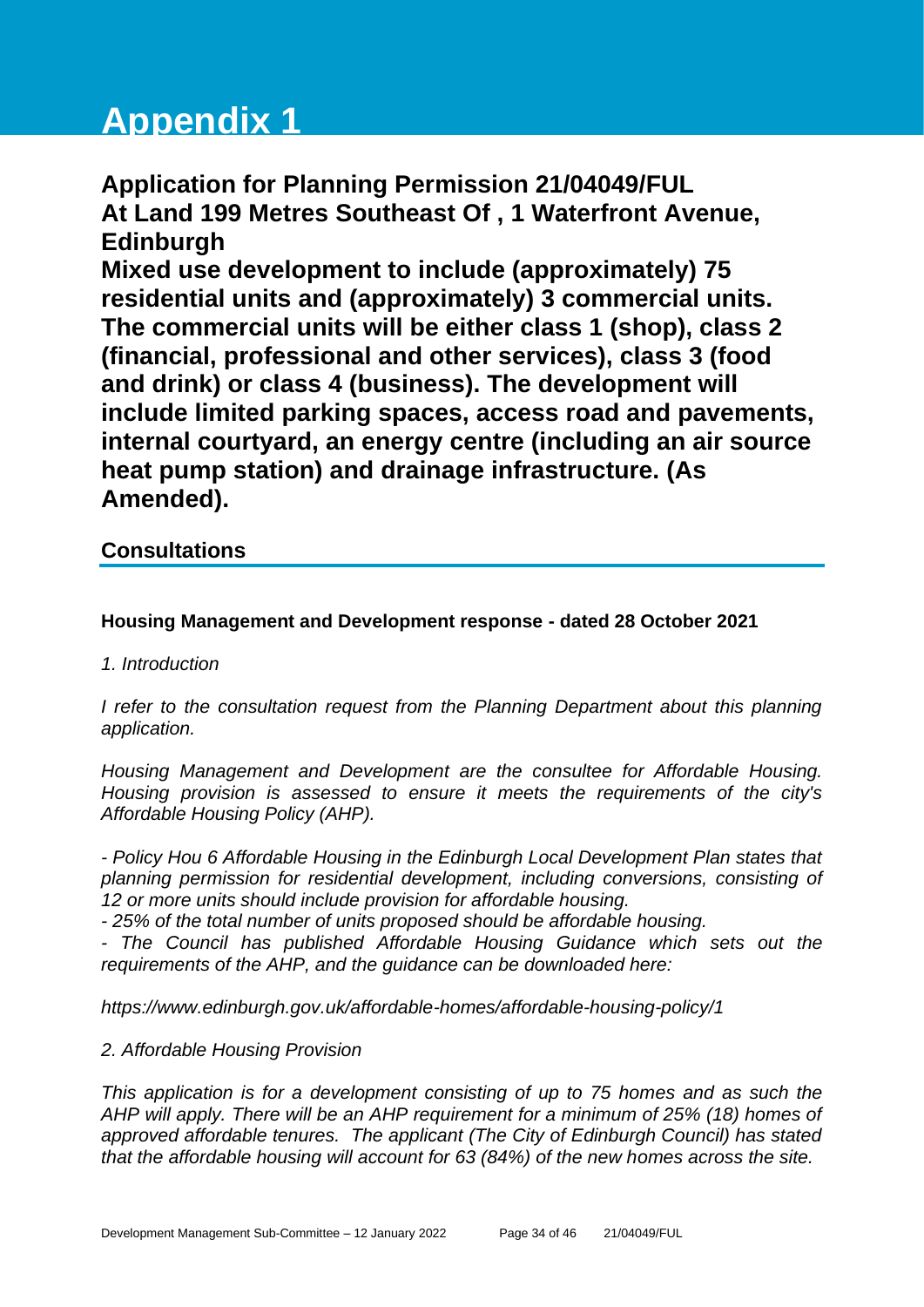*The applicant has confirmed that of the affordable housing, 76% (48) of homes will be for social rent and the remaining 24% (15) of homes will be for mid-market rent. The affordable housing comprises of 1, 2 and 3 bed homes, which produce a representative mix of the site as a whole.* 

*The City of Edinburgh Council will be the landlord for the social rented homes and Edinburgh Living will be the landlord for the mid-market rented homes.*

*The affordable homes have been designed to be tenure blind. They have also been designed to housing for varying needs standards and to The City of Edinburgh Council housing design requirements.* 

#### *3. Summary*

*The applicant has made a commitment to provide on site affordable housing and will issue a memorandum of understanding to the planning authority, to commit to the delivery of the affordable homes.* 

*This approach which will assist in the delivery of a mixed sustainable community:*

*- The applicant has submitted an "Affordable Housing Statement", setting out their approach to the following points and which is a public document available on the City of Edinburgh Council's Planning Portal*

*- The applicant has agreed the tenure type and location of the affordable homes prior to the submission of a planning application*

*- The City of Edinburgh Council will be the landlord for the social rented homes and Edinburgh Living will be the landlord for the Mid-market rented homes*

*- The applicant has made provision for a minimum of 70% of the affordable housing on site to be social rent*

*- The affordable housing includes a variety of house sizes which are representative of the provision of homes across the wider site and which will be identical in appearance to the market housing units, an approach often described as "tenure blind"*

*- The affordable homes have been designed to The City of Edinburgh council's design requirements*

*- The applicant will issue a memorandum of understanding to the planning authority, to commit to the delivery of the affordable homes*

*The provision of affordable housing proposed in the scheme is acceptable to Housing Management and Development.* 

#### **Archaeology Officer response - dated 4 October 2021**

*Further to your consultation request, I would like to make the following comments and recommendations concerning the above planning application for mixed use development to include (approximately) 75 residential units and (approximately) 3 commercial units. The commercial units will be either class 1 (shop), class 2 (financial, professional and other services), class 3 (food and drink), class 4 (business) or class 10 (non-residential institution). The development will include limited parking spaces, access road and pavements, internal courtyard, an energy centre (including an air source heat pump station) and drainage infrastructure.*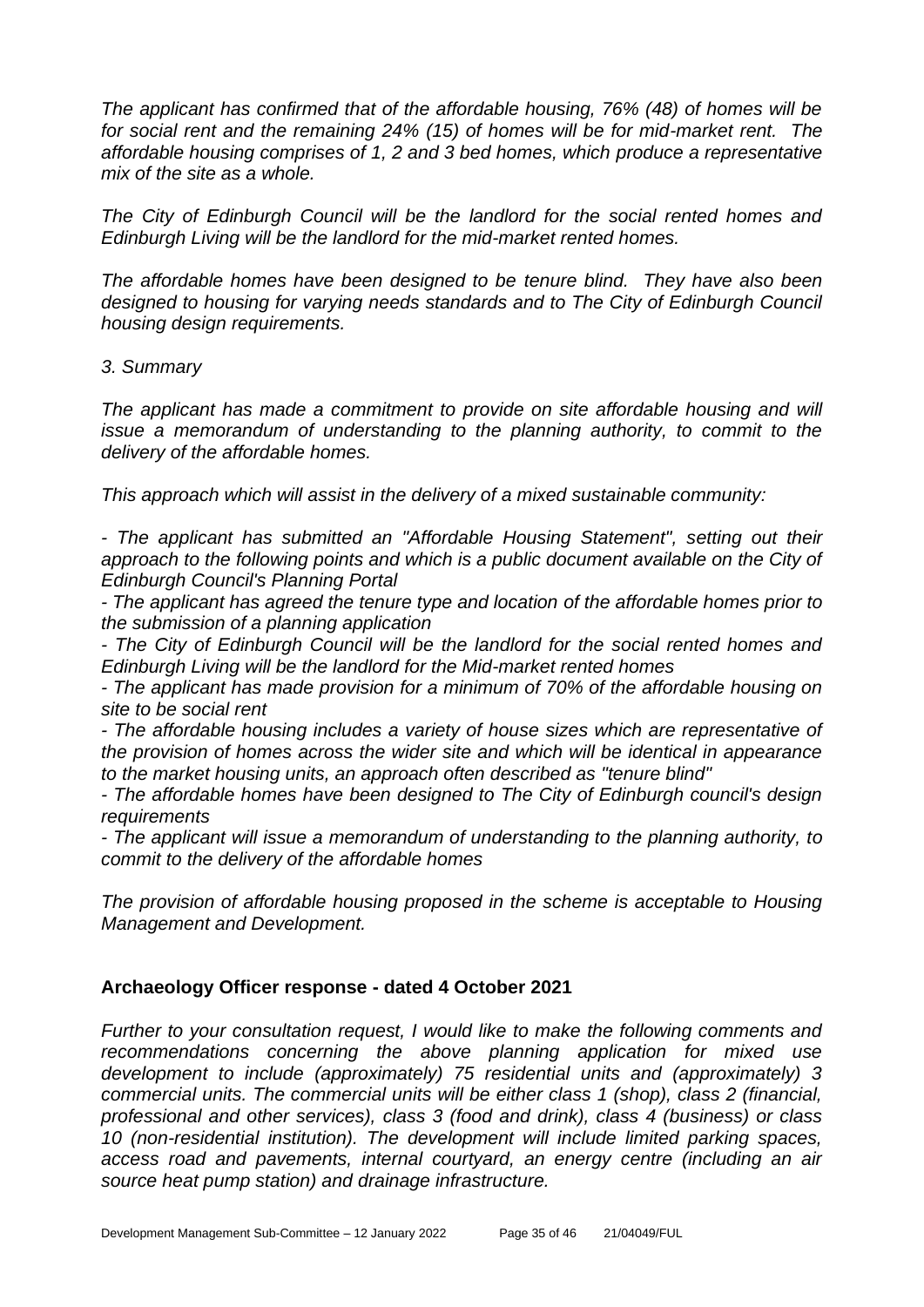*The site lies to the immediate South of Caroline Park House. Originally constructed as a mansion in 1585 adjacent to the medieval Granton Castle it was extensively remodelled in 1683/96 with historic 18th century maps showing a large designed*  landscape stretching out along the coast and south, across this application site. *Although affected by modern developments evaluation carried out in 2002 by CFA Archaeology (CFA report 755) as part of Phase 1 of the Granton Waterfront masterplan demonstrated that important remains associated with the early 18th century landscape did survive in areas across/adjacent to this application site.*

*This application must be considered under terms of Scottish Government's Our Place in Time (OPIT), Scottish Planning Policy (SPP), PAN 02/2011, HES's Historic Environment Policy for Scotland (HEPS) 2019 and CEC's Edinburgh Local Development Plan (2016) Policy ENV9. The aim should be to preserve archaeological remains in situ as a first option, but alternatively where this is not possible, archaeological excavation or an appropriate level of recording may be an acceptable alternative.*

*As discussed, the site occurs within the limits of the early 18th century designed landscape associated with Caroline Park House and to the south of the site of the medieval Granton Castle, an area of archaeological potential. Construction impacts may therefore have the potential of disturbing significant remains, not only in relation to the development of lands associated with these two important estates. It is recommended therefore that a suitable programme of archaeological works is undertaken prior to development in order to record and excavate any significant archaeological deposits uncovered.*

*It is recommended that the following condition is attached if permission is granted to ensure that this programme of archaeological mitigation is undertaken.* 

*'No development shall take place on the site until the applicant has secured the implementation of a programme of archaeological work (excavation, analysis & reporting)* in accordance with a written scheme of investigation which has been *submitted by the applicant and approved by the Planning Authority.'* 

*The work would be carried out by a professional archaeological organisation, either working to a brief prepared by CECAS or through a written scheme of investigation submitted to and agreed by CECAS for the site. Responsibility for the execution and resourcing of the programme of archaeological works and for the archiving and appropriate level of publication of the results lies with the applicant.*

#### **NatureScot response - dated 31 August 2021**

*I have no comments to make to this application.* 

*I recommend you refer you to the Granton Waterfront Development Framework HRA (which includes appropriate assessment). The appropriate assessment should be referred to as each development stage goes forward, as it looks at the potential for effects from the different character areas (in this case Waterfront Broadway) and also outlines more broadly, embedded mitigation to be carried forward into the development phases, to prevent any impacts on the SPA going forward.*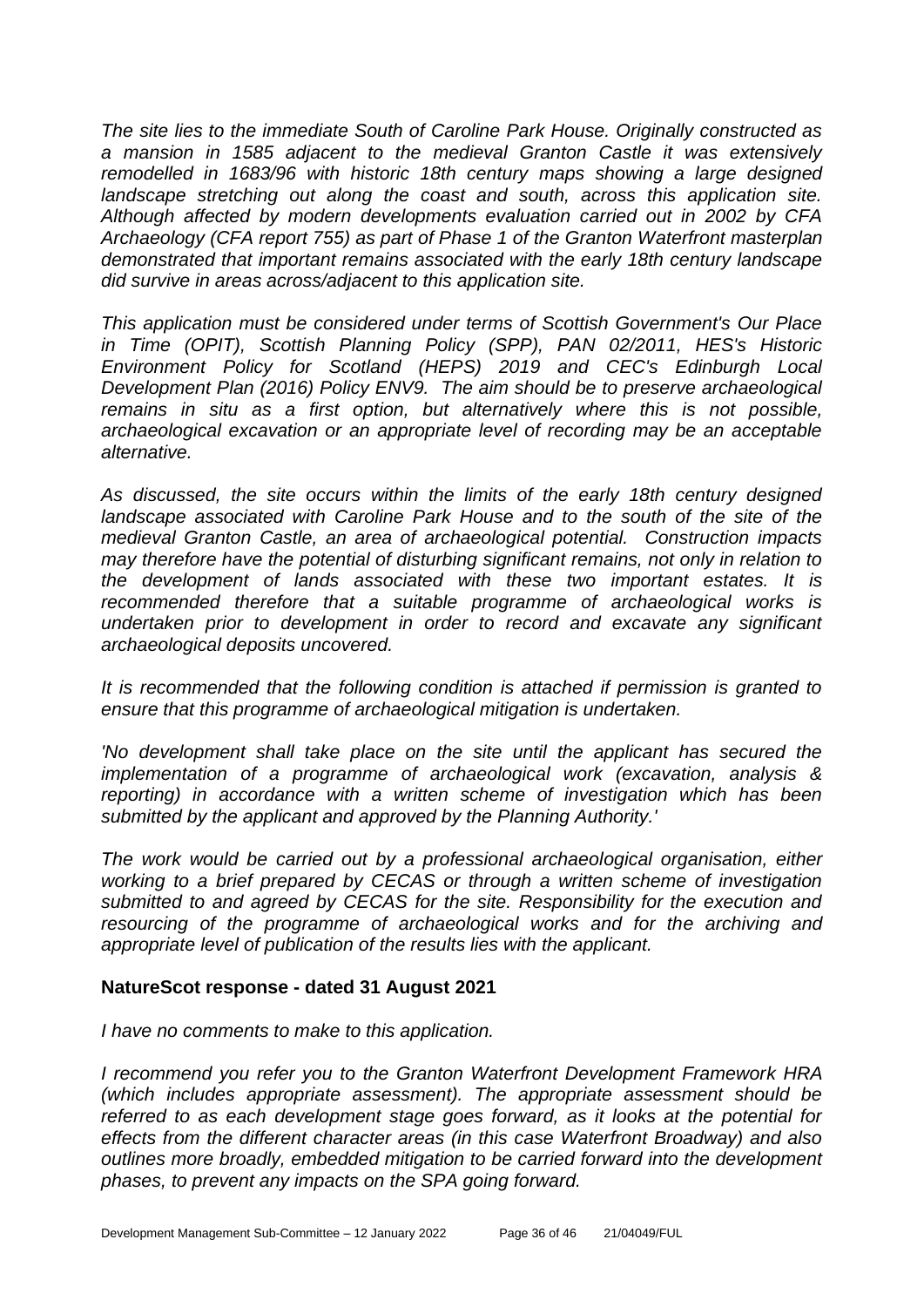#### **Scottish Water response - dated 12 August 2021**

#### *Audit of Proposal*

*Scottish Water has no objection to this planning application; however, the applicant should be aware that this does not confirm that the proposed development can currently be serviced and would advise the following:* 

#### *Water Capacity Assessment*

*Scottish Water has carried out a Capacity review and we can confirm the following: - There is currently sufficient capacity in MARCHBANK Water Treatment Works to service your development. However, please note that further investigations may be required to be carried out once a formal application has been submitted to us.* 

#### *Waste Water Capacity Assessment*

*- There is currently sufficient capacity for a foul only connection in the EDINBURGH PFI Waste Water Treatment works to service your development. However, please note that further investigations may be required to be carried out once a formal application has been submitted to us.* 

#### *Please Note*

*- The applicant should be aware that we are unable to reserve capacity at our water and/or waste water treatment works for their proposed development. Once a formal connection application is submitted to Scottish Water after full planning permission has been granted, we will review the availability of capacity at that time and advise the applicant accordingly.* 

#### *Asset Impact Assessment*

*According to our records, the development proposals impact on existing Scottish Water assets.* 

*The applicant must identify any potential conflicts with Scottish Water assets and contact our Asset Impact Team via our Customer Portal to apply for a diversion.* 

*The applicant should be aware that any conflict with assets identified may be subject to restrictions on proximity of construction. Please note the disclaimer at the end of this response.* 

#### *Drinking Water Protected Areas*

*A review of our records indicates that there are no Scottish Water drinking water catchments or water abstraction sources, which are designated as Drinking Water Protected Areas under the Water Framework Directive, in the area that may be affected by the proposed activity.* 

*Surface Water*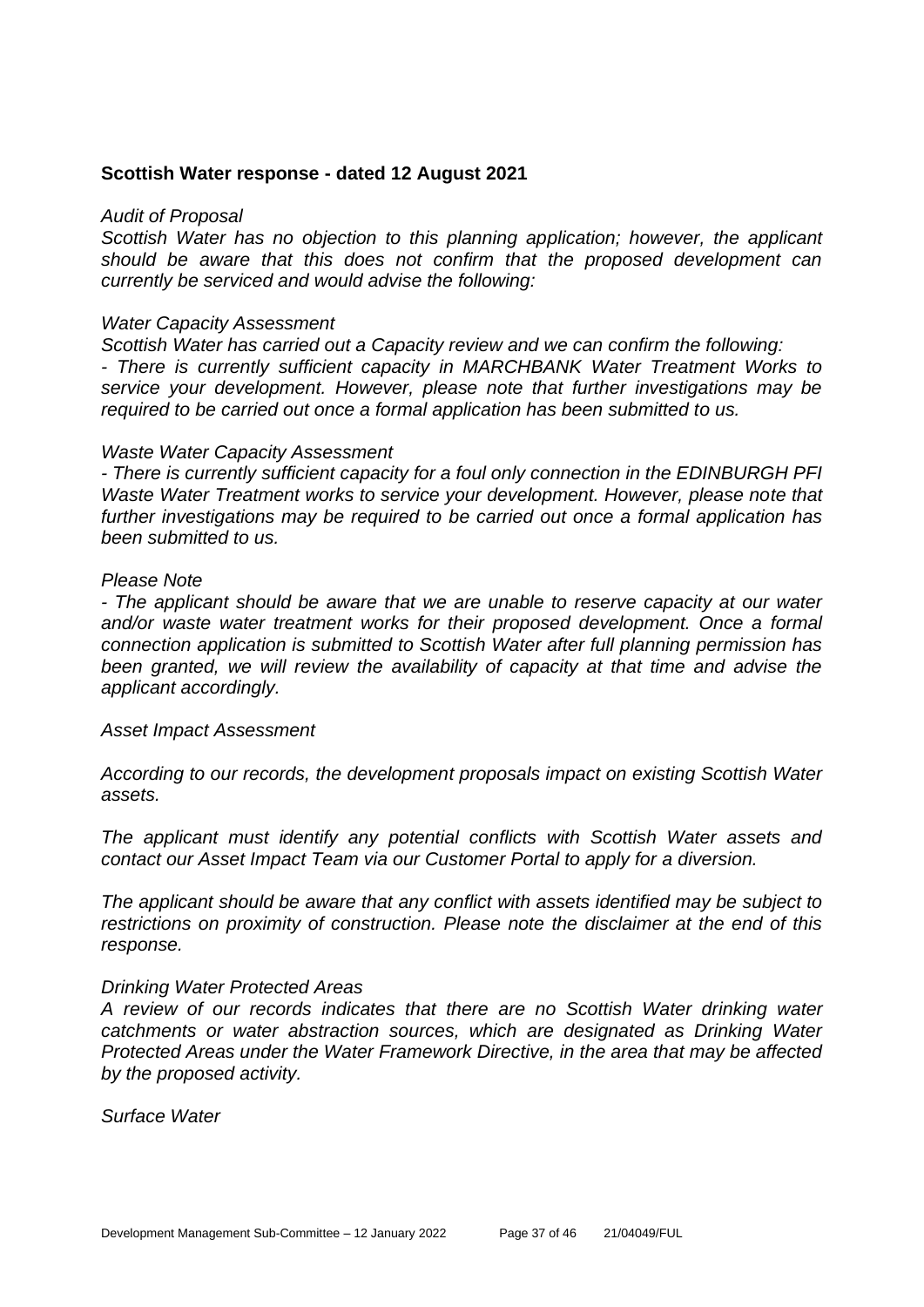*For reasons of sustainability and to protect our customers from potential future sewer flooding, Scottish Water will not accept any surface water connections into our combined sewer system.* 

*There may be limited exceptional circumstances where we would allow such a connection for brownfield sites only, however this will require significant justification from the customer taking account of various factors including legal, physical, and technical challenges.* 

*In order to avoid costs and delays where a surface water discharge to our combined sewer system is anticipated, the developer should contact Scottish Water at the earliest opportunity with strong evidence to support the intended drainage plan prior to making a connection request. We will assess this evidence in a robust manner and provide a decision that reflects the best option from environmental and customer perspectives.* 

#### *General notes:*

*- Scottish Water asset plans can be obtained from our appointed asset plan providers:* 

- *- Site Investigation Services (UK) Ltd*
- *- Tel: 0333 123 1223*
- *- Email: sw@sisplan.co.uk*
- *- www.sisplan.co.uk*

*Scottish Water's current minimum level of service for water pressure is 1.0 bar or 10m head at the customer's boundary internal outlet. Any property which cannot be adequately serviced from the available pressure may require private pumping arrangements to be installed, subject to compliance with Water Byelaws. If the developer wishes to enquire about Scottish Water's procedure for checking the water pressure in the area, then they should write to the Customer Connections department at the above address.* 

*- If the connection to the public sewer and/or water main requires to be laid through land out-with public ownership, the developer must provide evidence of formal approval from the affected landowner(s) by way of a deed of servitude.* 

*- Scottish Water may only vest new water or waste water infrastructure which is to be*  laid through land out with public ownership where a Deed of Servitude has been *obtained in our favour by the developer.* 

*- The developer should also be aware that Scottish Water requires land title to the area of land where a pumping station and/or SUDS proposed to vest in Scottish Water is constructed.* 

*- Please find information on how to submit application to Scottish Water at our Customer Portal.* 

*Next Steps: - All Proposed Developments*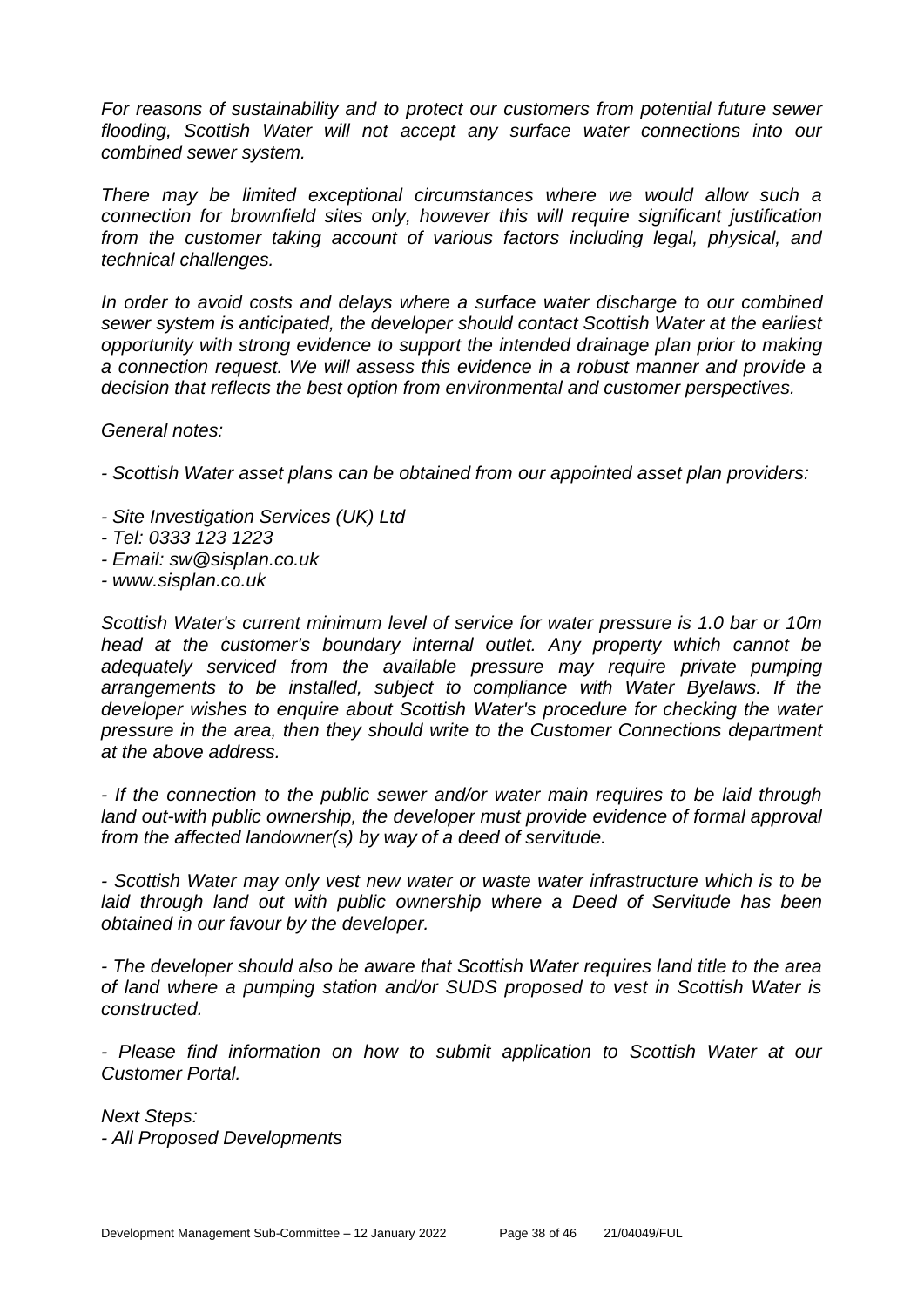*All proposed developments require to submit a Pre-Development Enquiry (PDE) Form to be submitted directly to Scottish Water via our Customer Portal prior to any formal Technical Application being submitted. This will allow us to fully appraise the proposals.* 

*Where it is confirmed through the PDE process that mitigation works are necessary to support a development, the cost of these works is to be met by the developer, which Scottish Water can contribute towards through Reasonable Cost Contribution regulations.*

*- Non Domestic/Commercial Property:* 

*Since the introduction of the Water Services (Scotland) Act 2005 in April 2008 the water industry in Scotland has opened to market competition for non-domestic customers. All Non-domestic Household customers now require a Licensed Provider to act on their behalf for new water and waste water connections. Further details can be obtained at www.scotlandontap.gov.uk SW Public Published* 

*- Trade Effluent Discharge from Non Dom Property:* 

*- Certain discharges from non-domestic premises may constitute a trade effluent in terms of the Sewerage (Scotland) Act 1968. Trade effluent arises from activities including; manufacturing, production and engineering; vehicle, plant and equipment washing, waste and leachate management. It covers both large and small premises, including activities such as car washing and launderettes. Activities not covered include hotels, caravan sites or restaurants.* 

*- If you are in any doubt as to whether the discharge from your premises is likely to be trade effluent, please contact us on 0800 778 0778 or email TEQ@scottishwater.co.uk using the subject "Is this Trade Effluent?". Discharges that are deemed to be trade effluent need to apply separately for permission to discharge to the sewerage system. The forms and application guidance notes can be found here.* 

*- Trade effluent must never be discharged into surface water drainage systems as these are solely for draining rainfall run off.* 

*- For food services establishments, Scottish Water recommends a suitably sized grease trap is fitted within the food preparation areas, so the development complies with Standard 3.7 a) of the Building Standards Technical Handbook and for best management and housekeeping practices to be followed which prevent food waste, fat oil and grease from being disposed into sinks and drains.* 

*- The Waste (Scotland) Regulations which require all non-rural food businesses, producing more than 50kg of food waste per week, to segregate that waste for separate collection. The regulations also ban the use of food waste disposal units that dispose of food waste to the public sewer. Further information can be found at www.resourceefficientscotland.com* 

*I trust the above is acceptable however if you require any further information regarding this matter please contact me on 0800 389 0379 or via the e-mail address below or at planningconsultations@scottishwater.co.uk.*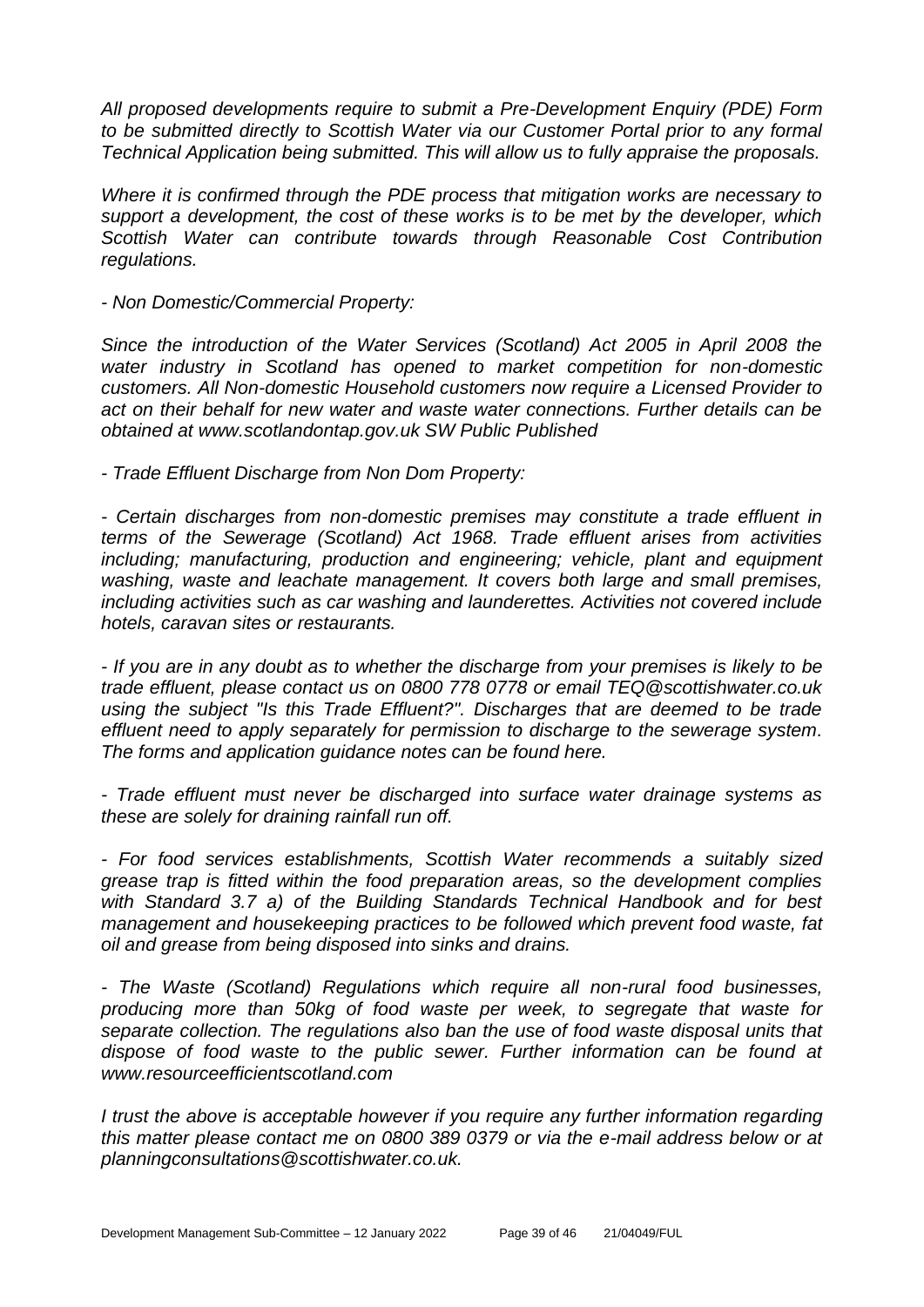#### **Communities and Families response - dated 16 August 2021**

*The Council has assessed the impact of the growth set out in the LDP through an Education Appraisal (August 2018), taking account of school roll projections. To do this, an assumption has been made as to the amount of new housing development which will come forward ('housing output'). This takes account of new housing sites allocated in the LDP and other land within the urban area.*

*In areas where additional infrastructure will be required to accommodate the cumulative number of additional pupils, education infrastructure 'actions' have been identified. The infrastructure requirements and estimated delivery dates are set out in the Council's Action Programme (February 2020).*

*Residential development is required to contribute towards the cost of delivering these education infrastructure actions to ensure that the cumulative impact of development can be mitigated. In order that the total delivery cost is shared proportionally and fairly between developments, Education Contribution Zones have been identified and 'per house' and 'per flat' contribution rates established. These are set out in the finalised Supplementary Guidance on 'Developer Contributions and Infrastructure Delivery' (August 2018).* 

*Assessment and Contribution Requirements Assessment based on: 75 Flats* 

*Total infrastructure contribution required:*

*This site falls within Sub-Area CB-1 of the 'Craigroyston / Broughton Education Contribution Zone'.* 

*The Council has assessed the impact of the proposed development on the identified education infrastructure actions and current delivery programme.* 

*The education infrastructure actions that are identified are appropriate to mitigate the cumulative impact of development that would be anticipated if this proposal progressed.* 

*The proposed development is therefore required to make a contribution towards the delivery of these actions based on the established 'per house' and 'per flat' rates for the appropriate part of the Zone.*

*The proposed development is therefore required to make a contribution towards the delivery of these actions.* 

*If the appropriate infrastructure and land contribution is provided by the developer, as set out below, Communities and Families does not object to the application.*

*£265,200 Note - all infrastructure contributions shall be index linked based on the increase in the BCIS Forecast All-in Tender Price Index from Q4 2017 to the date of payment.*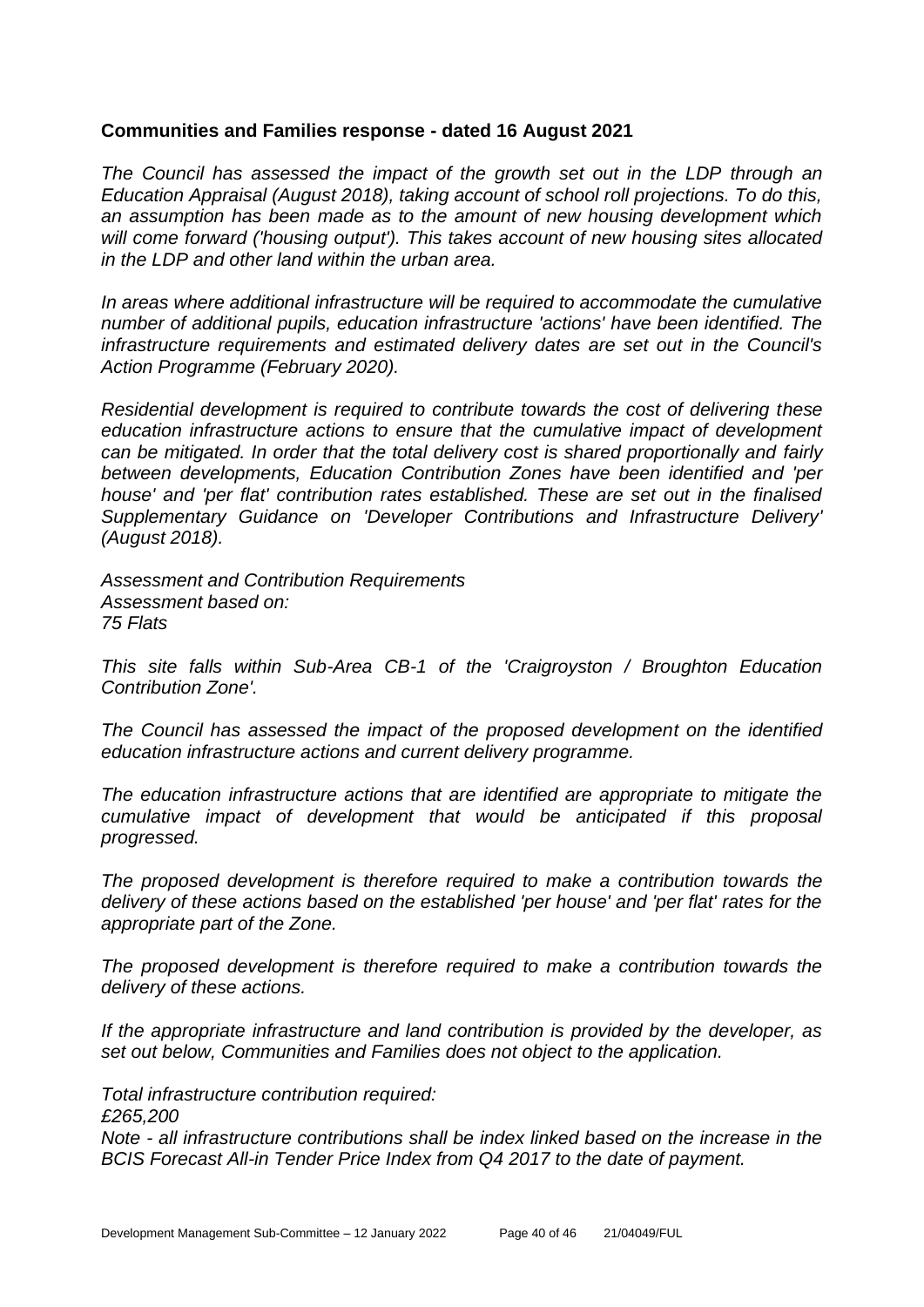*Total land contribution required: £1,425 Note - no indexation to be applied to land contribution.*

*Per unit infrastructure contribution requirement: Per Flat - £3,536 Note - all infrastructure contributions shall be index linked based on the increase in the BCIS Forecast All-in Tender Price Index from Q4 2017 to the date of payment.* 

*Per unit land contribution requirement: Per Flat - £19 Note - no indexation to be applied to land contribution.*

#### **Roads Authority response - dated 8 October 2021**

*Summary Response No objections subject to appropriate conditions and informatives.*

*Full Response*

*No objections to the application subject to the following being included as conditions or informatives as appropriate:*

*1. The two proposed car club spaces will require a contribution of £12,500 (£1,500 per order plus £5,500 per car). This does not require to be included in any legal agreement;*

*2. All accesses must be open for use by the public in terms of the statutory definition of 'road' and require to be the subject of applications for road construction consent. The extent of adoptable roads, including footways, footpaths, accesses, cycle tracks, verges and service strips to be agreed. The applicant should note that this will include details of lighting, drainage, Sustainable Urban Drainage, materials, structures, layout, car and cycle parking numbers including location, design and specification. Particular attention must be paid to ensuring that refuse collection vehicles are able to service the site. The applicant is recommended to contact the Council's waste management team to agree details;*

*3. The proposed link to the existing cycle track to be step free and at a maximum gradient of 1:20, in order to ensure accessibility for wheelchairs, push chairs and prams;* 

*4. A Quality Audit, as set out in Designing Streets, to be / has been submitted prior to the grant of Road Construction Consent;*

*5. The applicant should consider developing a Travel Plan including provision of pedal cycles (inc. electric cycles), public transport travel passes, a Welcome Pack, a highquality map of the neighbourhood (showing cycling, walking and public transport routes to key local facilities), timetables for local public transport;*

*6. Any parking spaces adjacent to the carriageway will normally be expected to form part of any road construction consent. The applicant must be informed that any such proposed parking spaces cannot be allocated to individual properties, nor can they be the subject of sale or rent. The spaces will form part of the road and as such will be*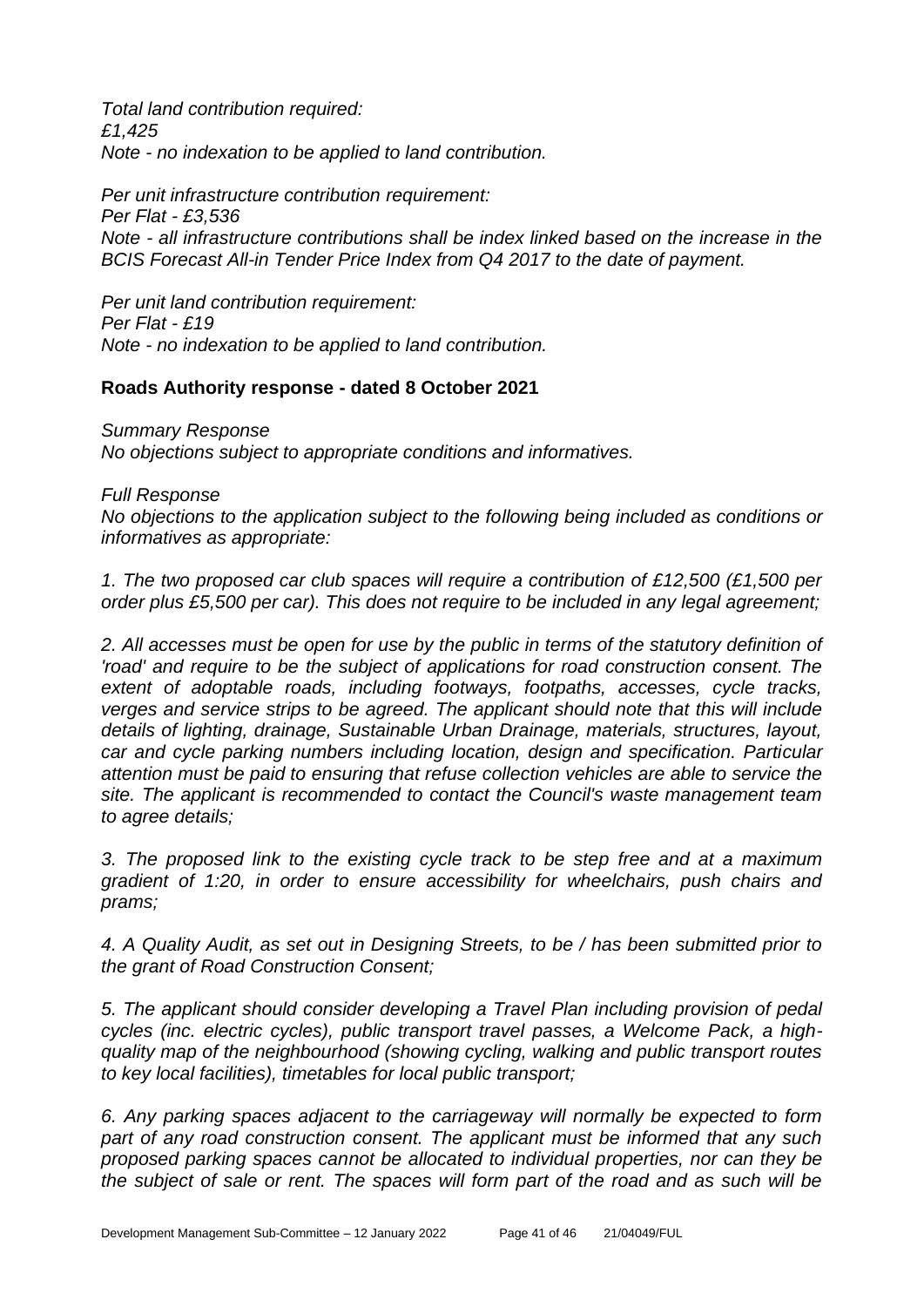*available to all road users. Private enforcement is illegal and only the Council as roads authority has the legal right to control on-street spaces, whether the road has been adopted or not. The developer is expected to make this clear to prospective residents as part of any sale of land or property;*

*7. All disabled persons parking places should comply with Disabled Persons Parking Places (Scotland) Act 2009. The Act places a duty on the local authority to promote proper use of parking places for disabled persons' vehicles. The applicant should therefore advise the Council if he wishes the bays to be enforced under this legislation. A contribution of £2,000 will be required to progress the necessary traffic order but this*  does not require to be included in any legal agreement. All disabled persons parking *places must comply with Traffic Signs Regulations and General Directions 2016 regulations or British Standard 8300:2009 as approved.*

*Note:*

*- The proposed 6 parking spaces (4 disabled, 2 car club) is considered acceptable for the proposed 75 flats.*

*- The proposed 169 cycle parking spaces are considered acceptable.*

#### **Waste Services response - dated 12 November 2021**

*As this is to be a residential development waste and cleansing services would be expected to be the service provider for the collection of any household domestic and recycling waste (Only).* 

*Waste strategy agreed at this stage Y/N - Y*

*I have been in contact with the architect for this development and I can confirm that they have provided the information for the waste collections and these are shown to be in line with our instruction for architects guidance and the developments waste and recycling requirements have been fully considered (guidance available here https://www.edinburgh.gov.uk/wasteplanning ).* 

*Exemptions have been provided for the extended walking distance over and above our current guidance and the architect has been informed that this is not a precedent for any future projects and all new developments will be agreed on a case by case individual application.* 

*I would ask that the architect passes my contact information to the developer/builder and to stress that they will need to contact this department a minimum of 12 weeks prior to any collection agreement to allow us time to arrange a site visit and to add these to our collection systems.* 

*A site visit will be conducted to ensure that this has been constructed in line with our agreement. Any waste produced on site by the residents/occupants will be the responsibility of the developer/builder until such times as the final part of our agreement and waste collections are in place.*

#### **Environmental Protection response - dated 30 November 2021**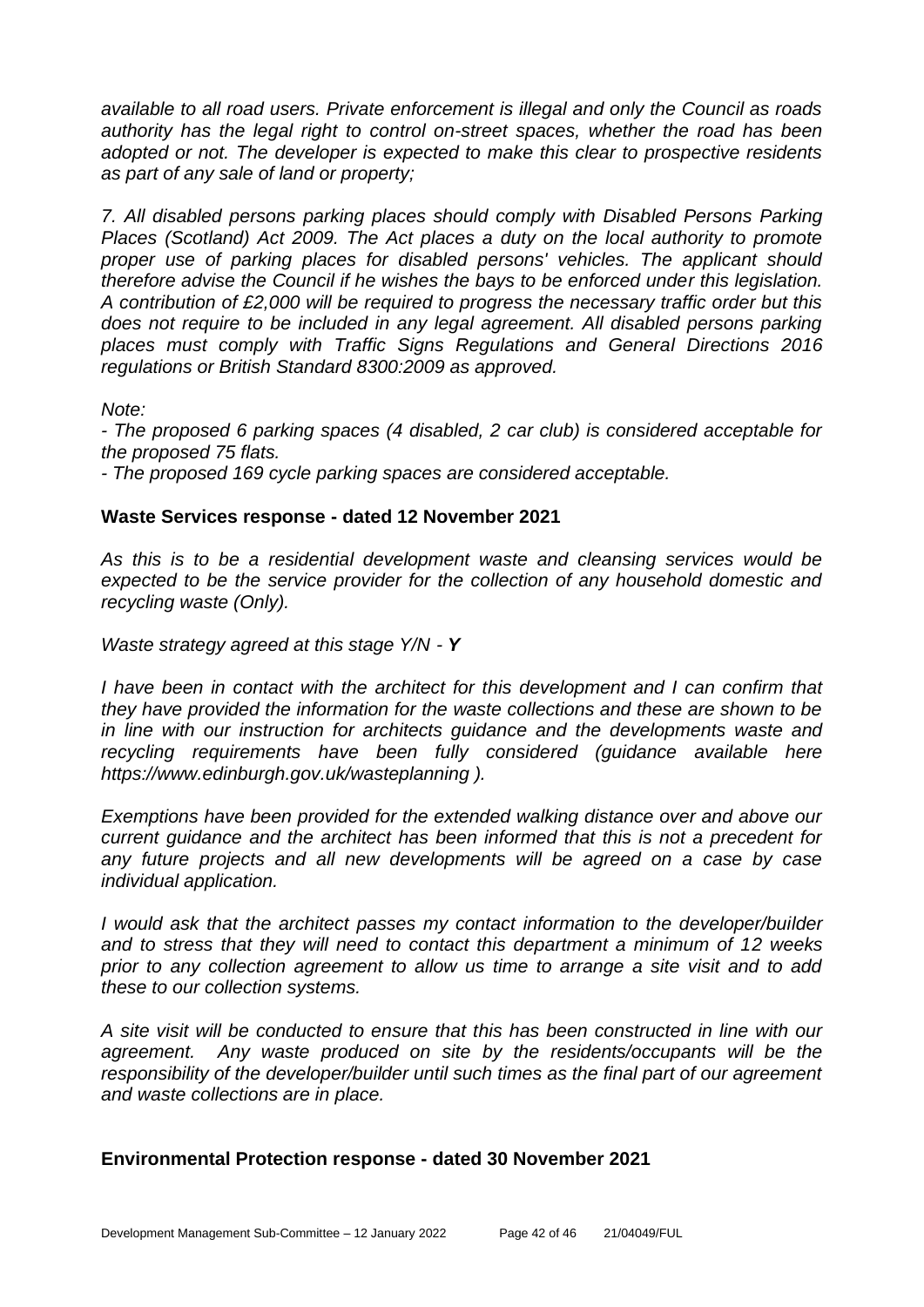*I refer to the above and would advise that Environmental Protection has no objections to the proposed development.*

*The application proposes a mixed-use development including approximately 75 residential units and 3 commercial units. The commercial units will be either Class 1,2 3 or 4. Class 10 was initially to be included but this aspect has been removed from the application. The development includes 6 parking spaces and an energy centre run off air and water source heat pumps.* 

#### *Noise and Ventilation*

*Two noise impact assessments have been provided in support of the application which considers noise from proposed and existing noise sources. In this regard, the current separating wall construction between the commercial units and the flats is not expected to provide enough acoustic separation. An enhancement to the build-up has therefore been recommended by way of a separating wall and floor specification for areas requiring additional noise mitigation. A condition is recommended below to that effect.*

*The application includes 2 air source heat pumps and 2 water source heat pumps. The two water source heat pumps are to be located within the plant room building. The two air source heat pumps will be located externally with a safety fence around the perimeter. Maximum heat pump noise limits have been recommended within the NIA which have been included within a condition below.* 

*The proposed plant building is approximately 19 m away from the proposed new flats at the closest point. The closest point of the ventilation louvres is approximately 31 m away from the proposed flats, and the closest point of the external plant compound is approximately 27 m away from the proposed flats.*

*The plant building will have 300 mm deep acoustically attenuating ventilation louvres on the north and south facades, each sized 2 m by 2 m. The sound insulation of the walls and roof of the plant building will need to be at least Rw 30 dB to ensure noise from the plant building does not impact upon any existing or surrounding residential properties. The NIA advises that the expected concrete construction will easily achieve this. No other openings will be provided that will otherwise reduce the building envelope performance. Taking these measures into account, the noise level at the receiver locations is predicted to meet this team's noise limit of NR 25 inside the nearby residences with windows sufficiently open for ventilation. The agent for the application has also confirmed that the energy centre will be under the control of the landlord and*  factor (CEC) and if any maintenance or noise issues arise then they will address the *issue.*

*The NIA also sets out operational noise limits for the commercial units, as well as noise limits for the proposed plant associated with the commercial units. An assessment of noise ingress to the residential units is provided, and advice on sound insulation and plant noise attenuation is included. Commentary on noise egress from the former Granton train station, that is proposed to be a Class 4 (business) use, is also provided.*

*Assessment of the noise from the proposed commercial units has been conducted. A recommended limit for background music that can be played over loudspeakers has*  been provided to be included in the lease agreement. If tenants are expecting to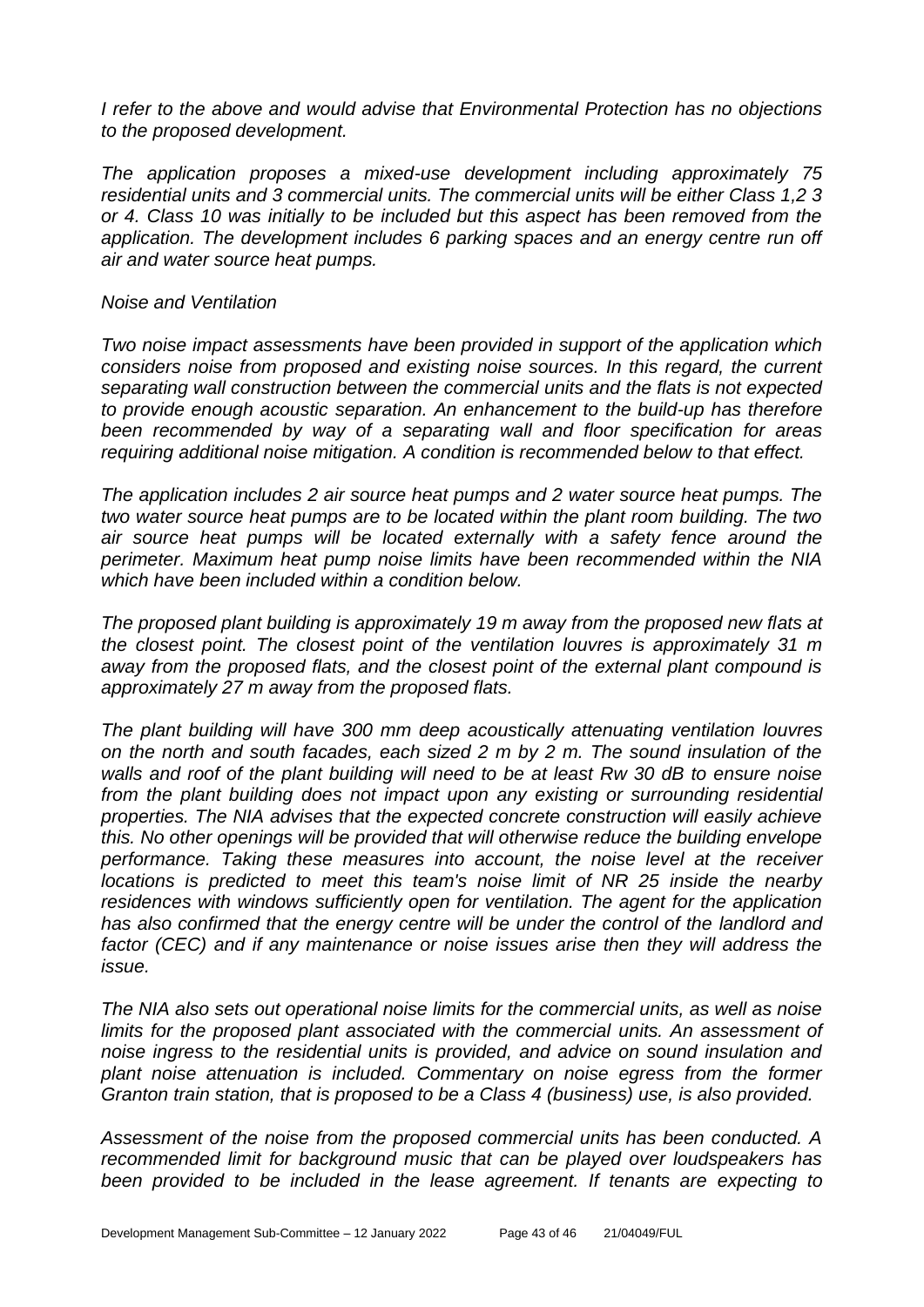*generate higher noise levels, then what is typically expected from a cafe/restaurant, then additional sound insulation/noise control measures would be required and would be the responsibility of the tenant.*

*The condenser units that are proposed to serve the commercial units have been reviewed. In order to comply with the City of Edinburgh Council noise requirements a 7dBA reduction in noise levels is required. This can likely be achieved with a 150 mm deep acoustic louvre which has been shown on a drawing and recommended within a condition below.* 

*In order to meet the City of Edinburgh Council plant noise criteria at the nearest noise sensitive receptors (top floor flats of Site D1), the future kitchen extracts (and other tenant plant) would need to be attenuated such that the sound pressure level measured 1 m away from the termination does not exceed 60 dB(A) and is recommended within a condition below.* 

*The application proposes two kitchen extracts associated with two of the three commercial units which will allow those units to operate as full Class 3 if required. Any of the other units which do not have appropriate cooking ventilation to chimney pot height will require to have limited cooking equipment on site. A condition is recommended below to this effect.* 

*The potential for noise disturbance from the former Granton station building has also been assessed. Operational noise is unlikely to cause a nuisance to the residents of Site D1. In order to comply with City of Edinburgh Council noise criteria, the external plant that is serving the former Granton station facing Site D1 would need to not exceed a noise level of LAeq 65 dB 1 m outside the plant. Since no ventilation plant*  has been proposed and the building is a Class 4 use, it is likely that any plant serving *the Granton Station building would be small condenser units for localised air conditioning of server rooms or similar and these would be expected to be suitably quiet.*

#### *Air Quality*

*The Site is well connected to public transport. Waterfront Avenue and Waterfront Broadway border the site and are part of the No.24 and No. 38 bus routes which provide regular connections to Edinburgh city centre and beyond. In addition to the existing public transport there are also plans in development to extend the existing Edinburgh city centre tram route to Newhaven. In terms of active travel, to the south/east of the site is the West Granton Access cycleway. This runs from Drylaw north towards Granton and provides cyclists an opportunity to connect back to Edinburgh city or the opportunity to access Granton Harbour to the east or Gypsy Brae park to the west.*

*The application therefore includes only 6 car parking spaces with such limited numbers being supported by this team. This team would recommend that the 6 spaces be served by electric vehicle charging infrastructure albeit is understood that there is no planning obligation on the applicant to do so.* 

*The agent for the application has also advised that the energy centre will not include gas fired boilers but does include heat pumps and solar photovoltaic panels. Such*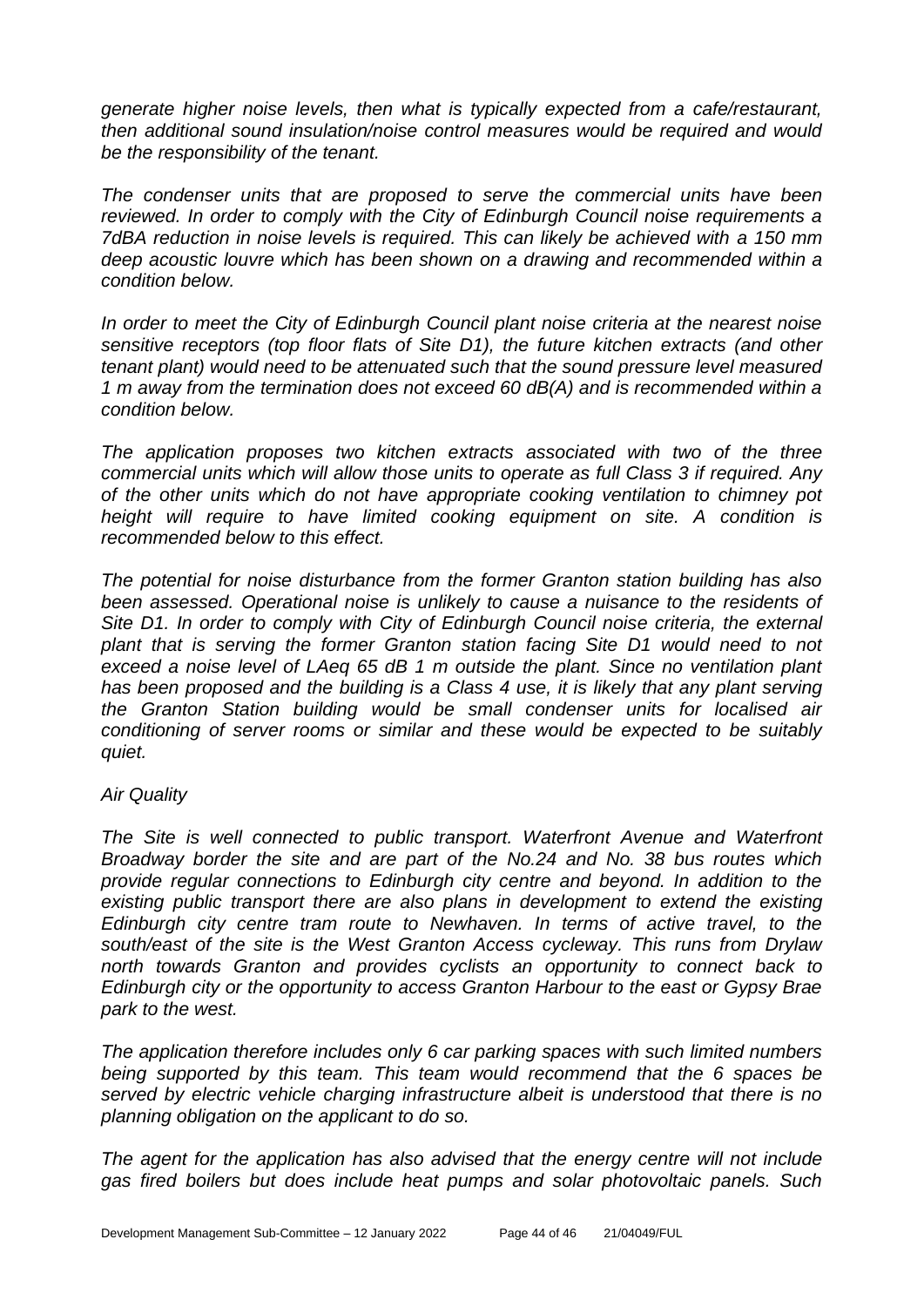*measures assist in ensuring the development contributes to the Council goal of mitigating climate change.*

*Site Contamination*

*There is the possibility that the site may have become contaminated from previous uses of the land and so the applicant should ensure that the site is made safe for the proposed end use. A condition is recommended below to that effect.*

*Therefore, Environmental Protection offers no objection to the application subject to the following conditions:*

*1. The noise mitigation measures (relating to separating walls and floors, plant louvres and ventilation extraction) as shown on drawing ABC-XX-XX-DR-A-0010 and dated 17.11.21 should be installed and operational prior to occupation of the development.*

*2. Noise from the kitchen extracts should attain a maximum noise level of 60dB as measured 1 metre from the cooking ventilation termination point.*

*3. Any commercial units taken up as Use Class 3 (full cooking) must have ventilation which will attain a minimum of 30 air changes per hour and utilise a flue reaching 1 metre above all residential windows within a 30 metre radius.*

*4. Any commercial units taken up as Use Class 3 units but without suitable ventilation (i.e. able to attain a minimum of 30 air changes per hour and extracts to chimney pot height 1 metre above all surrounding windows within a 30metre radius) should have cooking odour producing equipment restricted to one microwave, one Panini machine and one toaster only.* 

*5. Prior to the commencement of construction works on site:*

*(a) A site survey (including initial desk study as a minimum) must be carried out to establish to the satisfaction of the Head of Planning, either that the level of risk posed to human health and the wider environment by contaminants in, on or under the land is acceptable, or that remedial and/or protective measures could be undertaken to bring the risks to an acceptable level in relation to the development; and*

*(b) Where necessary, a detailed schedule of any remedial and/or protective measures, including their programming, must be submitted to and approved in writing by the Head of Planning*

*Any required remedial and/or protective measures shall be implemented in accordance with the approved schedule and documentary evidence to certify those works shall be provided to the satisfaction of the Head of Planning.*